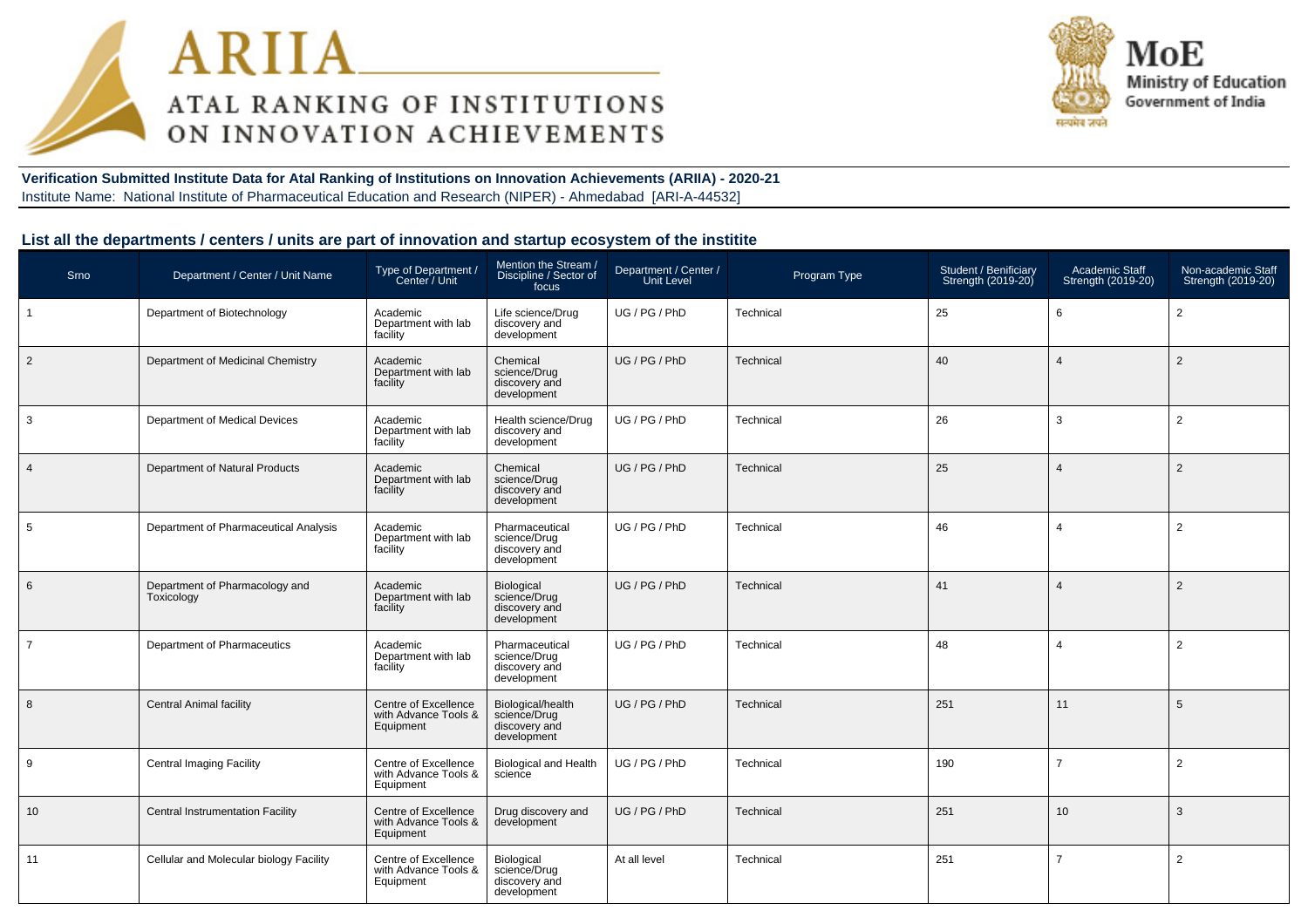## **List all the departments / centers / units are part of innovation and startup ecosystem of the institite**

| 12 | Center for Green Chemistry | Centre of Excellence<br>with Advance Tools &   science/Drug<br>Equipment | Chemical<br>discovery and<br>development | UG / PG / PhD | Technical | ັບບ |  |  |
|----|----------------------------|--------------------------------------------------------------------------|------------------------------------------|---------------|-----------|-----|--|--|
|----|----------------------------|--------------------------------------------------------------------------|------------------------------------------|---------------|-----------|-----|--|--|

## **Participation of HEI in Innovation & Entrepreneurship Initiatives of Ministry of Education (Till Today)**

| Programs/Initiatives                                                                                                                           | <b>Status</b> | Registration ID                 |
|------------------------------------------------------------------------------------------------------------------------------------------------|---------------|---------------------------------|
| Adopted National Innovation and Start-up Policy at the HEI                                                                                     | No            | Not Required                    |
| Establishment of Institution's Innovation Council (IIC) at HEI                                                                                 | <b>YES</b>    | IC Registration ID: IC201810322 |
| Trained Innovation Ambassadors at HEI                                                                                                          | <b>YES</b>    | Not Required                    |
| Participation in Smart India Hackathon (SIH)                                                                                                   | Yes           | Not Required                    |
| Facilitated listing start-ups/ technologies in Young India combating COVID with Knowledge, Technology and Innovation (YUKTI 2.0) portal of MIC | Yes           | Not Required                    |
| Participation in National Education Alliance of Technology (NEAT)                                                                              | No            | Not Required                    |

## **Section 1 > i : Details of Co-curricular events/programs related to Innovation, IPR and Entrepreneurship/Start-up Conducted by the HEI**

| Srno | Name of<br>Program<br>(Full<br>Name)                                      | Program<br>Theme                                     | Program<br><b>Type</b>   | Program<br>Category           | Organizin<br>g<br>Departm<br>ent /<br>Centre /<br>Student<br>Body<br>Name                     | Program<br>Start<br>Date   | Program<br>End Date        | Program<br>Duration(i<br>n Days) | Program<br>Location | Internal<br>Participa<br>nts<br>(Student) | Internal<br>Participa<br>nts<br>(Faculty) | External<br>Participa<br>nts<br>(Student) | External<br>Participa<br>nts<br>(Faculty) | Total<br>Number <sup>1</sup><br>of<br>Participa<br>nts | Had institute spent expenses<br>either from own<br>resource/received fund to<br>organise the<br>?program/activity/event | Did any of the participants<br>received any awards/recognition<br>for startup / innovation ideas /<br>research? |
|------|---------------------------------------------------------------------------|------------------------------------------------------|--------------------------|-------------------------------|-----------------------------------------------------------------------------------------------|----------------------------|----------------------------|----------------------------------|---------------------|-------------------------------------------|-------------------------------------------|-------------------------------------------|-------------------------------------------|--------------------------------------------------------|-------------------------------------------------------------------------------------------------------------------------|-----------------------------------------------------------------------------------------------------------------|
|      | Interactiv<br>e<br>SciFinder<br>Training<br>Session                       | Entrepre<br>neurship/<br>Startup,<br>Innovatio<br>n. | Training                 | Institute<br>Lead<br>Activity | National<br>Institute<br>Pharmac<br>eutical<br>Educatio<br>n and<br>Research<br>Ahmedab<br>ad | 03-04-20<br>19<br>00:00:00 | 03-04-20<br>19<br>00:00:00 |                                  | Within<br>Campus    | 150                                       | $\overline{7}$                            | $\Omega$                                  | $\mathbf 0$                               | 157                                                    | 2000<br><b>Total Expense</b><br>Amount<br>Incurred by<br>Institute to<br>Organise the<br>Program (In<br>Rupees)         | <b>No</b>                                                                                                       |
| 2    | Webinar<br>On<br>"Future<br>Of<br>Technical<br>Educatio<br>n In<br>India" | Innovatio<br>n.                                      | Training                 | Institute<br>Lead<br>Activity | MIC(MH<br>RD)                                                                                 | 22-04-20<br>19<br>00:00:00 | 22-04-20<br>19<br>00:00:00 |                                  | Within<br>Campus    | 150                                       | 5                                         | 0                                         | $\Omega$                                  | 155                                                    | 2000<br><b>Total Expense</b><br>Amount<br>Incurred by<br>Institute to<br>Organise the<br>Program (In<br>Rupees)         | <b>No</b>                                                                                                       |
| 3    | Visit by<br>students<br>and<br>faculty of<br>Gujarat<br>Universit<br>v    | Innovatio<br>n.                                      | Skill<br>developm<br>ent | Institute<br>Lead<br>Activity | National<br>Institute<br>Pharmac<br>eutical<br>Educatio<br>n and<br>Research<br>Ahmedab<br>ad | 05-06-20<br>19<br>00:00:00 | 05-06-20<br>19<br>00:00:00 |                                  | Within<br>Campus    | $\Omega$                                  | $\Omega$                                  | 13                                        |                                           | 14                                                     | 950<br><b>Total Expense</b><br>Amount<br>Incurred by<br>Institute to<br>Organise the<br>Program (In<br>Rupees)          | <b>No</b>                                                                                                       |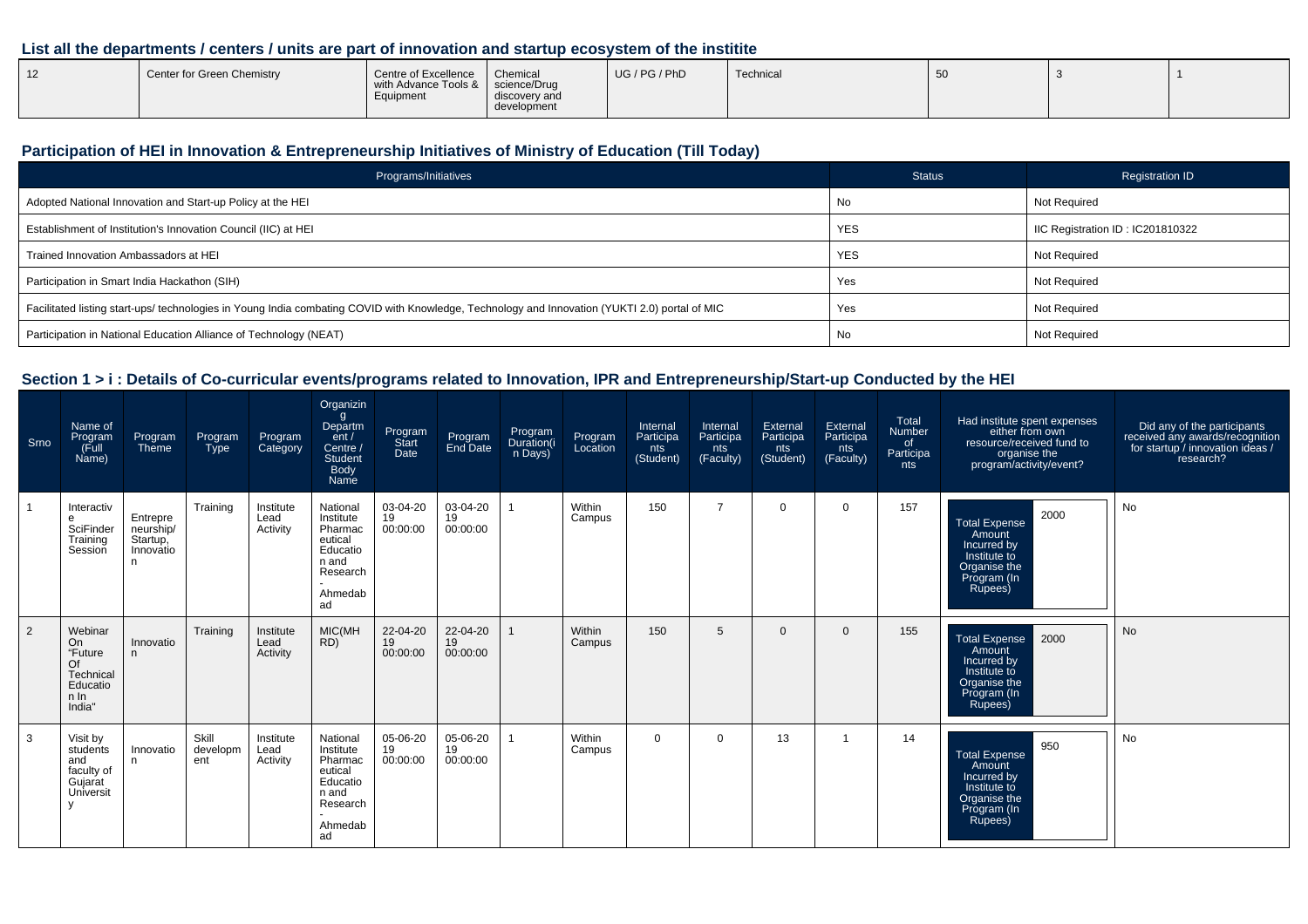| Section 1 > i : Details of Co-curricular events/programs related to Innovation, IPR and Entrepreneurship/Start-up Conducted by the HEI |  |
|----------------------------------------------------------------------------------------------------------------------------------------|--|
|                                                                                                                                        |  |

| $\overline{4}$  | Worksho<br>p under<br>"Informati<br>ve<br>Lecture<br>and<br>Worksho<br>p Series"                                                                                                | Entrepre<br>neurship/<br>Startup | Worksho<br>p             | Institute<br>Lead<br>Activity | National<br>Institute<br>Pharmac<br>eutical<br>Educatio<br>n and<br>Research<br>Ahmedab<br>ad | 17-06-20<br>19<br>00:00:00 | 18-06-20<br>19<br>00:00:00 | 2            | Within<br>Campus | 96             | 13                      | $\mathbf 0$ | $\mathbf 0$ | 109 | 1500<br><b>Total Expense</b><br>Amount<br>Incurred by<br>Institute to<br>Organise the<br>Program (In<br>Rupees) | Ritu Soni<br>and Ruhi<br>Kale<br>(Winner),<br>Tanay<br>Award /<br>Mahesh<br>Position /<br>Dalvi, and<br>Recognition<br>Secured<br>Puspa<br>Kanaka<br>Madhuri<br>Rampilla<br>(1st)<br>Runner-<br>Title of<br>The Mobile-<br>based<br>Online Quiz<br>Innovation /<br>Start-up<br>Secured the<br>Award /<br>Recognition<br>Award/Recog<br>nition/Achieve<br>ment<br>Received for |
|-----------------|---------------------------------------------------------------------------------------------------------------------------------------------------------------------------------|----------------------------------|--------------------------|-------------------------------|-----------------------------------------------------------------------------------------------|----------------------------|----------------------------|--------------|------------------|----------------|-------------------------|-------------|-------------|-----|-----------------------------------------------------------------------------------------------------------------|-------------------------------------------------------------------------------------------------------------------------------------------------------------------------------------------------------------------------------------------------------------------------------------------------------------------------------------------------------------------------------|
| $5\phantom{.0}$ | Webinar<br>on two<br>dimensio<br>nal<br>liquidchro<br>matograp<br>hy<br>solution<br>for<br>pharmac<br>eutica,<br>biopharm<br>aceutica<br>Analysis<br>areas of<br>discussio<br>n | Innovatio<br>n                   | Skill<br>developm<br>ent | Institute<br>Lead<br>Activity | Agilent<br>Technolo<br>gies                                                                   | 28-06-20<br>19<br>00:00:00 | 28-06-20<br>19<br>00:00:00 | $\mathbf{1}$ | Within<br>Campus | 17             | $\overline{\mathbf{1}}$ | $\mathbf 0$ | $\mathbf 0$ | 18  | No                                                                                                              | No                                                                                                                                                                                                                                                                                                                                                                            |
| 6               | Visit By<br>Students<br>And<br>Faculty<br>Of M.G<br>Science<br>College,<br>Ahmedab<br>ad                                                                                        | Entrepre<br>neurship/<br>Startup | Training                 | Institute<br>Lead<br>Activity | National<br>Institute<br>Pharmac<br>eutical<br>Educatio<br>n and<br>Research<br>Ahmedab<br>ad | 28-06-20<br>19<br>00:00:00 | 28-06-20<br>19<br>00:00:00 |              | Within<br>Campus | $\overline{0}$ | $\mathbf{0}$            | 13          | 3           | 16  | 900<br><b>Total Expense</b><br>Amount<br>Incurred by<br>Institute to<br>Organise the<br>Program (In<br>Rupees)  | No                                                                                                                                                                                                                                                                                                                                                                            |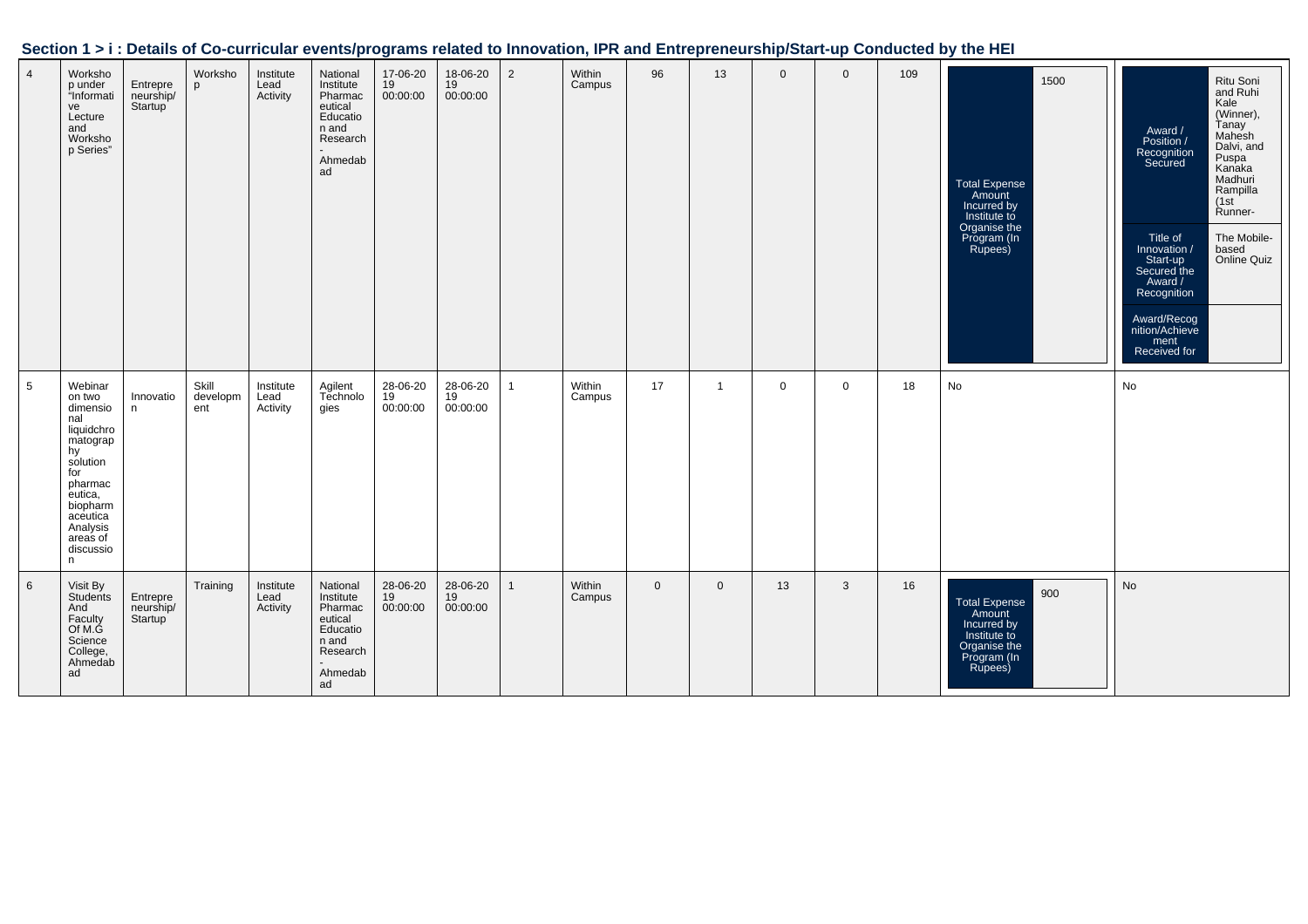|  |  | Section 1 > i : Details of Co-curricular events/programs related to Innovation, IPR and Entrepreneurship/Start-up Conducted by the HEI |
|--|--|----------------------------------------------------------------------------------------------------------------------------------------|
|  |  |                                                                                                                                        |

| $\overline{7}$ | A<br>Worksho<br>p On<br>Applicatio<br>n Of LC-<br>MS/MS<br>Based<br>Dereplica<br>tion Tool<br>In Natural<br>Products<br>Research | Entrepre<br>neurship/<br>Startup,<br>Innovatio<br>n | Worksho<br>p             | Institute<br>Lead<br>Activity | National<br>Institute<br>Pharmac<br>eutical<br>Educatio<br>n and<br>Research<br>Ahmedab<br>ad | 02-08-20<br>19<br>00:00:00 | 03-08-20<br>19<br>00:00:00       | $\overline{2}$ | Within<br>Campus | 5   | 4 | 12             | $\overline{2}$ | 23  | 2000<br><b>Total Expense</b><br>Amount<br>Incurred by<br>Institute to<br>Organise the<br>Program (In<br>Rupees) | Award /<br>Participants<br>Position /<br>Certificate<br>Recognition<br>Secured<br>Title of<br>Participants<br>Certificate<br>Innovation /<br>Start-up<br>Secured the<br>Award /<br>Recognition<br>Award/Recog<br>nition/Achieve<br>ment<br>Received for                                                                                                                  |
|----------------|----------------------------------------------------------------------------------------------------------------------------------|-----------------------------------------------------|--------------------------|-------------------------------|-----------------------------------------------------------------------------------------------|----------------------------|----------------------------------|----------------|------------------|-----|---|----------------|----------------|-----|-----------------------------------------------------------------------------------------------------------------|--------------------------------------------------------------------------------------------------------------------------------------------------------------------------------------------------------------------------------------------------------------------------------------------------------------------------------------------------------------------------|
| 8              | Webinar<br>on<br>"AGNIi-<br>Enabling<br>Technolo<br>gy<br>Commerc<br>ialization                                                  | Innovatio<br>n.                                     | Training                 | Institute<br>Lead<br>Activity | Accelerat<br>ing<br>Growth of<br>New<br>India<br>Innovatio<br>ns                              | 06-08-20<br>19<br>00:00:00 | 06-08-20<br>19<br>00:00:00       | $\mathbf{1}$   | Within<br>Campus | 17  | 3 | $\overline{0}$ | $\mathbf 0$    | 20  | No                                                                                                              | <b>No</b>                                                                                                                                                                                                                                                                                                                                                                |
| 9              | Plastic<br>Waste<br>Manage<br>$ment -$<br>Ban of<br>Single<br>Use of<br>Plastics                                                 | Entrepre<br>neurship/<br>Startup <sup>1</sup>       | Training                 | Institute<br>Lead<br>Activity | National<br>Institute<br>Pharmac<br>eutical<br>Educatio<br>n and<br>Research<br>Ahmedab<br>ad | 20-09-20<br>19<br>00:00:00 | 02-10-20<br>19<br>00:00:00       | 13             | Within<br>Campus | 128 | 5 | $\mathbf 0$    | $\mathbf 0$    | 133 | 2000<br><b>Total Expense</b><br>Amount<br>Incurred by<br>Institute to<br>Organise the<br>Program (In<br>Rupees) | No                                                                                                                                                                                                                                                                                                                                                                       |
| 10             | Dr. A P J<br>Abdul<br>Kalam<br>innovatio<br>n week                                                                               | Innovatio<br>n.                                     | Mentorin<br>g<br>Session | Institute<br>Lead<br>Activity | National<br>Institute<br>Pharmac<br>eutical<br>Educatio<br>n and<br>Research<br>Ahmedab<br>ad | 07-10-20<br>19<br>00:00:00 | $11 - 10 - 20$<br>19<br>00:00:00 | 5              | Within<br>Campus | 120 | 5 | $\overline{0}$ | $\overline{0}$ | 125 | 5000<br><b>Total Expense</b><br>Amount<br>Incurred by<br>Institute to<br>Organise the<br>Program (In<br>Rupees) | Top four<br>Award /<br>Position /<br>teams<br>Recognition<br>Secured<br>participated<br>in the<br>competition<br>Title of<br>and<br>showcased<br>Innovation /<br>Start-up<br>their<br>Secured the<br>innovative<br>solution to<br>Award /<br>some of the<br>Recognition<br>pertinent<br>problems in<br>society.<br>Award/Recog<br>nition/Achieve<br>ment<br>Received for |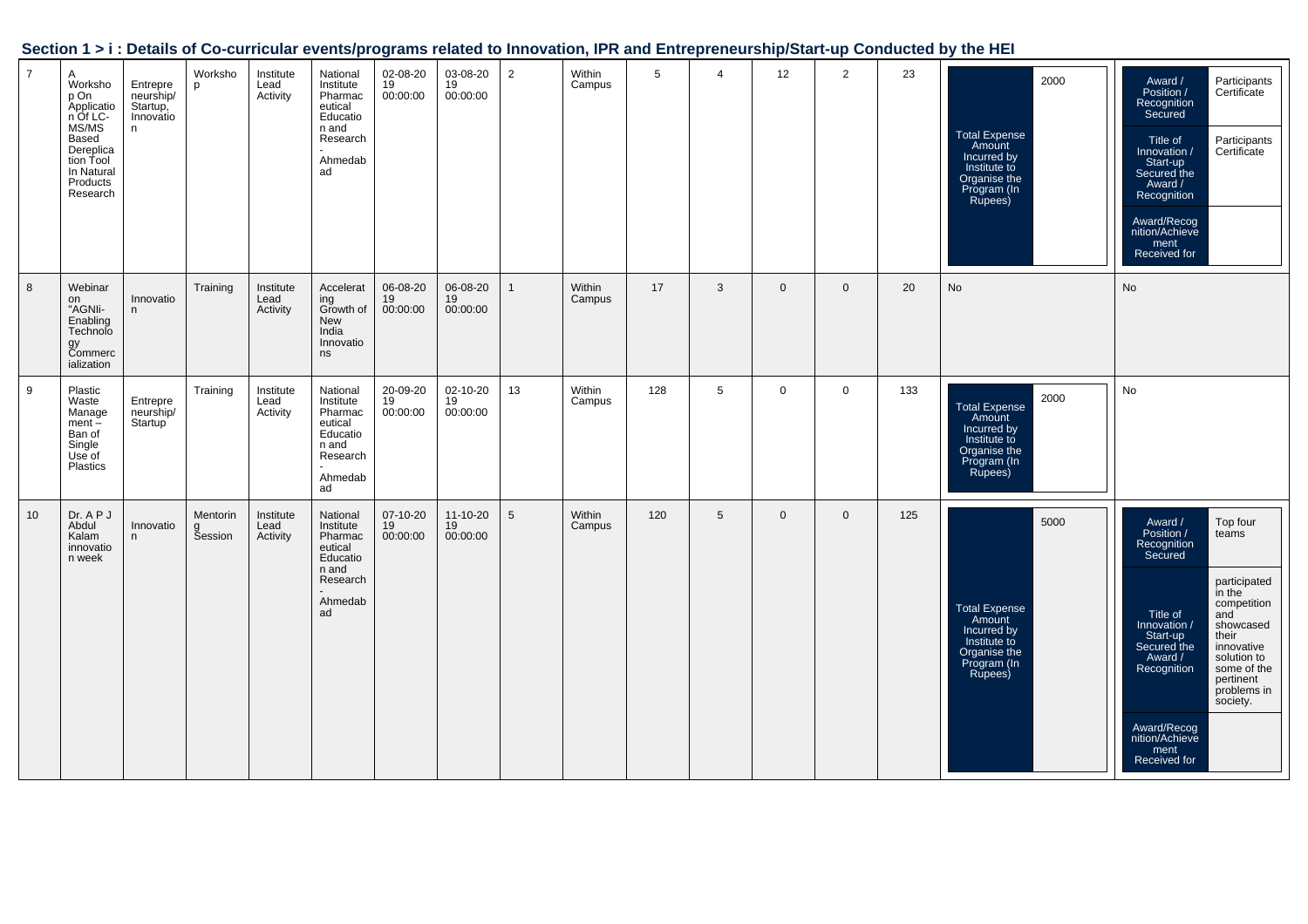| 11 | Internatio<br>nal<br>Conferen<br>ce On<br>Neurologi<br>cal<br><b>Disorders</b><br>&<br>Therapeu<br>tics<br>(ICNDT)<br>2019 | Innovatio<br>n                   | Conferen<br>ce | Institute<br>Lead<br>Activity | National<br>Institute<br>Pharmac<br>eutical<br>Educatio<br>n and<br>Research<br>Ahmedab<br>ad | 24-10-20<br>19<br>00:00:00 | 26-10-20<br>19<br>00:00:00 | 3               | Outside<br>Campus | 111 | 19 | 137         | 44          | 311 | 4196810<br><b>Total Expense</b><br>Amount<br>Incurred by<br>Institute to<br>Organise the<br>Program (In<br>Rupees) | Award /<br>Position /<br>1st, 2nd,<br>and 3rd<br>Recognition<br>Secured<br>1. Inhibition<br>of<br>Caspase-1<br>By Stem<br>Cell<br>Therapy to<br>Prevent<br>Mitophagy<br>and<br>Neuronal<br>Cell Death<br>in Cerebral<br>Ischemia 2.<br>Electrocond<br>uctive, ATP<br>promoting<br>Title of<br>and highly<br>Innovation /<br>ordered<br>Start-up<br>amino<br>Secured the<br>functionaliz<br>Award /<br>ed<br>Recognition<br>graphene<br>crosslinked<br>collagen<br>cryogels for<br>neural<br>tissue<br>engineering<br>3. Exploring<br>the role of<br>caffeine<br>and<br>caffeine<br>combined<br>with<br>chlorogenic<br>acid on gut<br>in rot<br>Award/Recog<br>nition/Achieve<br>ment<br>Received for |
|----|----------------------------------------------------------------------------------------------------------------------------|----------------------------------|----------------|-------------------------------|-----------------------------------------------------------------------------------------------|----------------------------|----------------------------|-----------------|-------------------|-----|----|-------------|-------------|-----|--------------------------------------------------------------------------------------------------------------------|------------------------------------------------------------------------------------------------------------------------------------------------------------------------------------------------------------------------------------------------------------------------------------------------------------------------------------------------------------------------------------------------------------------------------------------------------------------------------------------------------------------------------------------------------------------------------------------------------------------------------------------------------------------------------------------------------|
| 12 | Vigilance<br>Awarene<br>ss Week                                                                                            | Entrepre<br>neurship/<br>Startup | Training       | Institute<br>Lead<br>Activity | National<br>Institute<br>Pharmac<br>eutical<br>Educatio<br>n and<br>Research<br>Ahmedab<br>ad | 28-10-20<br>19<br>00:00:00 | 02-11-20<br>19<br>00:00:00 | $6\phantom{1}6$ | Within<br>Campus  | 100 | 13 | $\mathbf 0$ | $\mathbf 0$ | 113 | 1000<br>Total Expense<br>Amount<br>Incurred by<br>Institute to<br>Organise the<br>Program (In<br>Rupees)           | 1st, 2nd,<br>and 3rd<br>Award /<br>Position /<br>Recognition<br>Secured<br>Title of<br>Speech<br>competition<br>Innovation /<br>of<br>Start-up<br>Secured the<br>corruption-<br>free India.<br>Award /<br>Recognition<br>Award/Recog<br>nition/Achieve<br>ment<br>Received for                                                                                                                                                                                                                                                                                                                                                                                                                       |

### **Section 1 > i : Details of Co-curricular events/programs related to Innovation, IPR and Entrepreneurship/Start-up Conducted by the HEI**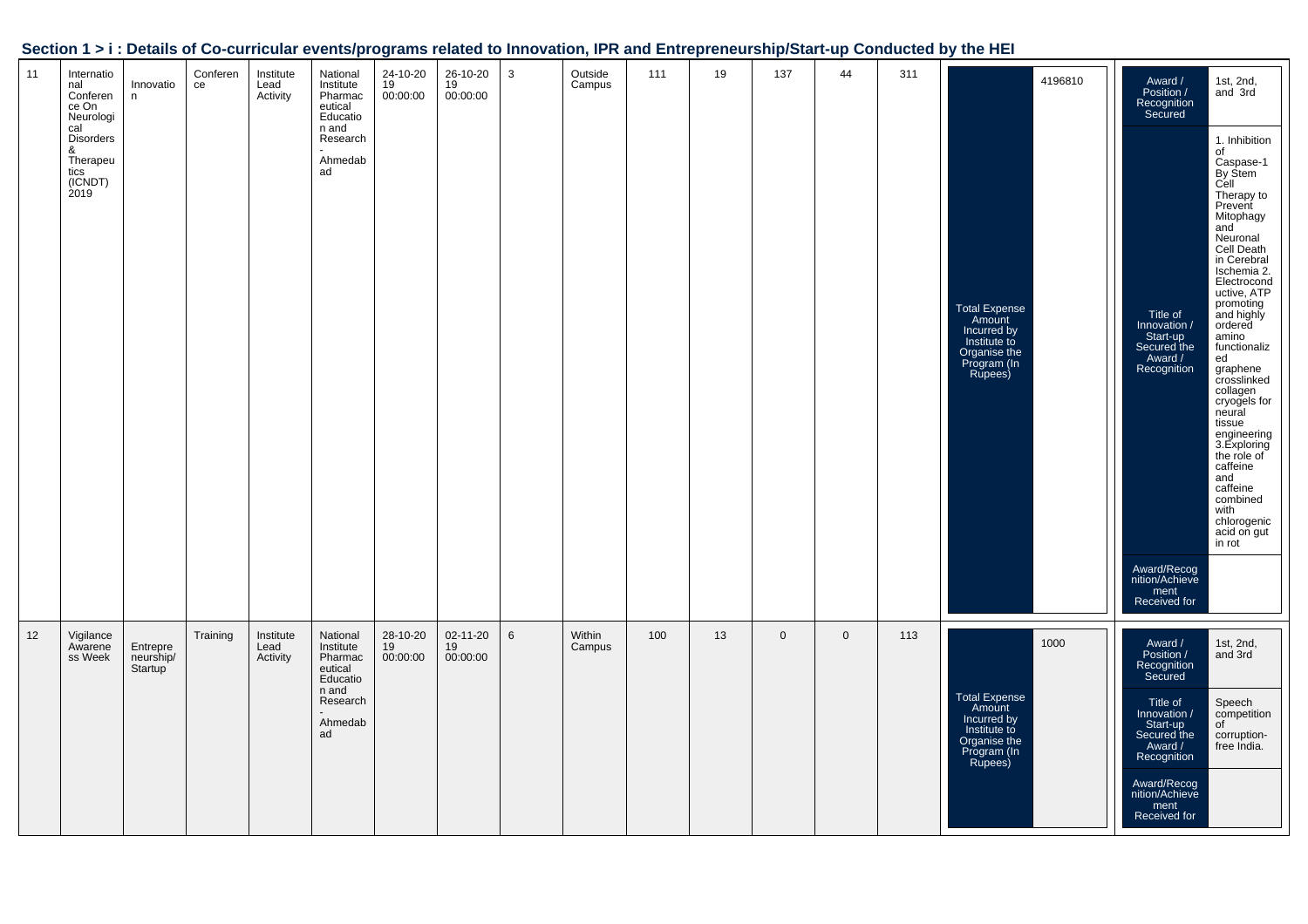| Section 1 > i : Details of Co-curricular events/programs related to Innovation, IPR and Entrepreneurship/Start-up Conducted by the HEI |  |
|----------------------------------------------------------------------------------------------------------------------------------------|--|
|                                                                                                                                        |  |

| 13 | Talk on<br>"Career<br>Opportun<br>ities in<br>Clinical<br>Research<br>for<br>pharmac<br>students"                                                                          | Entrepre<br>neurship/<br>Startup <sup>1</sup> | Mentorin<br>g<br>Session | Institute<br>Lead<br>Activity | National<br>Institute<br>Pharmac<br>eutical<br>Educatio<br>n and<br>Research<br>Ahmedab<br>ad | 02-11-20<br>19<br>00:00:00       | 02-11-20<br>19<br>00:00:00 | $\mathbf{1}$ | Within<br>Campus | 20  | $\mathsf{O}$ | $\mathbf 0$    | $\overline{1}$ | 21  | 1500<br><b>Total Expense</b><br>Amount<br>Incurred by<br>Institute to<br>Organise the<br>Program (In<br>Rupees) | No |
|----|----------------------------------------------------------------------------------------------------------------------------------------------------------------------------|-----------------------------------------------|--------------------------|-------------------------------|-----------------------------------------------------------------------------------------------|----------------------------------|----------------------------|--------------|------------------|-----|--------------|----------------|----------------|-----|-----------------------------------------------------------------------------------------------------------------|----|
| 14 | Talk on<br>PLOGGin<br>g -<br>Integrate<br>d<br>Approach<br>to resolve<br>multiple<br>contemp<br>orary<br>social<br>issues,<br>An<br>initiative<br>to litter-<br>free India | Entrepre<br>neurship/<br>Startup              | Awarene<br>SS            | Institute<br>Lead<br>Activity | National<br>Institute<br>Pharmac<br>eutical<br>Educatio<br>n and<br>Research<br>Ahmedab<br>ad | 28-11-20<br>19<br>00:00:00       | 28-11-20<br>19<br>00:00:00 | $\mathbf{1}$ | Within<br>Campus | 107 | 12           | $\overline{0}$ | $\overline{4}$ | 123 | 2200<br>Total Expense<br>Amount<br>Incurred by<br>Institute to<br>Organise the<br>Program (In<br>Rupees)        | No |
| 15 | Organize<br><sub>d</sub><br>Leadersh<br>ip lecture<br>and<br>Panel<br>discussio<br>n on<br>'Developi<br>ng<br>Roadmap<br>for<br>Fostering<br>India's<br>Medtech<br>Sector  | Innovatio<br>n                                | Skill<br>developm<br>ent | Institute<br>Lead<br>Activity | National<br>Institute<br>Pharmac<br>eutical<br>Educatio<br>n and<br>Research<br>Ahmedab<br>ad | 11-12-20<br>19<br>00:00:00       | 11-12-20<br>19<br>00:00:00 | $\mathbf{1}$ | Within<br>Campus | 203 | 16           | $\mathbf{0}$   | 9              | 228 | 4000<br><b>Total Expense</b><br>Amount<br>Incurred by<br>Institute to<br>Organise the<br>Program (In<br>Rupees) | No |
| 16 | Talk by<br>Dr.<br>Rajesh<br>Sonti<br>Postdoct<br>oral<br>Fellow at<br>EPFL SB<br><b>IPHYS</b><br>LIFMET,<br>Lausann<br>e                                                   | Innovatio<br>n                                | Seminar                  | Institute<br>Lead<br>Activity | National<br>Institute<br>Pharmac<br>eutical<br>Educatio<br>n and<br>Research<br>Ahmedab<br>ad | 18-12-20<br>19<br>00:00:00       | 18-12-20<br>19<br>00:00:00 | $\mathbf{1}$ | Within<br>Campus | 150 | 13           | $\mathbf 0$    | $\mathbf{1}$   | 164 | No                                                                                                              | No |
| 17 | Invited<br>lecture by<br>Ms.<br>Rohini<br>Chawla<br>from<br>SIDBI, IIT<br>Kanpur                                                                                           | Innovatio<br>n                                | Mentorin<br>g<br>Session | Institute<br>Lead<br>Activity | National<br>Institute<br>Pharmac<br>eutical<br>Educatio<br>n and<br>Research<br>Ahmedab<br>ad | $21 - 01 - 20$<br>20<br>00:00:00 | 21-01-20<br>20<br>00:00:00 | $\mathbf{1}$ | Within<br>Campus | 150 | $\mathbf{1}$ | $\mathbf{0}$   | $\mathbf{1}$   | 152 | 1900<br><b>Total Expense</b><br>Amount<br>Incurred by<br>Institute to<br>Organise the<br>Program (In<br>Rupees) | No |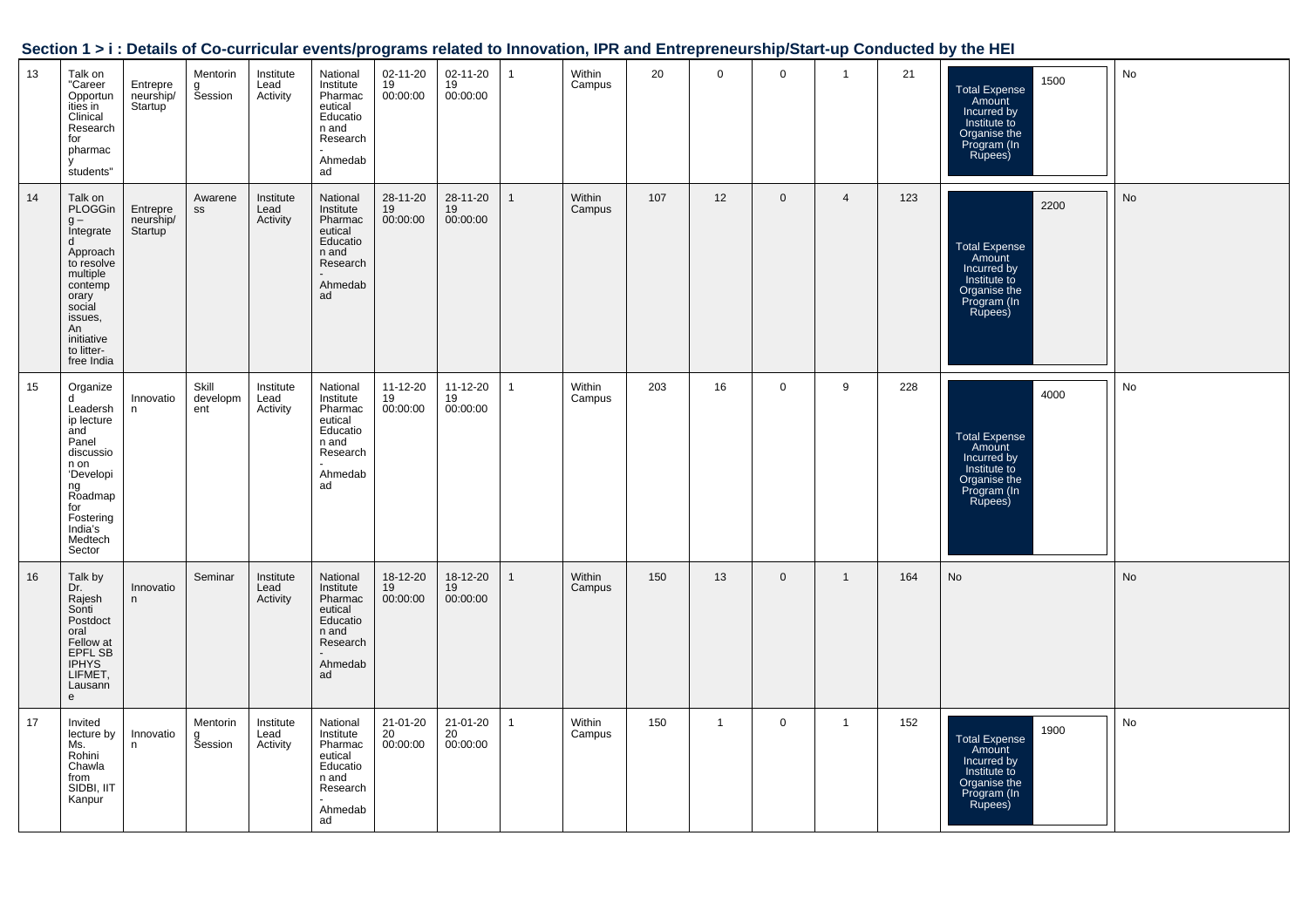| Section 1 > i : Details of Co-curricular events/programs related to Innovation, IPR and Entrepreneurship/Start-up Conducted by the HEI |  |  |
|----------------------------------------------------------------------------------------------------------------------------------------|--|--|
|                                                                                                                                        |  |  |

| 18 | <b>Students</b><br>Yuvaraja'<br>s College<br>Mysore<br>visited<br>NIPER-A                                                                               | Innovatio<br>n                                               | Training                 | Student<br>Lead<br>Activity   | National<br>Institute<br>Pharmac<br>eutical<br>Educatio<br>n and<br>Research<br>Ahmedab<br>ad | 30-01-20<br>20<br>00:00:00 | 30-01-20<br>20<br>00:00:00 | $\mathbf{1}$ | Within<br>Campus | $\mathbf{0}$ | $\mathbf{0}$ | 21           | $\overline{1}$ | 22             | 1200<br><b>Total Expense</b><br>Amount<br>Incurred by<br>Institute to<br>Organise the<br>Program (In<br>Rupees) | No        |
|----|---------------------------------------------------------------------------------------------------------------------------------------------------------|--------------------------------------------------------------|--------------------------|-------------------------------|-----------------------------------------------------------------------------------------------|----------------------------|----------------------------|--------------|------------------|--------------|--------------|--------------|----------------|----------------|-----------------------------------------------------------------------------------------------------------------|-----------|
| 19 | <b>Students</b><br>Dr. D. Y.<br>Patil<br>College<br>of<br>Pharmac<br>y visited<br>NIPER-A                                                               | Entrepre<br>neurship/<br>Startup,<br>Innovatio<br>n          | Training                 | Student<br>Lead<br>Activity   | National<br>Institute<br>Pharmac<br>eutical<br>Educatio<br>n and<br>Research<br>Ahmedab<br>ad | 31-01-20<br>20<br>00:00:00 | 31-01-20<br>20<br>00:00:00 | $\mathbf{1}$ | Within<br>Campus | $\mathbf 0$  | $\mathbf 0$  | 32           | $\overline{4}$ | 36             | 1800<br><b>Total Expense</b><br>Amount<br>Incurred by<br>Institute to<br>Organise the<br>Program (In<br>Rupees) | No        |
| 20 | Visit by<br>Mr<br>Kenneth<br>Giacin,<br>CEO of<br>Mononucl<br>ear<br>Therapeu<br>tics,<br>Hong<br>Kong and<br>Chairman<br>StemCyt<br>e with his<br>team | Entrepre<br>neurship/<br>Startup,<br>Innovatio<br>n          | Skill<br>developm<br>ent | Institute<br>Lead<br>Activity | National<br>Institute<br>Pharmac<br>eutical<br>Educatio<br>n and<br>Research<br>Ahmedab<br>ad | 02-02-20<br>20<br>00:00:00 | 02-02-20<br>20<br>00:00:00 | $\mathbf{1}$ | Within<br>Campus | $\mathbf 0$  | 3            | $\mathbf 0$  | $\overline{4}$ | $\overline{7}$ | 7000<br>Total Expense<br>Amount<br>Incurred by<br>Institute to<br>Organise the<br>Program (In<br>Rupees)        | No        |
| 21 | Interactiv<br>e session<br>by Dr.<br>Ajay Jha<br>(ACS<br>Develop<br>ment<br>Editor,<br>ACS<br>Omega)                                                    | IPR,<br>Entrepre<br>neurship/<br>Startup,<br>Innovatio<br>n. | Training                 | Institute<br>Lead<br>Activity | National<br>Institute<br>Pharmac<br>eutical<br>Educatio<br>n and<br>Research<br>Ahmedab<br>ad | 07-02-20<br>20<br>00:00:00 | 07-02-20<br>20<br>00:00:00 | $\mathbf{1}$ | Within<br>Campus | 40           | 12           | $\mathbf 0$  | $\mathbf{1}$   | 53             | 950<br><b>Total Expense</b><br>Amount<br>Incurred by<br>Institute to<br>Organise the<br>Program (In<br>Rupees)  | No        |
| 22 | Guest<br>lecture by<br>Dr<br>Santosh<br>Kumar<br>Behera                                                                                                 | Entrepre<br>neurship/<br>Startup,<br>Innovatio<br>n.         | Mentorin<br>g<br>Session | Institute<br>Lead<br>Activity | National<br>Institute<br>Pharmac<br>eutical<br>Educatio<br>n and<br>Research<br>Ahmedab<br>ad | 10-02-20<br>20<br>00:00:00 | 10-02-20<br>20<br>00:00:00 |              | Within<br>Campus | 180          | 12           | $\mathbf{0}$ | $\overline{1}$ | 193            | 2000<br><b>Total Expense</b><br>Amount<br>Incurred by<br>Institute to<br>Organise the<br>Program (In<br>Rupees) | <b>No</b> |
| 23 | Guest<br>lecture by<br>Dr.<br>Yogesh<br>Shouche                                                                                                         | Entrepre<br>neurship/<br>Startup,<br>Innovatio<br>n          | Mentorin<br>g<br>Session | Institute<br>Lead<br>Activity | National<br>Institute<br>Pharmac<br>eutical<br>Educatio<br>n and<br>Research<br>Ahmedab<br>ad | 11-02-20<br>20<br>00:00:00 | 11-02-20<br>20<br>00:00:00 | $\mathbf{1}$ | Within<br>Campus | 180          | 12           | $\mathbf 0$  | $\overline{1}$ | 193            | 5000<br><b>Total Expense</b><br>Amount<br>Incurred by<br>Institute to<br>Organise the<br>Program (In<br>Rupees) | No        |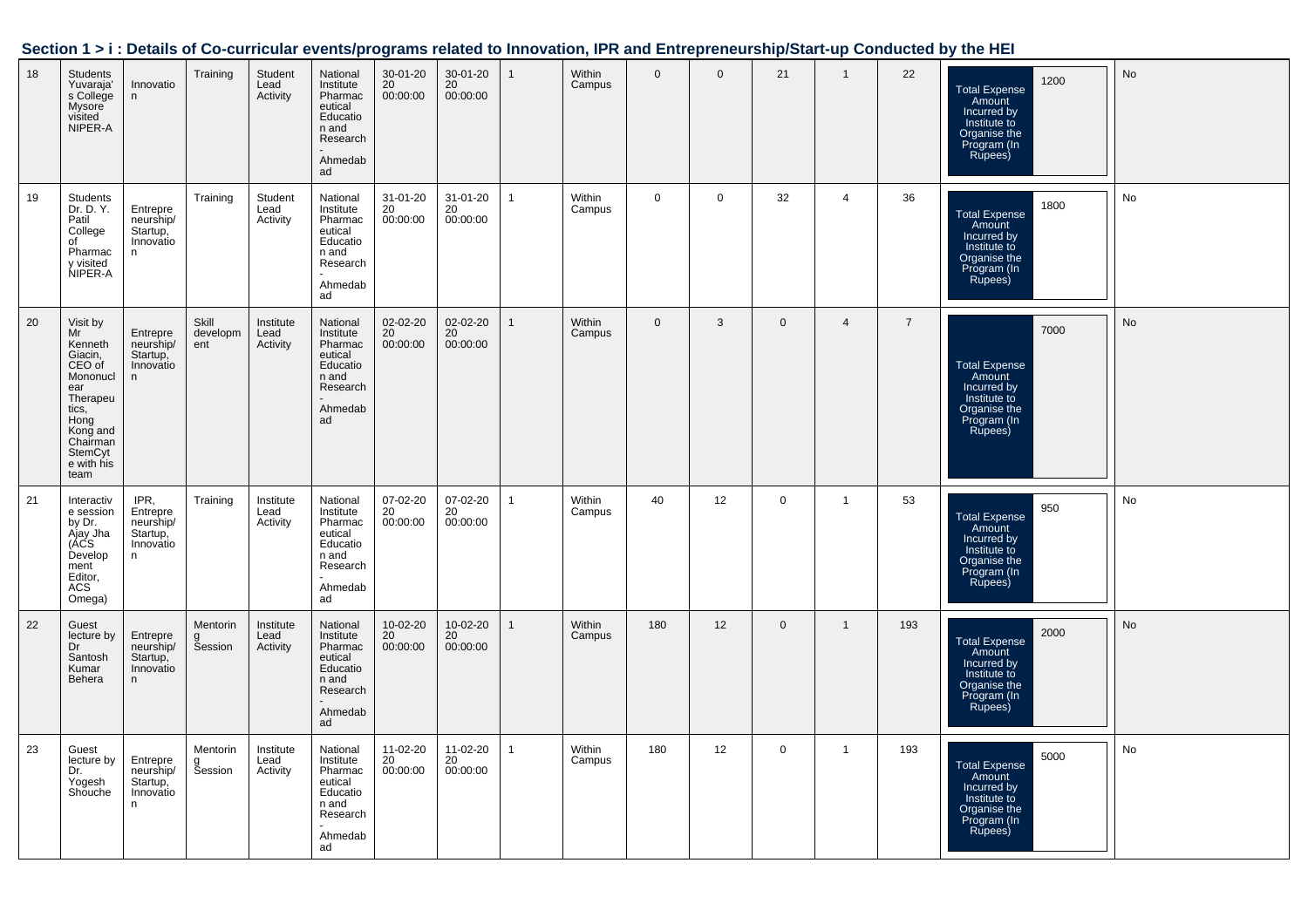|  | Section 1 > i : Details of Co-curricular events/programs related to Innovation, IPR and Entrepreneurship/Start-up Conducted by the HEI |  |
|--|----------------------------------------------------------------------------------------------------------------------------------------|--|
|  |                                                                                                                                        |  |

| 24 | Talk by<br>Advantm<br>ed India<br>LLP,<br>Ahmedab<br>ad | Entrepre<br>neurship/<br>Startup,<br>Innovatio<br>n.        | Skill<br>developm<br>ent   | Institute<br>Lead<br>Activity | National<br>Institute<br>Pharmac<br>eutical<br>Educatio<br>n and<br>Research<br>Ahmedab<br>ad | 14-02-20<br>20<br>00:00:00       | 14-02-20<br>20<br>00:00:00 |   | Within<br>Campus  | 150 | 2        | $\Omega$     | 2              | 154 | 2000<br><b>Total Expense</b><br>Amount<br>Incurred by<br>Institute to<br>Organise the<br>Program (In<br>Rupees)   | No                                                                                                                                                                                                                                        |
|----|---------------------------------------------------------|-------------------------------------------------------------|----------------------------|-------------------------------|-----------------------------------------------------------------------------------------------|----------------------------------|----------------------------|---|-------------------|-----|----------|--------------|----------------|-----|-------------------------------------------------------------------------------------------------------------------|-------------------------------------------------------------------------------------------------------------------------------------------------------------------------------------------------------------------------------------------|
| 25 | Talk by<br>APCER<br>Life<br>Sciences<br>India           | Entrepre<br>neurship/<br>Startup,<br>Innovatio<br>n         | Mentorin<br><b>Šession</b> | Institute<br>Lead<br>Activity | National<br>Institute<br>Pharmac<br>eutical<br>Educatio<br>n and<br>Research<br>Ahmedab<br>ad | 18-02-20<br>$20 - 7$<br>00:00:00 | 18-02-20<br>20<br>00:00:00 |   | Within<br>Campus  | 150 | $\Omega$ | $\Omega$     | $\overline{4}$ | 154 | 2000<br><b>Total Expense</b><br>Amount<br>Incurred by<br>Institute to<br>Organise the<br>Program (In<br>Rupees)   | No                                                                                                                                                                                                                                        |
| 26 | India<br>Pharma<br>2020                                 | IPR,<br>Entrepre<br>neurship/<br>Startup,<br>Innovatio<br>n | Conferen<br>ce             | Institute<br>Lead<br>Activity | <b>DoP</b><br>,Gov. of<br>India                                                               | 05-03-20<br>20<br>00:00:00       | 07-03-20<br>20<br>00:00:00 | 3 | Outside<br>Campus | 245 | 15       | $\mathbf{0}$ | $\Omega$       | 260 | 788360<br><b>Total Expense</b><br>Amount<br>Incurred by<br>Institute to<br>Organise the<br>Program (In<br>Rupees) | 1st, 2nd,<br>Award /<br>and 3rd<br>Position /<br>Recognition<br>Secured<br>Title of<br>1st, 2nd,<br>and 3rd<br>Innovation /<br>Start-up<br>Secured the<br>Award /<br>Recognition<br>Award/Recog<br>nition/Achieve<br>ment<br>Received for |

Section 1 > ii : Details of Students, Faculties/Staff Participation/Representation in Co-curricular events/programs related to Innovation, IPR and Entrepreneurship/Start-up<br>at the State, National and (or) International Lev

| Srno | Name of<br>Program<br>(Full<br>Name) | Program<br><b>Theme</b> | Program<br><b>Type</b> | Organizin<br>g Agency<br>Institute<br>Name | Organizin<br>g Agency<br><b>Type</b> | Program<br>Date | Program<br>End Date | Program<br>Duration(i<br>n Days) | Participa<br>nts<br>(Students | Participa<br>nts<br>(Faculty) | Total<br>Number<br><b>Participa</b><br>nts | Awards/R<br>ecognitio<br>ns/Achiev<br>ements | Award /<br>Position /<br>Recogniti<br>on<br>Secured | Title of<br>Innovatio<br>n / Start-<br><b>up</b><br>Secured<br>the<br>Award /<br>Recogniti<br><b>on</b> | Had institute spent expenses<br>either from own resource/<br>received fund towards sending<br>delegation to participate /<br>represent the activity / event? | Did any of the participants<br>received any awards/recognition<br>for startup / innovation ideas /<br>research |
|------|--------------------------------------|-------------------------|------------------------|--------------------------------------------|--------------------------------------|-----------------|---------------------|----------------------------------|-------------------------------|-------------------------------|--------------------------------------------|----------------------------------------------|-----------------------------------------------------|---------------------------------------------------------------------------------------------------------|--------------------------------------------------------------------------------------------------------------------------------------------------------------|----------------------------------------------------------------------------------------------------------------|
|------|--------------------------------------|-------------------------|------------------------|--------------------------------------------|--------------------------------------|-----------------|---------------------|----------------------------------|-------------------------------|-------------------------------|--------------------------------------------|----------------------------------------------|-----------------------------------------------------|---------------------------------------------------------------------------------------------------------|--------------------------------------------------------------------------------------------------------------------------------------------------------------|----------------------------------------------------------------------------------------------------------------|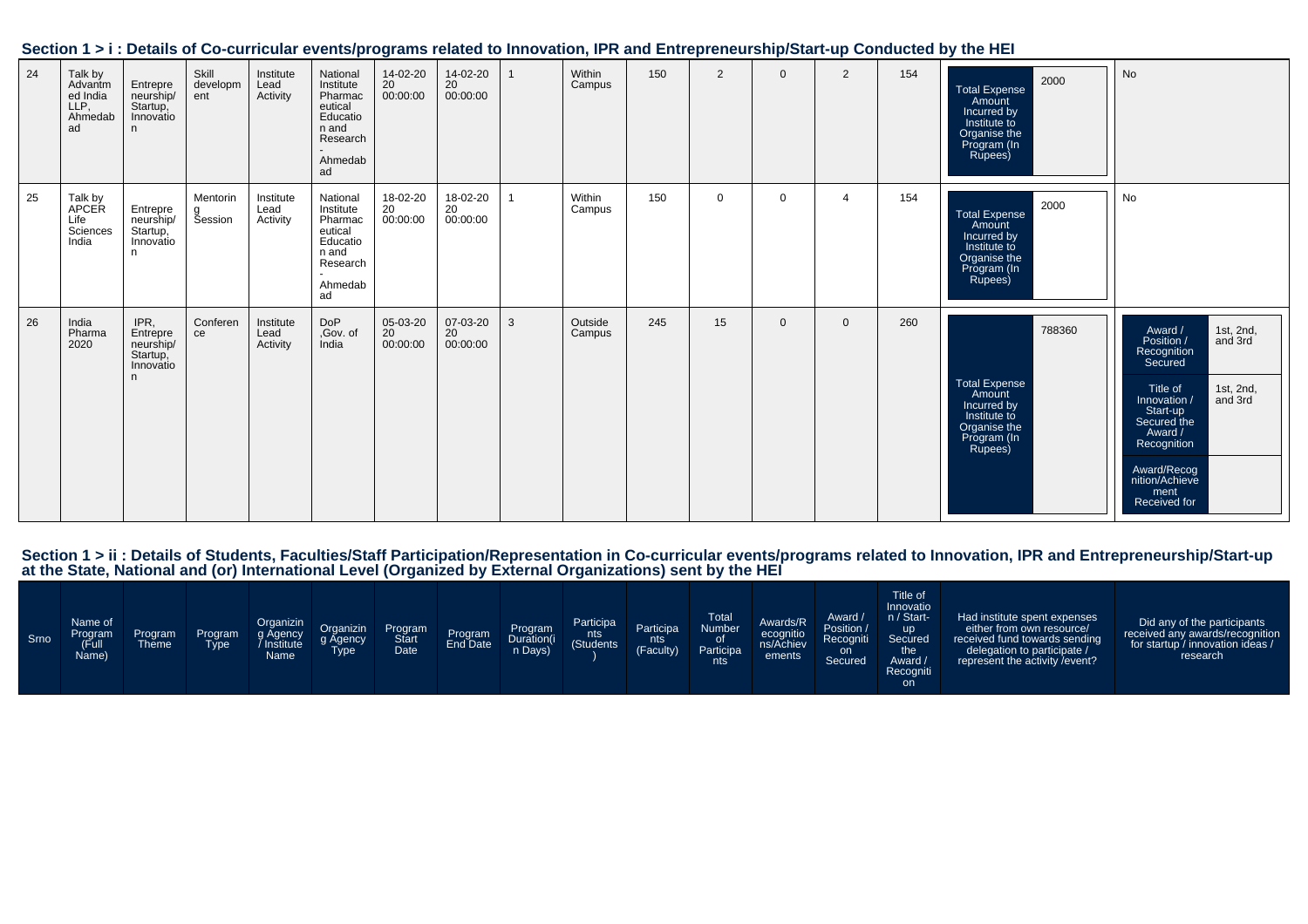| Section 1 > ii : Details of Students, Faculties/Staff Participation/Representation in Co-curricular events/programs related to Innovation, IPR and Entrepreneurship/Start-up |  |
|------------------------------------------------------------------------------------------------------------------------------------------------------------------------------|--|
| at the State, National and (or) International Level (Organized by External Organizations) sent by the HEI                                                                    |  |

| $\mathbf{1}$   | 3rd<br>National<br>Conferen<br>ce in<br>Chemistr<br>(NCONC-<br>2020)                                                                                        | Entrepre<br>neurship/<br>Startup | Conferen<br>ce | <b>IIT</b><br>Gandhina<br>gar                                              | Educatio<br>nal<br>Institute | 12-02-20<br>20<br>00:00:00 | 13-02-20<br>20<br>00:00:00       | $\overline{2}$ | 3            | $\mathbf 0$  | 3              | Yes       | <b>Best</b><br>Poster<br>Award | Design<br>and<br>Synthesis<br>of<br>Quinazoli<br>none<br>based<br>Compoun<br>ds as<br>Tumor<br>Pyruvate<br>Kinase<br>(PKM2)<br>Activator | 5000<br>TotalTotal<br>Expense<br>Amount<br>Incurred by<br>Institute? (In<br>Rupees)        | Award /<br>Position /<br>Recognition<br>Secured<br>Title of<br>Innovation /<br>Start-up<br>Secured the<br>Award /<br>Recognition<br>Award/Recog<br>nition/Achieve<br>ment<br>Received for | <b>Best Poster</b><br>Award<br>Design and<br>Synthesis<br>$\sigma$ f<br>Quinazolino<br>ne based<br>Compound<br>s as Tumor<br>Pyruvate<br>Kinase<br>(PKM2)<br>Activator<br>Novel<br>Research<br>Paper/Work |
|----------------|-------------------------------------------------------------------------------------------------------------------------------------------------------------|----------------------------------|----------------|----------------------------------------------------------------------------|------------------------------|----------------------------|----------------------------------|----------------|--------------|--------------|----------------|-----------|--------------------------------|------------------------------------------------------------------------------------------------------------------------------------------|--------------------------------------------------------------------------------------------|-------------------------------------------------------------------------------------------------------------------------------------------------------------------------------------------|-----------------------------------------------------------------------------------------------------------------------------------------------------------------------------------------------------------|
| $\overline{2}$ | National<br>Symposi<br>um on<br>Basic<br>and<br>Translati<br>onal<br>Research<br>in Cancer<br>Biology,<br>at<br>Institute<br>of<br>Advance<br>d<br>Research | Entrepre<br>neurship/<br>Startup | Conferen<br>ce | IAR,<br>Gandhina<br>gar                                                    | Educatio<br>nal<br>Institute | 11-09-20<br>19<br>00:00:00 | 12-09-20<br>19<br>00:00:00       | $\overline{2}$ | $\mathbf{0}$ | $\mathbf{1}$ | $\mathbf{1}$   | No        | ---                            | $\cdots$                                                                                                                                 | 2500<br>TotalTotal<br>Expense<br>Amount<br>Incurred by<br>Institute? (In<br>Rupees)        | No                                                                                                                                                                                        |                                                                                                                                                                                                           |
| 3              | 2020<br>Applied<br>Pharmac<br>eutical<br>Analysis<br>India<br>Conferen<br>ce                                                                                | Entrepre<br>neurship/<br>Startup | Conferen<br>ce | The<br>Boston<br>Society<br>Courtyar<br>d by<br>Marriott,<br>Ahmedab<br>ad | Non-<br>Govt.<br>Agencies    | 23-02-20<br>20<br>00:00:00 | 25-02-20<br>20<br>00:00:00       | $\mathbf{3}$   | 3            | $\mathbf{1}$ | $\overline{4}$ | No        | $\scriptstyle\cdots$           | $\scriptstyle\cdots$                                                                                                                     | 6000<br><b>TotalTotal</b><br>Expense<br>Amount<br>Incurred by<br>Institute? (Ín<br>Rupees) | No                                                                                                                                                                                        |                                                                                                                                                                                                           |
| $\overline{4}$ | Internatio<br>nal<br>Conferen<br>ce on<br>Biomateri<br>al Based<br>Therapeu<br>tic<br>Engineeri<br>ng and<br>Regener<br>ative<br>Medicine                   | Innovatio<br>n                   | Conferen<br>ce | <b>IIT</b><br>Kanpur                                                       | Educatio<br>nal<br>Institute | 28-11-20<br>19<br>00:00:00 | $01 - 12 - 20$<br>19<br>00:00:00 | $\overline{4}$ |              | $\mathbf 0$  | 1              | <b>No</b> | ---                            | ---                                                                                                                                      | 10000<br>TotalTotal<br>Expense<br>Amount<br>Incurred by<br>Institute? (In<br>Rupees)       | No                                                                                                                                                                                        |                                                                                                                                                                                                           |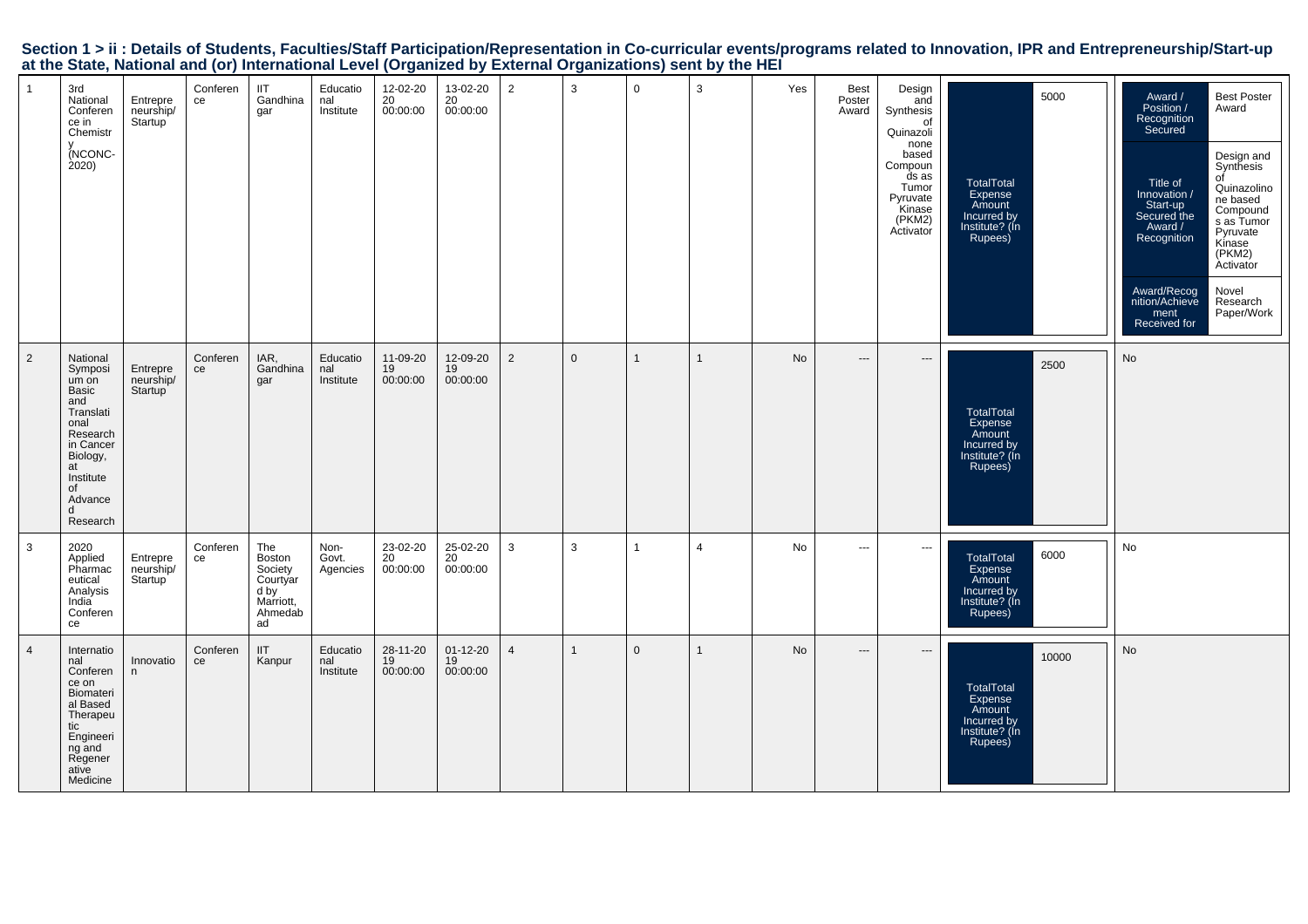| Section 1 > ii : Details of Students, Faculties/Staff Participation/Representation in Co-curricular events/programs related to Innovation, IPR and Entrepreneurship/Start-up |  |  |  |
|------------------------------------------------------------------------------------------------------------------------------------------------------------------------------|--|--|--|
| at the State, National and (or) International Level (Organized by External Organizations) sent by the HEI                                                                    |  |  |  |

| 5              | 5th<br>biannual<br>Doping<br>and<br>Human<br>Exercise<br>Performa<br>nce<br>symposiu<br>m | Innovatio<br>n                   | Conferen<br>ce | Universit<br>y of<br>Copenha<br>gen                               | Educatio<br>nal<br>Institute                  | 11-11-20<br>19<br>00:00:00       | 15-11-20<br>19<br>00:00:00 | $5\phantom{.0}$ | -1             | $\mathbf 0$  | $\mathbf{1}$   | No        | $\hspace{0.05cm} \ldots$                              | $\hspace{0.05cm} \cdots$               | No                                                                                                | No                                                                                                                                                                                                                                                                                                                             |
|----------------|-------------------------------------------------------------------------------------------|----------------------------------|----------------|-------------------------------------------------------------------|-----------------------------------------------|----------------------------------|----------------------------|-----------------|----------------|--------------|----------------|-----------|-------------------------------------------------------|----------------------------------------|---------------------------------------------------------------------------------------------------|--------------------------------------------------------------------------------------------------------------------------------------------------------------------------------------------------------------------------------------------------------------------------------------------------------------------------------|
| 6              | Nanobiot<br>ech 2019                                                                      | Innovatio<br>n                   | Conferen<br>ce | Indian<br>Society<br>of<br>Nanomed<br>icine,<br>IISER -<br>Bhopal | Educatio<br>nal<br>Institute                  | $21 - 11 - 20$<br>19<br>00:00:00 | 23-11-20<br>19<br>00:00:00 | $\mathbf{3}$    | $\mathbf{0}$   | $\mathbf{1}$ | $\overline{1}$ | <b>No</b> | $\hspace{0.05cm} \ldots$                              | $\hspace{0.05cm} \cdots$               | <b>TotalTotal</b><br>7500<br><b>Expense</b><br>Amount<br>Incurred by<br>Institute? (In<br>Rupees) | No                                                                                                                                                                                                                                                                                                                             |
| $\overline{7}$ | 6th<br>Internatio<br>nal<br>Conferen<br>ce on<br>Microfluid<br>ics and<br>lab-on-<br>chip | Innovatio<br>n                   | Conferen<br>ce | Novotel<br>Mumbai<br>Juhu<br>Beach,<br>Mumbai                     | Non-<br>Govt.<br>Agencies                     | 12-09-20<br>19<br>00:00:00       | 12-09-20<br>19<br>00:00:00 | $\mathbf{1}$    | $\mathbf 0$    | $\mathbf{1}$ | $\mathbf{1}$   | <b>No</b> | $\sim$ $\sim$ $\sim$                                  | $\hspace{0.05cm} \cdots$               | 4000<br>TotalTotal<br>Expense<br>Amount<br>Incurred by<br>Institute? (In<br>Rupees)               | No                                                                                                                                                                                                                                                                                                                             |
| 8              | 9th<br>Internatio<br>nal<br>Granulati<br>on<br>Worksho<br>D                               | Entrepre<br>neurship/<br>Startup | Worksho<br>p   | Nestle<br>Research<br>Center,<br>Lausann<br>е.<br>Switzerla<br>nd | Corporat<br>e/<br>Industry<br>Associáti<br>on | 26-06-20<br>19<br>00:00:00       | 28-06-20<br>19<br>00:00:00 | $\mathbf{3}$    | $\overline{1}$ | $\mathbf{1}$ | 2              | Yes       | <b>Best</b><br>Nestle<br>powder<br>challenge<br>award | Nestle<br>powder<br>challenge<br>award | No                                                                                                | <b>Best Nestle</b><br>Award /<br>Position /<br>powder<br>challenge<br>Recognition<br>Secured<br>award<br>Title of<br>Nestle<br>powder<br>Innovation /<br>challenge<br>Start-up<br>Secured the<br>award<br>Award /<br>Recognition<br>Award/Recog<br>Idea/Innova<br>nition/Achieve<br>tion/Prototy<br>ment<br>pe<br>Received for |
| 9              | 10th<br>IBRO<br>World<br>Congress<br>of<br>Neurosci<br>ence<br><b>IBRO</b><br>2019        | Entrepre<br>neurship/<br>Startup | Conferen<br>ce | <b>IBRO</b>                                                       | Non-<br>Govt.<br>Agencies                     | 21-09-20<br>19<br>00:00:00       | 25-09-20<br>19<br>00:00:00 | 5               | $\mathbf 0$    | $\mathbf{1}$ | $\mathbf{1}$   | No        | ---                                                   | $\hspace{0.05cm} \cdots$               | 32000<br>TotalTotal<br>Expense<br>Amount<br>Incurred by<br>Institute? (In<br>Rupees)              | No                                                                                                                                                                                                                                                                                                                             |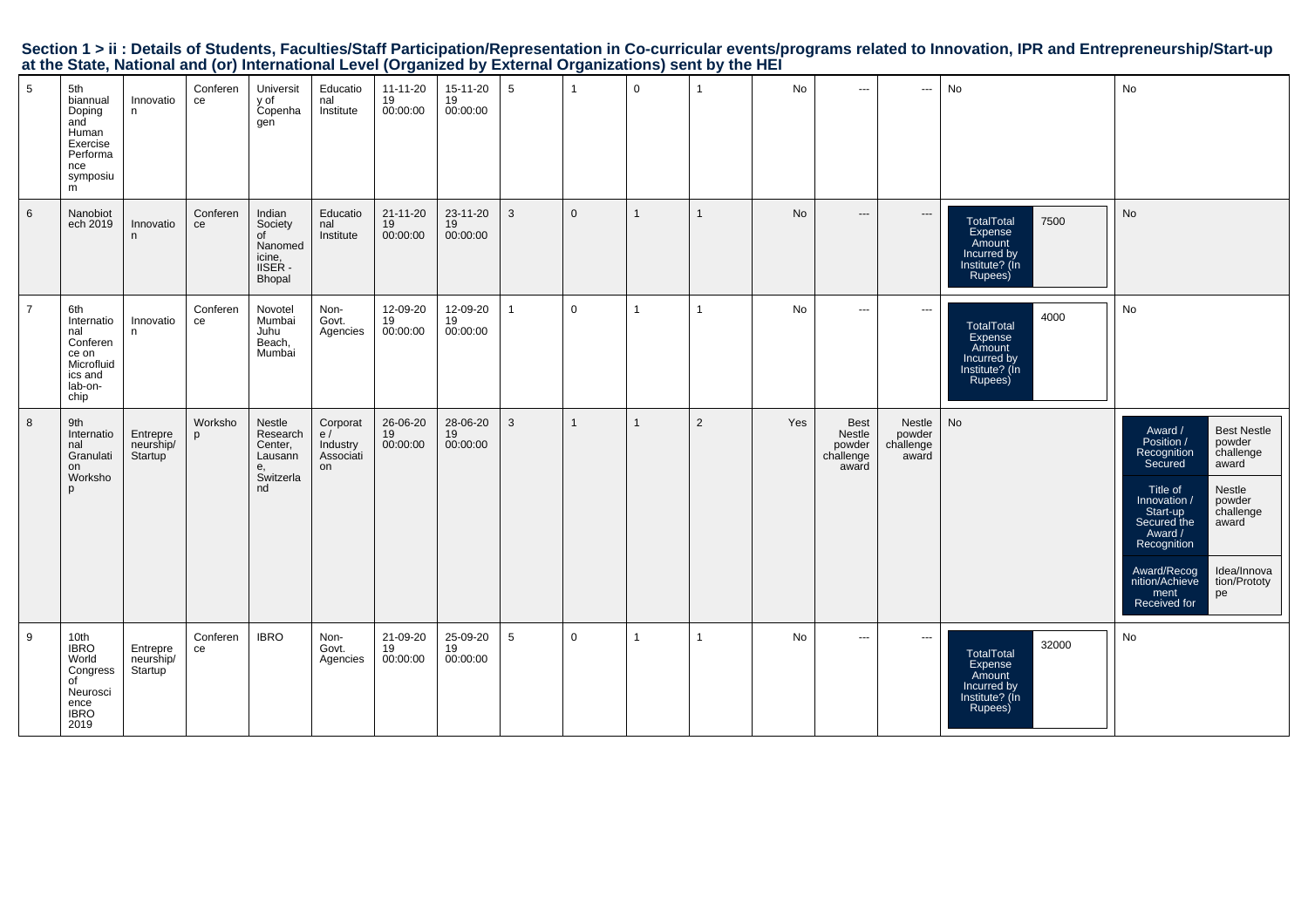| 10 | 9th<br>Pharma<br>Vision<br>National<br>level<br>seminar                                                                              | Innovatio<br>n                   | Conferen<br>ce                  | Charusat<br>Universit<br>$\vee$       | Educatio<br>nal<br>Institute | 08-09-20<br>19<br>00:00:00 | 08-09-20<br>19<br>00:00:00 |              | 10           | $\mathbf 0$  | 10 <sup>1</sup> | Yes | 1st Price | Develop<br>ment of a<br>liquid<br>chromato<br>graphy-<br>mass<br>spectrom<br>etry<br>method<br>for<br>quantifica<br>tion of<br>cidofovir<br>and its<br>metabolit<br>es in rat<br>periphera<br>l blood<br>mononucl<br>ear cells | 15000<br><b>TotalTotal</b><br>Expense<br>Amount<br>Incurred by<br>Institute? (In<br>Rupees)       | Award /<br>Position /<br>Recognition<br>Secured<br>Title of<br>Innovation /<br>Start-up<br>Secured the<br>Award /<br>Recognition<br>Award/Recog<br>nition/Achieve<br>ment<br>Received for | 1st Price<br>Developme<br>nt of a<br>liquid<br>chromatogr<br>aphy-mass<br>spectrometr<br>y method<br>for<br>quantificatio<br>n of<br>cidofovir<br>and its<br>metabolites<br>in rat<br>peripheral<br>blood<br>mononucle<br>ar cells<br>Novel<br>Research<br>Paper/Work |
|----|--------------------------------------------------------------------------------------------------------------------------------------|----------------------------------|---------------------------------|---------------------------------------|------------------------------|----------------------------|----------------------------|--------------|--------------|--------------|-----------------|-----|-----------|--------------------------------------------------------------------------------------------------------------------------------------------------------------------------------------------------------------------------------|---------------------------------------------------------------------------------------------------|-------------------------------------------------------------------------------------------------------------------------------------------------------------------------------------------|-----------------------------------------------------------------------------------------------------------------------------------------------------------------------------------------------------------------------------------------------------------------------|
| 11 | <b>MOLME</b><br>D-2019                                                                                                               | Entrepre<br>neurship/<br>Startup | Conferen<br>ce                  | Charusat<br>Universit<br>$\mathsf{V}$ | Educatio<br>nal<br>Institute | 26-09-20<br>19<br>00:00:00 | 26-09-20<br>19<br>00:00:00 | $\mathbf{1}$ | $\mathbf{1}$ | $\mathbf 0$  | 1               | No  | ---       | $\overline{\phantom{a}}$                                                                                                                                                                                                       | 2500<br><b>TotalTotal</b><br><b>Expense</b><br>Amount<br>Incurred by<br>Institute? (In<br>Rupees) | No                                                                                                                                                                                        |                                                                                                                                                                                                                                                                       |
| 12 | National<br>Seminar<br>on<br>Challeng<br>es and<br>Opportun<br>ities in<br>Analytical<br>Characte<br>rization of<br>Biosimilar<br>s. | Entrepre<br>neurship/<br>Startup | <b>Mentorin</b><br>g<br>Session | Nirma<br>Universit<br>V               | Educatio<br>nal<br>Institute | 17-08-20<br>19<br>00:00:00 | 17-08-20<br>19<br>00:00:00 |              | $\mathbf{1}$ | $\mathbf{0}$ | 1               | Yes | 2nd Price | Rapid<br>Determin<br>ation of<br>Flibanseri<br>n in Rat<br>Plasma<br>and Brain<br>by a<br>Validated<br>UPLC-<br><b>MS MS</b><br>method                                                                                         | 1500<br>TotalTotal<br>Expense<br>Amount<br>Incurred by<br>Institute? (Ín<br>Rupees)               | Award /<br>Position /<br>Recognition<br>Secured<br>Title of<br>Innovation<br>Start-up<br>Secured the<br>Award /<br>Recognition<br>Award/Recog<br>nition/Achieve<br>ment<br>Received for   | 2nd Price<br>Rapid<br>Determinati<br>on of<br>Flibanserin<br>in Rat<br>Plasma and<br>Brain by a<br>Validated<br>UPLC-MS<br>MS method<br>Novel<br>Research<br>Paper/Work                                                                                               |

## Section 1 > ii : Details of Students, Faculties/Staff Participation/Representation in Co-curricular events/programs related to Innovation, IPR and Entrepreneurship/Start-up<br>at the State, National and (or) International Lev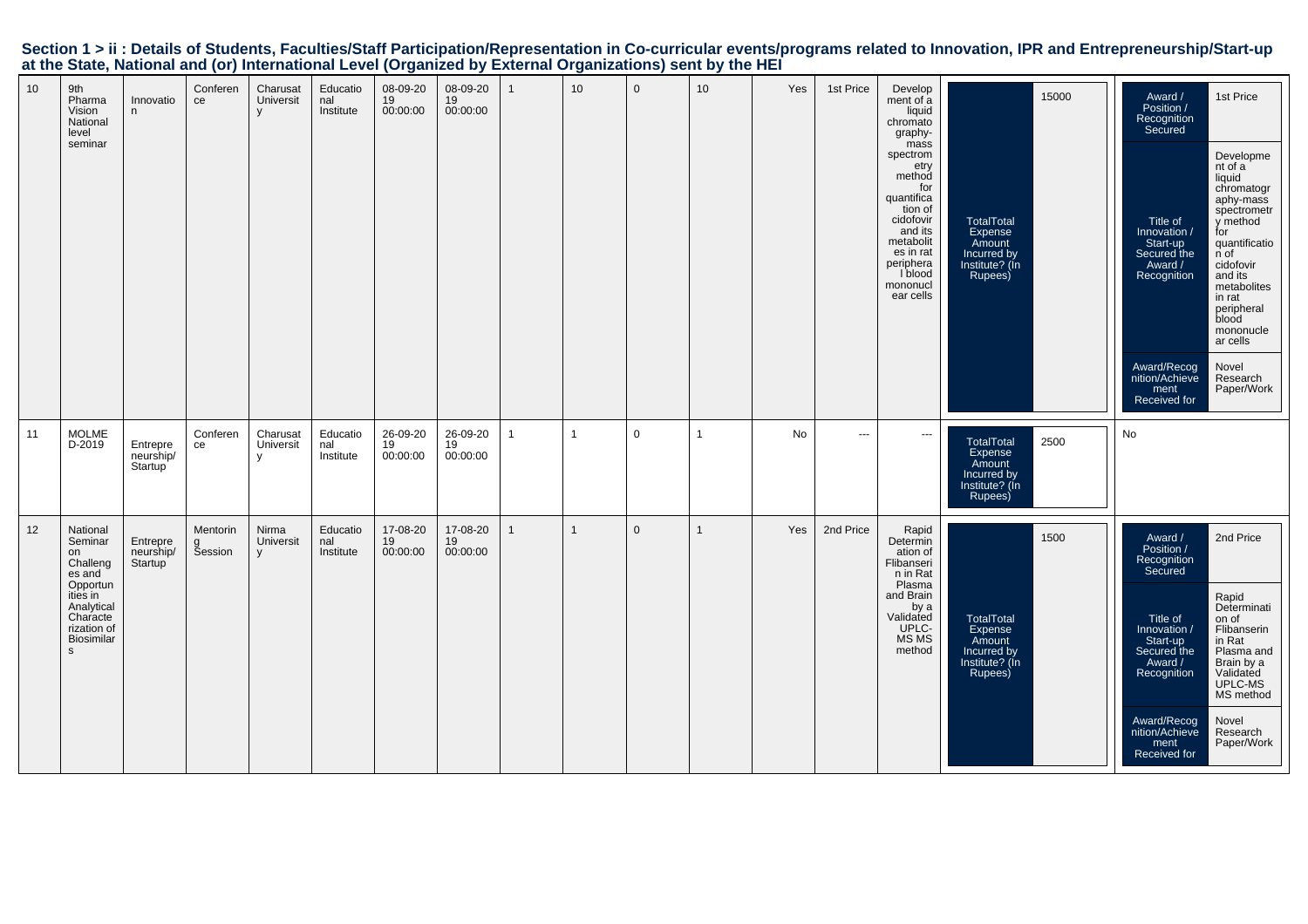| Section 1 > ii : Details of Students, Faculties/Staff Participation/Representation in Co-curricular events/programs related to Innovation, IPR and Entrepreneurship/Start-up |  |
|------------------------------------------------------------------------------------------------------------------------------------------------------------------------------|--|
| at the State, National and (or) International Level (Organized by External Organizations) sent by the HEI                                                                    |  |

| 13 | National<br>Seminar<br>on Herbal<br>Drug<br>Technolo<br>gy<br>Emerging<br>Trends,<br>Challeng<br>es, and<br>Scope | Entrepre<br>neurship/<br>Startup              | Mentorin<br>g<br>Session | Nirma<br>Universit<br>y             | Educatio<br>nal<br>Institute  | 17-08-20<br>19<br>00:00:00 | 17-08-20<br>19<br>00:00:00 |                |    | $\mathbf 0$    |   | Yes       | 1st Price | in silico<br>and in<br>vitro<br>metabolit<br>e<br>identificat<br>ion of<br>swertiam<br>arin from<br>Enicoste<br>mma<br>littorale<br>blume | 1500<br>TotalTotal<br>Expense<br>Amount<br>Incurred by<br>Institute? (In<br>Rupees)         | 1st Price<br>Award /<br>Position /<br>Recognition<br>Secured<br>in silico and<br>in vitro<br>metabolite<br>Title of<br>identificatio<br>Innovation /<br>n of<br>Start-up<br>Secured the<br>swertiamari<br>Award /<br>n from<br>Enicostem<br>Recognition<br>ma littorale<br>blume<br>Award/Recog<br>Novel<br>Research<br>nition/Achieve<br>Paper/Work<br>ment<br>Received for |
|----|-------------------------------------------------------------------------------------------------------------------|-----------------------------------------------|--------------------------|-------------------------------------|-------------------------------|----------------------------|----------------------------|----------------|----|----------------|---|-----------|-----------|-------------------------------------------------------------------------------------------------------------------------------------------|---------------------------------------------------------------------------------------------|------------------------------------------------------------------------------------------------------------------------------------------------------------------------------------------------------------------------------------------------------------------------------------------------------------------------------------------------------------------------------|
| 14 | Japan<br>Asia<br>Youth<br>exchange<br>program<br>in<br>science                                                    | Entrepre<br>neurship/<br>Startup              | Mentorin<br>Šession      | Universit<br>y of<br>Miyazaki       | Educatio<br>nal<br>Institute  | 16-09-20<br>19<br>00:00:00 | 22-09-20<br>19<br>00:00:00 | $\overline{7}$ |    | $\overline{0}$ |   | <b>No</b> | $---$     | $\hspace{1.5cm} \textbf{---}$                                                                                                             | No                                                                                          | No                                                                                                                                                                                                                                                                                                                                                                           |
| 15 | Japan<br>Asia<br>Youth<br>exchange<br>program<br>in<br>science                                                    | Entrepre<br>neurship/<br>Startup <sup>1</sup> | Mentorin<br>Šession      | Universit<br>y of<br>Miyazaki       | Educatio<br>nal<br>Institute  | 01-09-20<br>19<br>00:00:00 | 08-09-20<br>19<br>00:00:00 | 8              | -1 | $\Omega$       |   | <b>No</b> | $\cdots$  | ---                                                                                                                                       | <b>No</b>                                                                                   | <b>No</b>                                                                                                                                                                                                                                                                                                                                                                    |
| 16 | 15 <sub>th</sub><br>World<br>Nephrolo<br>gy<br>Conferen<br>ce                                                     | Innovatio<br>n                                | Conferen<br>ce           | World<br>nephrolo<br>gy<br>congress | Internatio<br>nal<br>Agencies | 20-05-20<br>19<br>00:00:00 | 21-05-20<br>19<br>00:00:00 | 2              |    | $\overline{0}$ | 1 | <b>No</b> | $---$     | $\hspace{1.5cm} \textbf{---}$                                                                                                             | <b>TotalTotal</b><br>68751<br>Expense<br>Amount<br>Incurred by<br>Institute? (In<br>Rupees) | No                                                                                                                                                                                                                                                                                                                                                                           |

## **Section 2 > i : List the Academic Programs on Innovation, IPR and Entrepreneurship Development Offered During the Academic Period (2019-20)**

| Srno | <b>Title of Course/Subject</b><br>Offered                          | Program Theme            | <b>Type of Course</b>                 | Course Offering<br>Department/Centr<br>e/Unit Name | Level of<br>Course     | Program<br>Start Date | Program End<br><b>Date</b> | Program<br>Duration(in Days) | Mode of Delivery | Total Numbers of<br>Participants | Total Numbers of<br><b>Contact Hours of Course</b><br>Minimum 30 Contact<br>hours) |
|------|--------------------------------------------------------------------|--------------------------|---------------------------------------|----------------------------------------------------|------------------------|-----------------------|----------------------------|------------------------------|------------------|----------------------------------|------------------------------------------------------------------------------------|
|      | Industrial Process and<br>Scaleup techniques                       | Innovation               | Elective/Core<br><b>Credit Course</b> | Master                                             | Medicinal<br>Chemistry | 30-07-2019            | 27-12-2019                 | 151                          | Offline          | 17                               | 30                                                                                 |
|      | Regulatory Perspective of<br><b>Medical Devices</b>                | <b>IPR</b>               | Elective/Core<br><b>Credit Course</b> | Master                                             | Medical<br>Device      | 30-07-2019            | 27-12-2019                 | 151                          | Offline          | 10 <sup>1</sup>                  | 60                                                                                 |
|      | <b>Medical devices Production</b><br>Innovation and<br>Development | Innovation               | Elective/Core<br>Credit Course        | Master                                             | Medical<br>Device      | 30-07-2019            | 27-12-2019                 | 151                          | Offline          | 10 <sub>1</sub>                  | - 30                                                                               |
|      | Lean System and Six<br>Sigma                                       | Entrepreneurship/Startup | Elective/Core<br><b>Credit Course</b> | Master                                             | Medical<br>Device      | 25-07-2019            | 31-12-2019                 | 160                          | Offline          | 10 <sup>1</sup>                  | 30                                                                                 |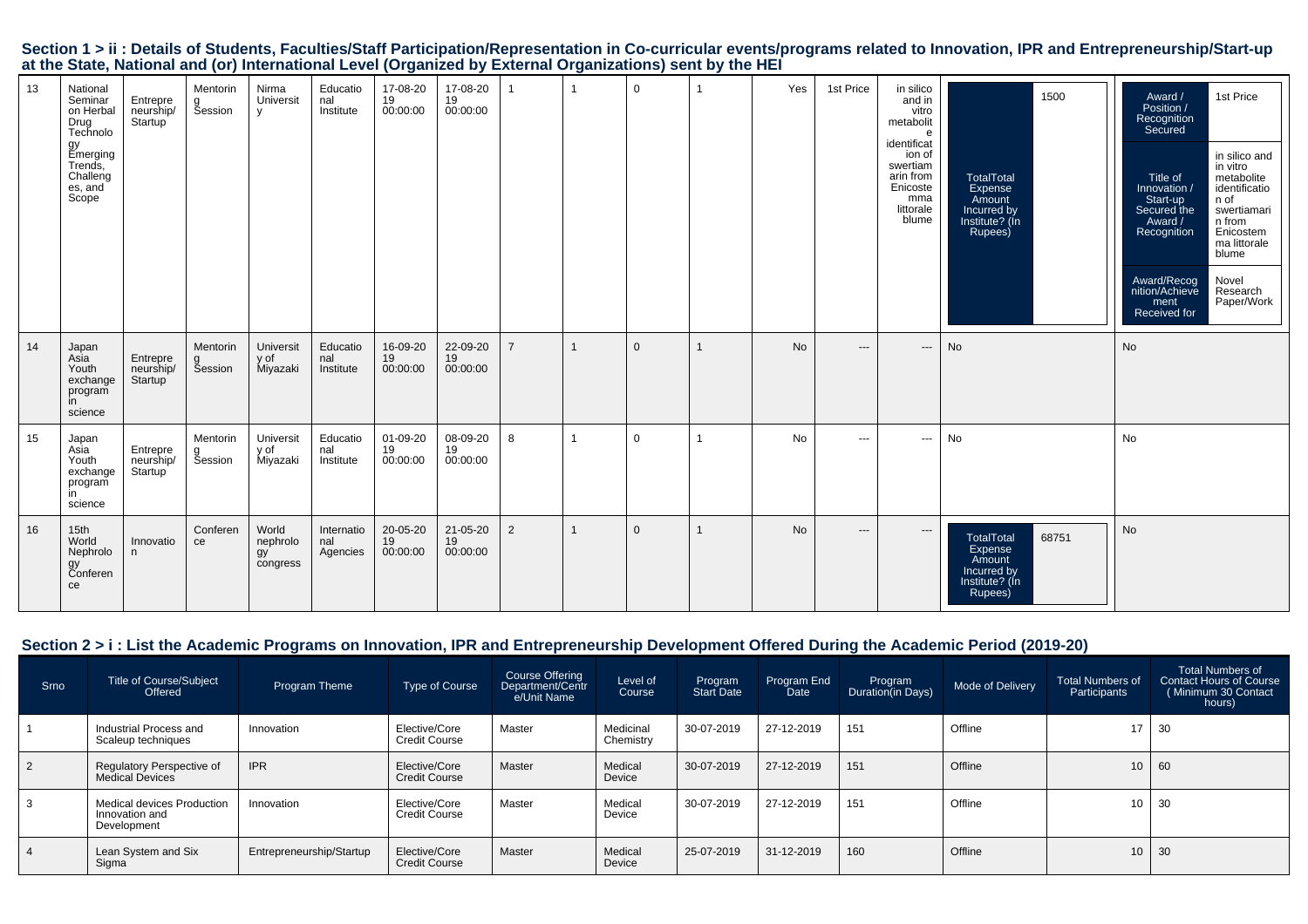| -5              | Fundamentals of<br>Intellectual Property and<br><b>Technology Management</b> | <b>IPR</b>               | Elective/Core<br><b>Credit Course</b> | Master | Pharmaceuti<br>CS            | 29-07-2019 | 27-12-2019 | 152 | Offline | 51 | 30 |
|-----------------|------------------------------------------------------------------------------|--------------------------|---------------------------------------|--------|------------------------------|------------|------------|-----|---------|----|----|
| 6               | Regulatory consideration<br>for Pharmaceutical<br>Development                | <b>IPR</b>               | Elective/Core<br><b>Credit Course</b> | Master | Pharmaceuti<br><b>CS</b>     | 29-07-2019 | 27-12-2019 | 152 | Offline | 18 | 30 |
|                 | <b>Pharmaceutical Product</b><br>Development -I                              | Innovation               | Elective/Core<br><b>Credit Course</b> | Master | Pharmaceuti<br>СS            | 01-01-2019 | 31-05-2019 | 151 | Offline | 18 | 30 |
| 8               | <b>Pharmaceutical Product</b><br>Development -II                             | Innovation               | Elective/Core<br><b>Credit Course</b> | Master | Pharmaceuti<br>$\mathsf{cs}$ | 01-01-2019 | 31-05-2019 | 151 | Offline | 18 | 60 |
| -9              | Quality Control and Quality<br>Assurance                                     | Entrepreneurship/Startup | Elective/Core<br><b>Credit Course</b> | Master | Pharmaceuti<br>cal Analysis  | 01-01-2019 | 31-05-2019 | 151 | Offline | 18 | 60 |
| 10 <sup>°</sup> | <b>Pharmaceutical Product</b><br>development -I                              | Innovation               | Elective/Core<br><b>Credit Course</b> | Master | Pharmaceuti<br>cal Analysis  | 01-01-2019 | 31-05-2019 | 151 | Offline | 18 | 30 |
| 11              | Clinical Pharmacology and<br><b>Regulatory Toxicology</b>                    | Innovation               | Elective/Core<br><b>Credit Course</b> | Master | Pharmacolog                  | 01-01-2019 | 31-05-2019 | 151 | Offline | 12 | 60 |
| 12              | Logic of Organic Synthesis                                                   | Innovation               | Elective/Core<br><b>Credit Course</b> | Master | Medicinal<br>Chemistry       | 01-01-2019 | 31-05-2019 | 151 | Offline | 18 | 90 |
| 13              | Logic of Organic Synthesis                                                   | Innovation               | Elective/Core<br><b>Credit Course</b> | Master | Medicinal<br>Chemistry       | 01-01-2019 | 31-05-2019 | 151 | Offline | 18 | 90 |

# **Section 2 > ii : List the Employment Generation Skill Development Programs Organized by the HEI on Innovation, IPR and Entrepreneurship Development During the Academic Period (2019-20)**

| Srno           | Title of the Training Program                                                                                 | Program Theme                                   | Type of Course                                       | Course Offering<br>Department/Centre/<br>Unit Name                                                                                       | Program Start<br>Date | Program End<br>Date | Program<br>Duration(in<br>Days) | Mode of Delivery | <b>Total Numbers of</b><br>Participants | <b>Total Numbers of Contact</b><br>Hours of Course (Minimum<br>30 Contact hours) |
|----------------|---------------------------------------------------------------------------------------------------------------|-------------------------------------------------|------------------------------------------------------|------------------------------------------------------------------------------------------------------------------------------------------|-----------------------|---------------------|---------------------------------|------------------|-----------------------------------------|----------------------------------------------------------------------------------|
|                | A workshop on Hands on<br>Training of advanced<br>analytical techniques                                       | IPR,<br>Entrepreneurship/Startup,<br>Innovation | Employment<br>Generation Training<br>Programs        | Department of<br>Pharmaceutical<br>Analysis and AICTE<br><b>Training And</b><br>Learning (ATAL)<br>Academy                               | 03-07-2019            | 07-07-2019          | 5                               | Offline          | 57                                      | 35                                                                               |
| $\overline{2}$ | A workshop on Mammalian<br>cell culture cell-based staining<br>imaging and molecular<br>expression techniques | Entrepreneurship/Startup,<br>Innovation         | Employment<br><b>Generation Training</b><br>Programs | Department of<br>Bitechnology and<br>AICTE Training And<br>Learning (ATAL)<br>Academy                                                    | 16-09-2019            | 20-09-2019          | 5                               | Offline          | 50                                      | 35                                                                               |
| 3              | Workshop Drug Discovery to<br>Drug Development Bridging<br>Gaps between Academia and<br>Industry              | IPR,<br>Entrepreneurship/Startup,<br>Innovation | Employment<br>Generation Training<br>Programs        | Department of<br>Medicinal chemistry<br>and<br>Pharmaceutical<br>Analysis and AICTE<br><b>Training And</b><br>Learning (ATAL)<br>Academy | 11-11-2019            | 15-11-2019          | 5                               | Offline          | 67                                      | 35                                                                               |
|                | A Workshop on Bioanalysis<br>and Correlation of In-vivo<br>Pharmacokinetic with its In-<br>vitro Dissolution  | IPR.<br>Entrepreneurship/Startup,<br>Innovation | Employment<br><b>Generation Training</b><br>Programs | Department of<br>Pharmaceutical<br>Analysis and<br>AICTE Training And<br>Learning (ATAL)<br>Academy                                      | 21-01-2020            | 25-01-2020          | 5                               | Offline          | 62                                      | 35                                                                               |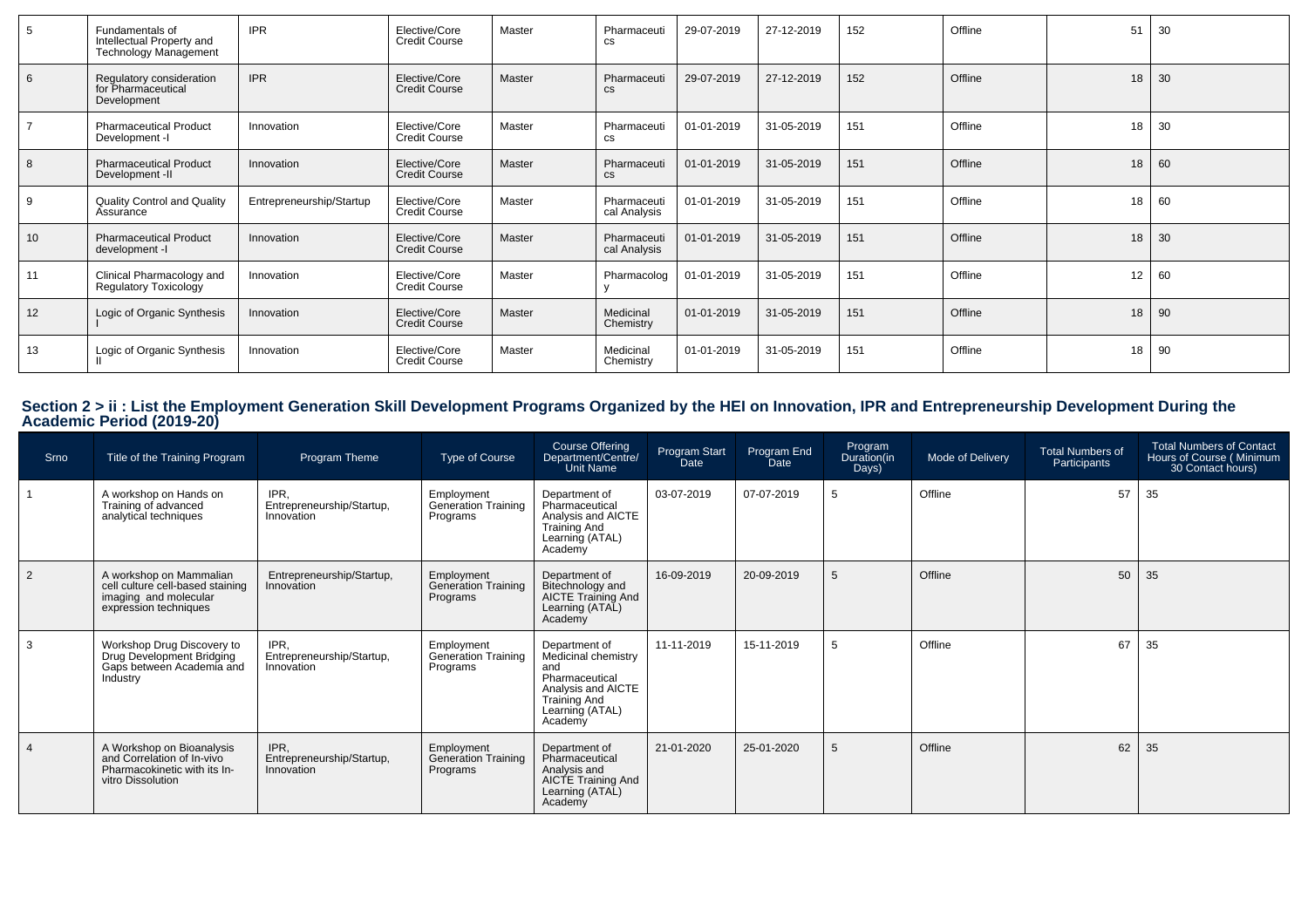Section 2 > iii : List the Full Time Faculties had with a Degree (UG/PG/PhD) in Innovation/IPR/Entrepreneurship and (or) Received Specialized Training program of I&E, IPR<br>(MDP, EDP, FDP, Short-term Certificate Course, of m **Academic Period (2019-20)**

**No Data Flled!**

#### **Section 3 > i : List Idea/Innovation Centric Student Clubs Are Functional at the HEI with Access to Co-working Space/Work-stations for Students with Facilities &Equipment Available to promote and Support Innovation, Entrepreneurship and IPR Activities in Campus**

| <b>Srno</b>    | Name of Student Club | Type of Club           | Year of Establishment | Type of Facilities<br>Available at the Club | <b>Student Club</b><br>with Access to<br>Other I&E<br>Facilities at the<br><b>HEI</b> | No of<br>Programs/Activiti<br>es Organized by<br>the Student Club<br>During the AY<br>2019-20 | <b>Student Club</b><br>Team Lead<br>Name | <b>Student Club Team</b><br>Lead Email | <b>Student Club Team</b><br>Lead Phone |
|----------------|----------------------|------------------------|-----------------------|---------------------------------------------|---------------------------------------------------------------------------------------|-----------------------------------------------------------------------------------------------|------------------------------------------|----------------------------------------|----------------------------------------|
|                | ChemBio Club         | Idea Club              | 2017                  | Co-working Space, 3D<br>Printing            | Innovation Labs                                                                       |                                                                                               | Ashutosh<br>Goswami                      | ashutosh12101992@g  <br>mail.com       | 7697726044                             |
| $\overline{2}$ | Team Green           | <b>Innovation Club</b> | 2017                  | Co-working<br>Space, Work Stations          | <b>Innovation Labs</b>                                                                |                                                                                               | Dinesh Satpute                           | dinesh.satpute7@gmai<br>I.com          | 9975553255                             |

| Srno |
|------|
|------|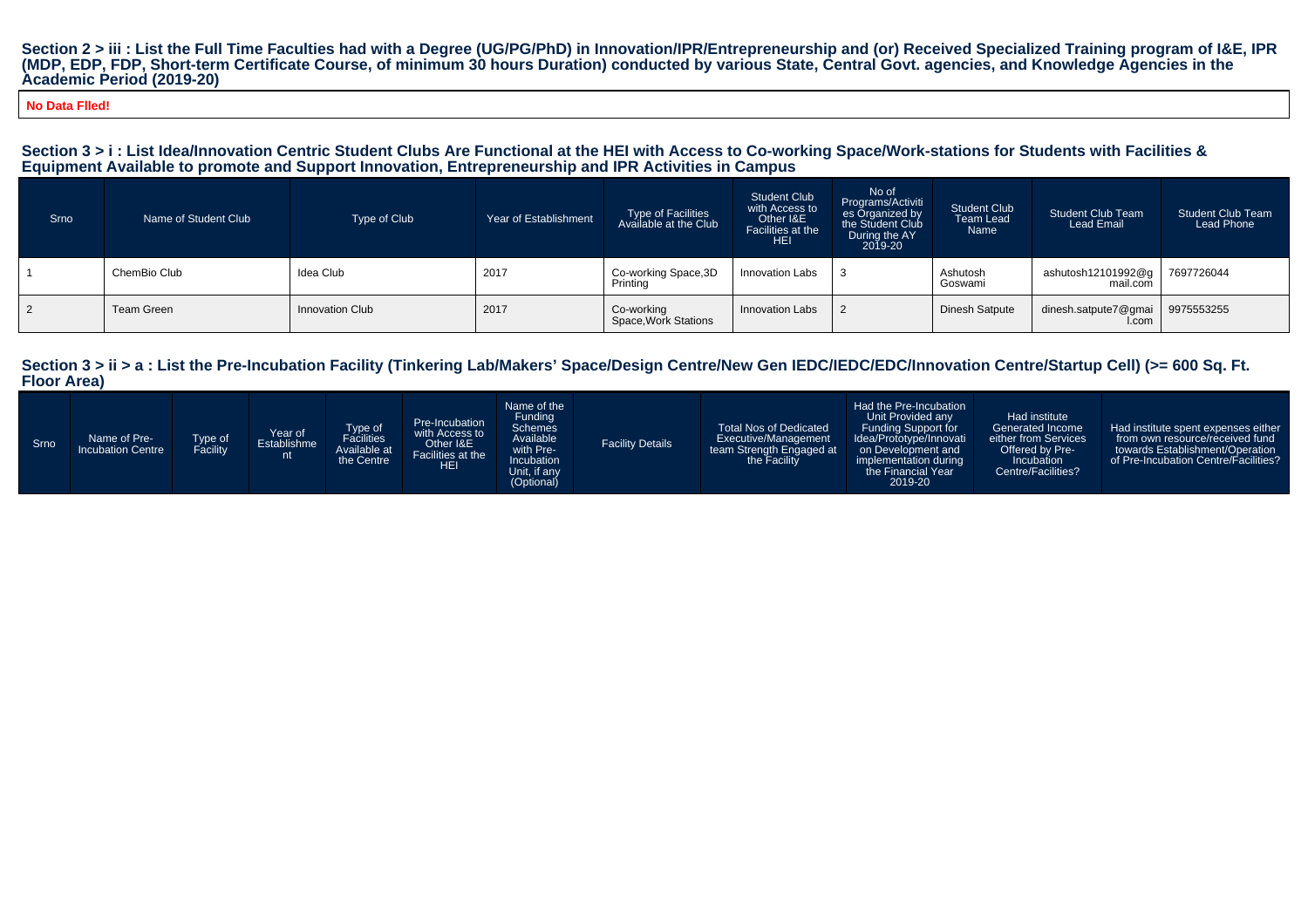| $\mathbf{1}$ | Drug discovery<br>and development<br>lab | Innovation<br>Centre | 2015                   | Co-working<br>Space,3D<br>Printing &<br>Prototype<br>Equipment,<br>Work<br>Stations | Incubation<br>Unit, Innovation<br>Labs, Centre of<br>Excellence with<br>Advance<br>Tools, IPR<br>Cell/Technology<br>Transfer<br>Centre, Student<br><b>Clubs</b> | Incubation<br>Unit, Innovati<br>on<br>Labs, Centre<br>of<br>Excellence<br>with<br>nm<br>Advance<br>Tools, IPR<br>Cell/Technol<br>ogy Transfer<br>Centre, Stud<br>ent Clubs | Facility<br>Incharge<br>Name<br>Prof.<br>Kiran<br>Kalia<br>kiranka<br>Facility<br>Incharge<br>Email<br>lia@g<br>mail.co<br>m<br>796674<br>5555<br>Facility<br>Incharge<br>Phone | 26 |                        | Yes                    | Yes<br>Total<br>Annual<br>Income<br>from<br>Training<br>and Skill<br>Develop<br>ment<br>Services<br>(In<br>Rupees)<br>Total<br>Annual<br>Income<br>from<br>(Technic<br>al and<br><b>Business</b><br>Mentorin<br>g<br>Services<br>(In<br>Rupees)<br>Total<br>Annual<br>Income<br>from<br>Office<br>Space<br>and<br>Rental<br>Services<br>to Start-<br>ups/Inno<br>vators<br>$(\ln$<br>Rupees) | 768020<br>459798<br>$5^{\circ}$<br>$\mathbf 0$ | Yes                                                                                                                  |
|--------------|------------------------------------------|----------------------|------------------------|-------------------------------------------------------------------------------------|-----------------------------------------------------------------------------------------------------------------------------------------------------------------|----------------------------------------------------------------------------------------------------------------------------------------------------------------------------|---------------------------------------------------------------------------------------------------------------------------------------------------------------------------------|----|------------------------|------------------------|----------------------------------------------------------------------------------------------------------------------------------------------------------------------------------------------------------------------------------------------------------------------------------------------------------------------------------------------------------------------------------------------|------------------------------------------------|----------------------------------------------------------------------------------------------------------------------|
|              |                                          |                      | Source of Grant / Fund |                                                                                     |                                                                                                                                                                 |                                                                                                                                                                            | <b>Agency Name</b>                                                                                                                                                              |    |                        | Agency Type            |                                                                                                                                                                                                                                                                                                                                                                                              |                                                | Total Grants / Funds Received by Pre-<br>Incubation & Incubation Centre / Facilities<br>exists in Campus (In Rupees) |
|              | Institute's Own Fund / Resource          |                      |                        |                                                                                     |                                                                                                                                                                 | Department of Pharmaceuticals                                                                                                                                              |                                                                                                                                                                                 |    |                        | Govt. Agency (Central) |                                                                                                                                                                                                                                                                                                                                                                                              | 20280615                                       |                                                                                                                      |
|              | <b>Funding Agency</b>                    |                      |                        |                                                                                     |                                                                                                                                                                 | <b>DST</b>                                                                                                                                                                 |                                                                                                                                                                                 |    | Govt. Agency (Central) |                        |                                                                                                                                                                                                                                                                                                                                                                                              | 426024                                         |                                                                                                                      |
|              | <b>Funding Agency</b>                    |                      |                        |                                                                                     |                                                                                                                                                                 | DBT                                                                                                                                                                        |                                                                                                                                                                                 |    | Govt. Agency (Central) |                        |                                                                                                                                                                                                                                                                                                                                                                                              | 2113693                                        |                                                                                                                      |
|              | <b>Funding Agency</b>                    |                      |                        |                                                                                     |                                                                                                                                                                 | <b>ICMR</b>                                                                                                                                                                |                                                                                                                                                                                 |    | Govt. Agency (Central) |                        |                                                                                                                                                                                                                                                                                                                                                                                              | 537864                                         |                                                                                                                      |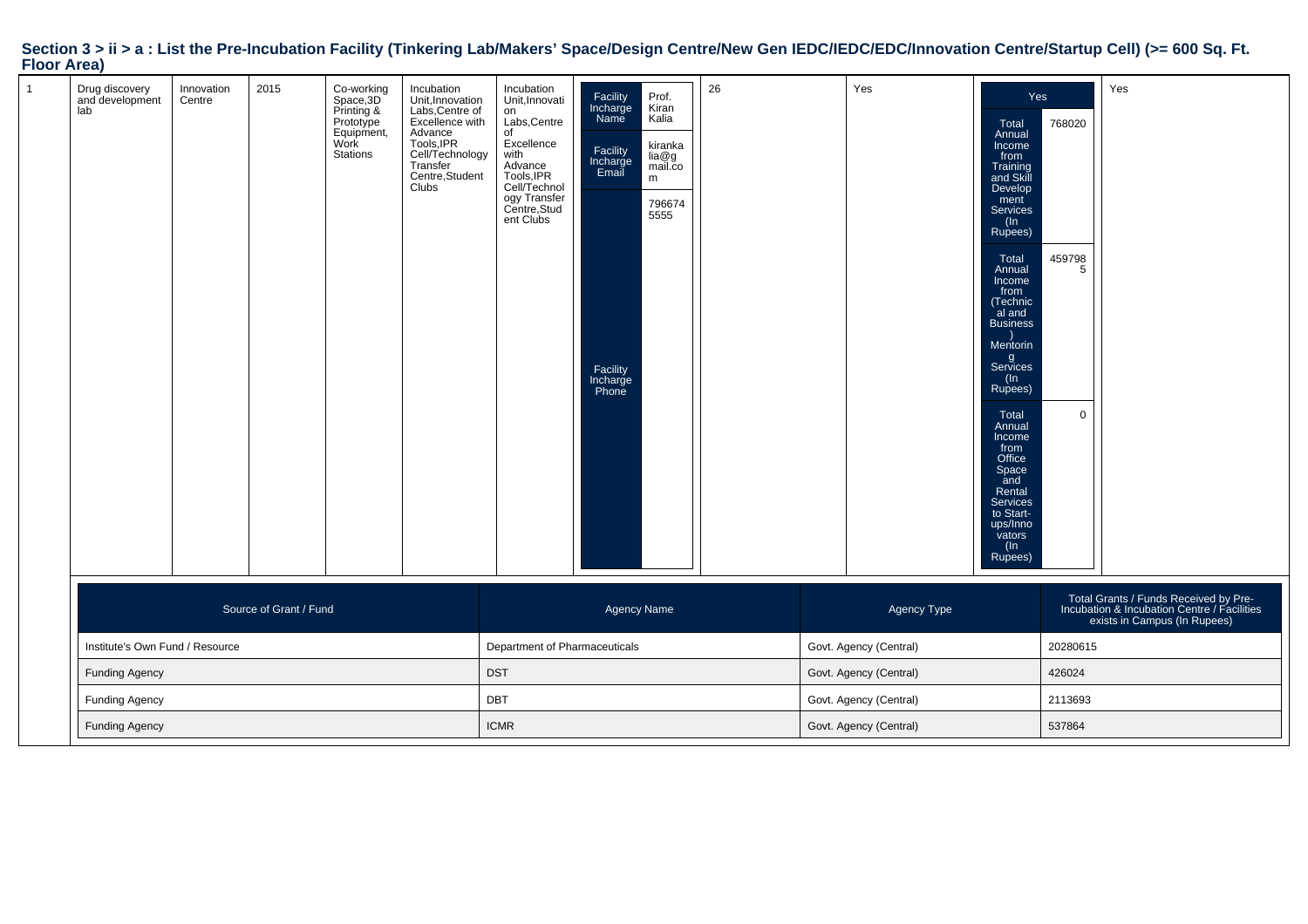|                    |  |  | Section 3 > ii > a : List the Pre-Incubation Facility (Tinkering Lab/Makers' Space/Design Centre/New Gen IEDC/IEDC/EDC/Innovation Centre/Startup Cell) (>= 600 Sq. Ft. |
|--------------------|--|--|------------------------------------------------------------------------------------------------------------------------------------------------------------------------|
| <b>Floor Area)</b> |  |  |                                                                                                                                                                        |

| Medical devices<br>lab          | Innovation<br>Centre | 2016 | 3D Printing<br>& Prototype<br>Equipment,<br>Work<br><b>Stations</b> | Incubation<br>Unit, Innovation<br>Labs, Centre of<br>Excellence with<br>Advance<br>Tools, IPR<br>Cell/Technology<br>Transfer<br>Centre, Student<br>Clubs | Incubation<br>Unit, Innovati<br>on<br>Labs, Centre<br>of<br>Excellence<br>with<br>Advance<br>Tools, IPR<br>Cell/Technol<br>ogy Transfer<br>Centre, Stud<br>ent Clubs | Facility<br>Incharge<br>Name<br>Facility<br>Incharge<br>Email<br>Facility<br>Incharge<br>Phone | Dr.<br>Akshay<br>Srivast<br>ava<br>akshay<br>@niper<br>ahm.ac<br>$\cdot$ in<br>796674<br>5555 | 03                     |             | Yes     | Yes<br>Total<br>Annual<br>Income<br>from<br>Training<br>and Skill<br>Develop<br>ment<br>Services<br>(ln<br>Rupees)<br>Total<br>Annual<br>Income<br>from<br>(Technic<br>al and<br><b>Business</b><br>Mentorin<br>g<br>Services<br>(In<br>Rupees)<br>Total<br>Annual<br>Income<br>from<br>Office<br>Space<br>and<br>Rental<br>Services<br>to Start-<br>ups/Inno<br>vators<br>(ln<br>Rupees) | 320008<br>191582<br>7<br>$\mathbf 0$ | Yes                                                                                                                  |
|---------------------------------|----------------------|------|---------------------------------------------------------------------|----------------------------------------------------------------------------------------------------------------------------------------------------------|----------------------------------------------------------------------------------------------------------------------------------------------------------------------|------------------------------------------------------------------------------------------------|-----------------------------------------------------------------------------------------------|------------------------|-------------|---------|-------------------------------------------------------------------------------------------------------------------------------------------------------------------------------------------------------------------------------------------------------------------------------------------------------------------------------------------------------------------------------------------|--------------------------------------|----------------------------------------------------------------------------------------------------------------------|
| Source of Grant / Fund          |                      |      |                                                                     |                                                                                                                                                          | Agency Name                                                                                                                                                          |                                                                                                |                                                                                               |                        | Agency Type |         |                                                                                                                                                                                                                                                                                                                                                                                           |                                      | Total Grants / Funds Received by Pre-<br>Incubation & Incubation Centre / Facilities<br>exists in Campus (In Rupees) |
| Institute's Own Fund / Resource |                      |      |                                                                     |                                                                                                                                                          | Department of Pharmaceuticals, Gol                                                                                                                                   |                                                                                                |                                                                                               | Govt. Agency (Central) |             |         | 8450256                                                                                                                                                                                                                                                                                                                                                                                   |                                      |                                                                                                                      |
| <b>Funding Agency</b>           |                      |      |                                                                     |                                                                                                                                                          | DST, Gol                                                                                                                                                             |                                                                                                |                                                                                               | Govt. Agency (Central) |             |         | 666038                                                                                                                                                                                                                                                                                                                                                                                    |                                      |                                                                                                                      |
| <b>Funding Agency</b>           |                      |      |                                                                     | DBT, Gol                                                                                                                                                 |                                                                                                                                                                      |                                                                                                | Govt. Agency (Central)                                                                        |                        |             | 2414312 |                                                                                                                                                                                                                                                                                                                                                                                           |                                      |                                                                                                                      |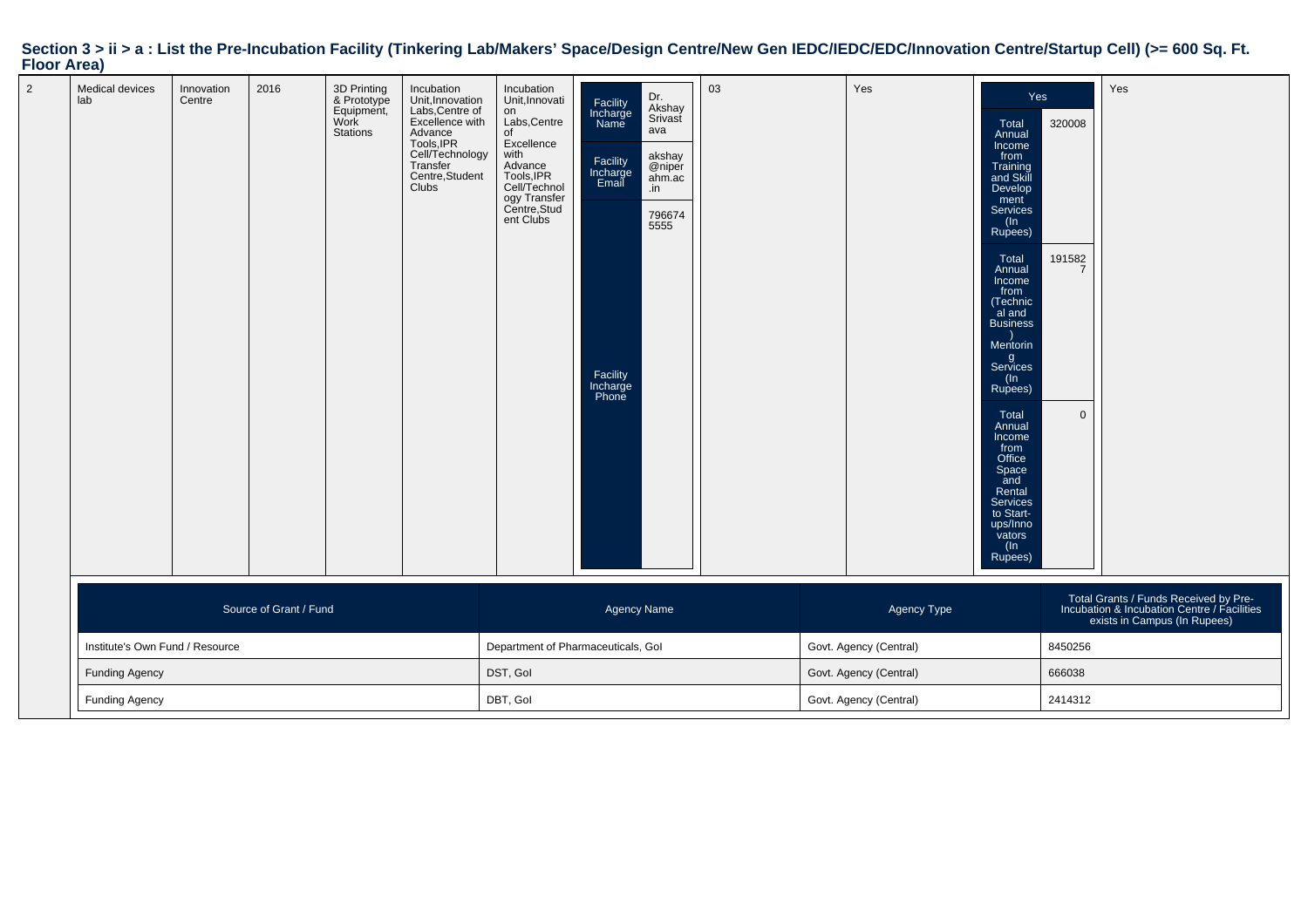| $\mathbf{3}$ | Animal House<br>Facility        | Innovation<br>Centre | 2017                   | Co-working<br>Space,Work<br>Stations | Innovation<br>Labs,Centre of<br>Excellence with<br><b>Advance</b><br>Tools, IPR<br>Cell/Technology<br>Transfer<br>Centre, Student<br>Clubs | Innovation<br>Labs, Centre<br>of<br>Excellence<br>with<br>Advance<br>Tools, IPR<br>Cell/Technol<br>ogy Transfer<br>Centre, Stud<br>ent Clubs | Facility<br>Incharge<br>Name<br>Facility<br>Incharge<br>Email<br>Facility<br>Incharge<br>Phone | Dr.<br>Pallab<br>Bhatta<br>charya<br>pallab.<br>bhattac<br>harya<br>@niper<br>ahm.ac<br>.in<br>796674<br>5555 | 04                            |             | Yes                    | Yes<br>Total<br>Annual<br>Income<br>from<br>Training<br>and Skill<br>Develop<br>ment<br><b>Services</b><br>(ln<br>Rupees)<br>Total<br>Annual<br>Income<br>from<br>(Technic<br>al and<br><b>Business</b><br>Mentorin<br>g<br>Services<br>(In<br>Rupees)<br>Total<br>Annual<br>Income<br>from<br>Office<br>Space<br>and<br>Rental<br>Services<br>to Start-<br>ups/Inno<br>vators<br>$(\ln$<br>Rupees) | 640017<br>383165<br>$\mathbf 0$ | Yes                                                                                                                  |
|--------------|---------------------------------|----------------------|------------------------|--------------------------------------|--------------------------------------------------------------------------------------------------------------------------------------------|----------------------------------------------------------------------------------------------------------------------------------------------|------------------------------------------------------------------------------------------------|---------------------------------------------------------------------------------------------------------------|-------------------------------|-------------|------------------------|-----------------------------------------------------------------------------------------------------------------------------------------------------------------------------------------------------------------------------------------------------------------------------------------------------------------------------------------------------------------------------------------------------|---------------------------------|----------------------------------------------------------------------------------------------------------------------|
|              |                                 |                      | Source of Grant / Fund |                                      |                                                                                                                                            |                                                                                                                                              | <b>Agency Name</b>                                                                             |                                                                                                               |                               |             | Agency Type            |                                                                                                                                                                                                                                                                                                                                                                                                     |                                 | Total Grants / Funds Received by Pre-<br>Incubation & Incubation Centre / Facilities<br>exists in Campus (In Rupees) |
|              | Institute's Own Fund / Resource |                      |                        |                                      |                                                                                                                                            | Department of Pharmaceuticals                                                                                                                |                                                                                                |                                                                                                               |                               |             | Govt. Agency (Central) |                                                                                                                                                                                                                                                                                                                                                                                                     | 16900513                        |                                                                                                                      |
|              | <b>Funding Agency</b>           |                      |                        |                                      |                                                                                                                                            | <b>NIH</b>                                                                                                                                   |                                                                                                |                                                                                                               | <b>International Agencies</b> |             | $\mathsf 0$            |                                                                                                                                                                                                                                                                                                                                                                                                     |                                 |                                                                                                                      |
|              | <b>Funding Agency</b>           |                      |                        |                                      | Santh Pharma                                                                                                                               |                                                                                                                                              |                                                                                                | Corporate / Industry Association                                                                              |                               | $\mathbf 0$ |                        |                                                                                                                                                                                                                                                                                                                                                                                                     |                                 |                                                                                                                      |
|              | <b>Funding Agency</b>           |                      |                        |                                      | Industry                                                                                                                                   |                                                                                                                                              |                                                                                                | Corporate / Industry Association                                                                              |                               | 1072052     |                        |                                                                                                                                                                                                                                                                                                                                                                                                     |                                 |                                                                                                                      |

ICMR, GoI Govt. Agency (Central) <sup>657449</sup>

Insutry **Corporate / Industry Association** 

n | 0

Funding Agency

Funding Agency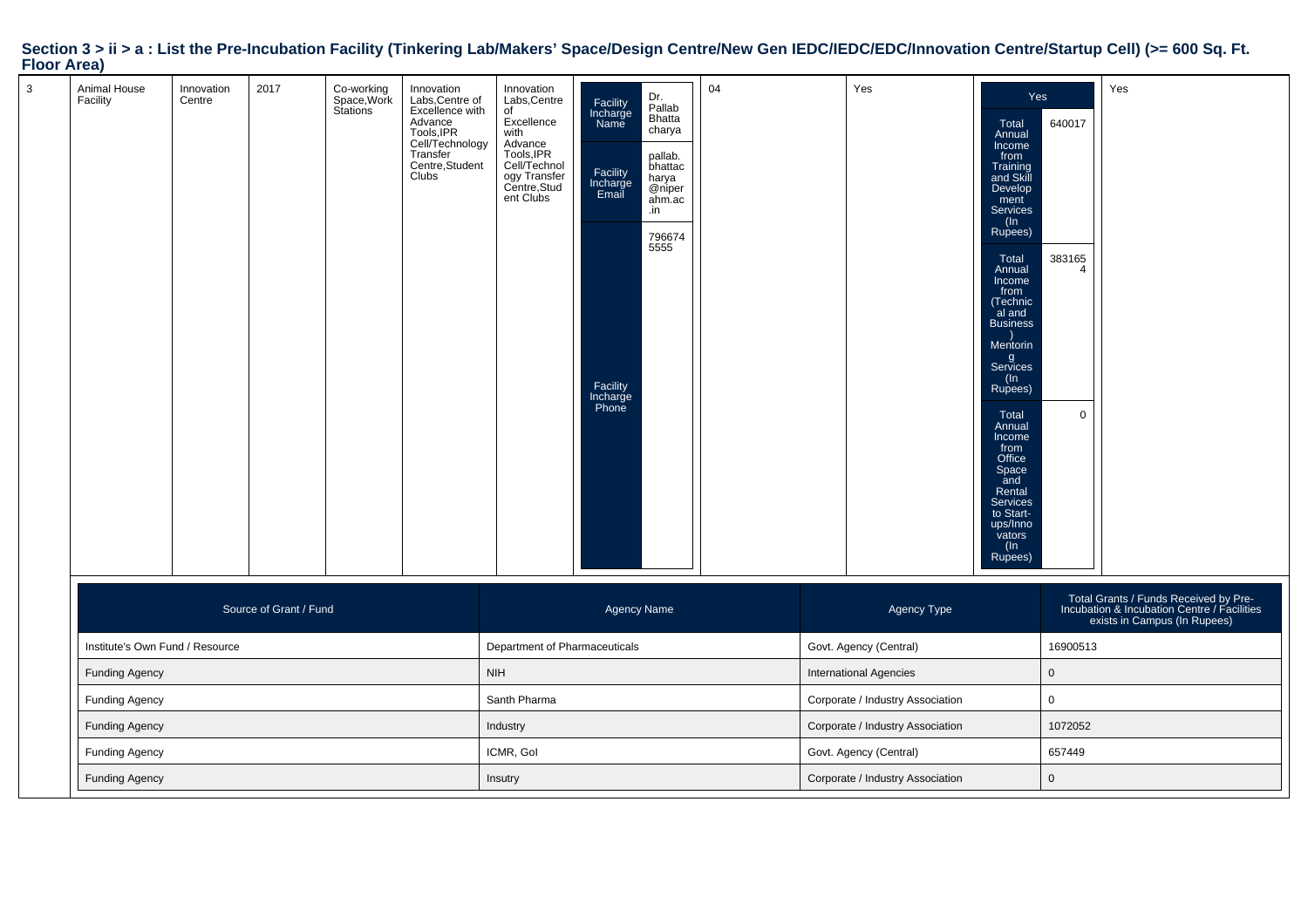|                    |  | Section 3 > ii > a : List the Pre-Incubation Facility (Tinkering Lab/Makers' Space/Design Centre/New Gen IEDC/IEDC/EDC/Innovation Centre/Startup Cell) (>= 600 Sq. Ft. |  |
|--------------------|--|------------------------------------------------------------------------------------------------------------------------------------------------------------------------|--|
| <b>Floor Area)</b> |  |                                                                                                                                                                        |  |

| Endolichenic<br>Fungal Culture<br>Facility | Innovation<br>Centre | 2017 | Co-working<br>Space,Work<br>Stations | Incubation<br>Unit, Innovation<br>Labs, Centre of<br>Excellence with<br>Advance<br>Tools, IPR<br>Cell/Technology<br>Transfer<br>Centre, Student<br>Clubs | Incubation<br>Unit, Innovati<br>on<br>Labs, Centre<br>οf<br>Excellence<br>with<br>Advance<br>Tools, IPR<br>Cell/Technol<br>ogy Transfer<br>Centre, Stud<br>ent Clubs | Facility<br>Incharge<br>Name<br>Facility<br>Incharge<br>Email<br>Facility<br>Incharge<br>Phone | Dr.<br>Abhijee<br>t S.<br>Kate<br>abhijee<br>tk@nip<br>erahm.<br>ac.in<br>996024<br>8296 | 02                     |             | Yes     | Yes<br>Total<br>Annual<br>Income<br>from<br>Training<br>and Skill<br>Develop<br>ment<br>Services<br>(ln<br>Rupees)<br>Total<br>Annual<br>Income<br>from<br>(Technic<br>al and<br><b>Business</b><br>Mentorin<br>g<br>Services<br>(ln<br>Rupees)<br>Total<br>Annual<br>Income<br>from<br>Office<br>Space<br>and<br>Rental<br>Services<br>to Start-<br>ups/Inno<br>vators<br>(In<br>Rupees) | 160004<br>957913<br>$\overline{0}$ | Yes                                                                                                                  |
|--------------------------------------------|----------------------|------|--------------------------------------|----------------------------------------------------------------------------------------------------------------------------------------------------------|----------------------------------------------------------------------------------------------------------------------------------------------------------------------|------------------------------------------------------------------------------------------------|------------------------------------------------------------------------------------------|------------------------|-------------|---------|-------------------------------------------------------------------------------------------------------------------------------------------------------------------------------------------------------------------------------------------------------------------------------------------------------------------------------------------------------------------------------------------|------------------------------------|----------------------------------------------------------------------------------------------------------------------|
| Source of Grant / Fund                     |                      |      |                                      |                                                                                                                                                          | Agency Name                                                                                                                                                          |                                                                                                |                                                                                          |                        | Agency Type |         |                                                                                                                                                                                                                                                                                                                                                                                           |                                    | Total Grants / Funds Received by Pre-<br>Incubation & Incubation Centre / Facilities<br>exists in Campus (In Rupees) |
| Institute's Own Fund / Resource            |                      |      |                                      |                                                                                                                                                          | Department of Pharmaceuticals                                                                                                                                        |                                                                                                |                                                                                          | Govt. Agency (Central) |             | 4225128 |                                                                                                                                                                                                                                                                                                                                                                                           |                                    |                                                                                                                      |
| <b>Funding Agency</b>                      |                      |      |                                      | Indo-Srilanka DST                                                                                                                                        |                                                                                                                                                                      |                                                                                                | 601955<br><b>International Agencies</b>                                                  |                        |             |         |                                                                                                                                                                                                                                                                                                                                                                                           |                                    |                                                                                                                      |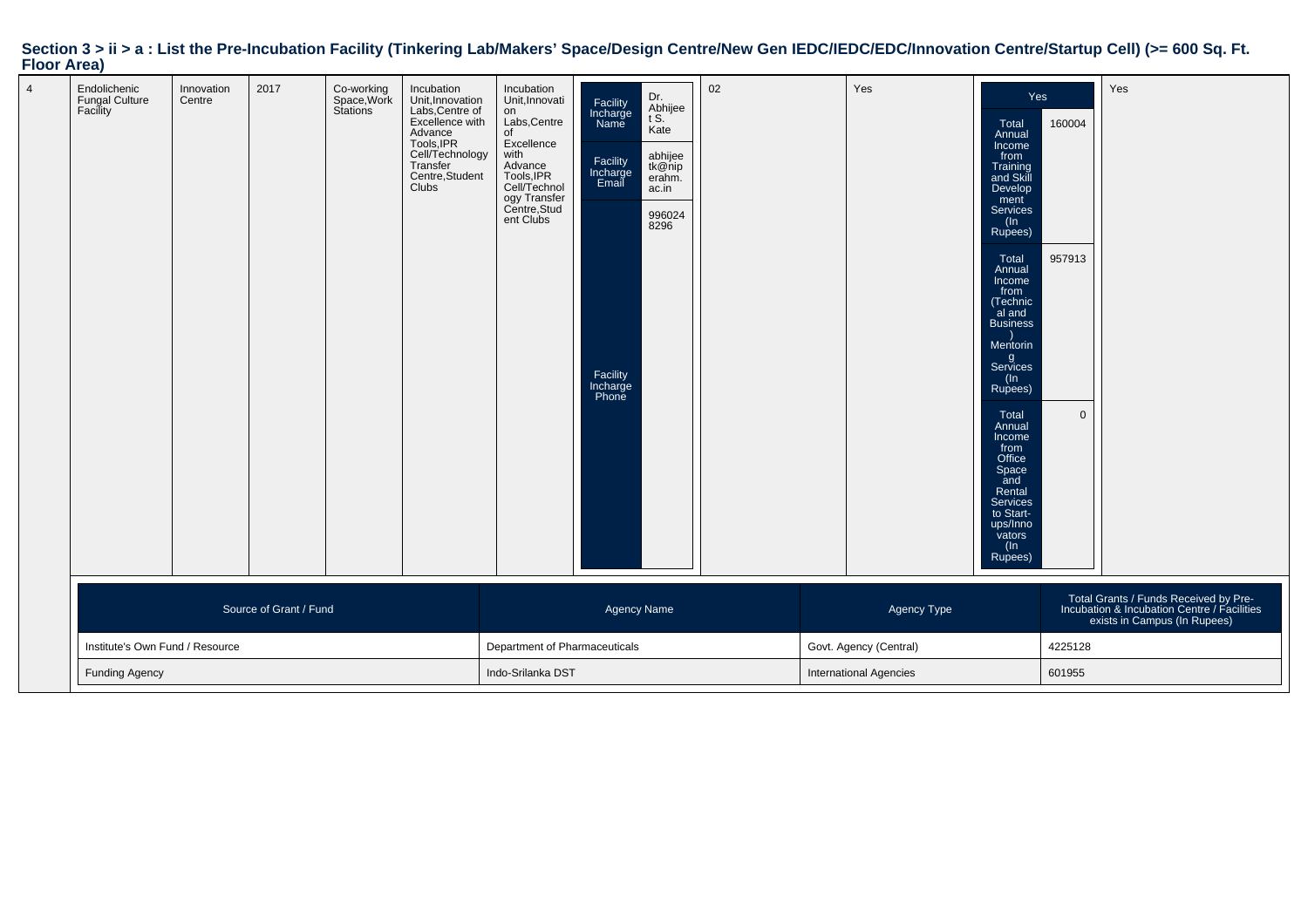| . <i>.</i> |                                                   |                      |                        |                                      |                                                                                                                                                          |                                                                                                                                                                      |                                                                                                |                                                                                          |                        |                        |             |                                                                                                                                                                                                                                                                                                                                                                                                         |                              |                                                                                                                      |
|------------|---------------------------------------------------|----------------------|------------------------|--------------------------------------|----------------------------------------------------------------------------------------------------------------------------------------------------------|----------------------------------------------------------------------------------------------------------------------------------------------------------------------|------------------------------------------------------------------------------------------------|------------------------------------------------------------------------------------------|------------------------|------------------------|-------------|---------------------------------------------------------------------------------------------------------------------------------------------------------------------------------------------------------------------------------------------------------------------------------------------------------------------------------------------------------------------------------------------------------|------------------------------|----------------------------------------------------------------------------------------------------------------------|
| 5          | Synthetic and<br>Natural product<br>Chemistry Lab | Innovation<br>Centre | 2015                   | Co-working<br>Space,Work<br>Stations | Incubation<br>Unit, Innovation<br>Labs, Centre of<br>Excellence with<br>Advance<br>Tools, IPR<br>Cell/Technology<br>Transfer<br>Centre, Student<br>Clubs | Incubation<br>Unit, Innovati<br>on<br>Labs, Centre<br>of<br>Excellence<br>with<br>Advance<br>Tools, IPR<br>Cell/Technol<br>ogy Transfer<br>Centre, Stud<br>ent Clubs | Facility<br>Incharge<br>Name<br>Facility<br>Incharge<br>Email<br>Facility<br>Incharge<br>Phone | Dr.<br>Bichis<br>mita<br>Sahu<br>bichis<br>mita@<br>niperah<br>m.ac.in<br>842402<br>2096 | 06                     |                        | Yes         | Yes<br>Total<br>Annual<br>Income<br>from<br>Training<br>and Skill<br>Develop<br>ment<br>Services<br>$(\ln$<br>Rupees)<br>Total<br>Annual<br>Income<br>from<br>(Technic<br>al and<br><b>Business</b><br>Mentorin<br>g<br>Services<br>(ln<br>Rupees)<br>Total<br>Annual<br>Income<br>from<br>Office<br>Space<br>_and<br>Rental<br><b>Services</b><br>to Start-<br>ups/Inno<br>vators<br>$(\ln$<br>Rupees) | 560015<br>335269<br>$\Omega$ | Yes                                                                                                                  |
|            |                                                   |                      | Source of Grant / Fund |                                      |                                                                                                                                                          |                                                                                                                                                                      | Agency Name                                                                                    |                                                                                          |                        |                        | Agency Type |                                                                                                                                                                                                                                                                                                                                                                                                         |                              | Total Grants / Funds Received by Pre-<br>Incubation & Incubation Centre / Facilities<br>exists in Campus (In Rupees) |
|            | Institute's Own Fund / Resource                   |                      |                        |                                      |                                                                                                                                                          |                                                                                                                                                                      | Department of Pharmaceuticals, Gol                                                             |                                                                                          |                        | Govt. Agency (Central) |             |                                                                                                                                                                                                                                                                                                                                                                                                         | 14787949                     |                                                                                                                      |
|            | <b>Funding Agency</b>                             |                      |                        |                                      |                                                                                                                                                          | DST, Gol                                                                                                                                                             |                                                                                                |                                                                                          |                        | Govt. Agency (Central) |             |                                                                                                                                                                                                                                                                                                                                                                                                         | 1751457                      |                                                                                                                      |
|            | <b>Funding Agency</b>                             |                      |                        |                                      |                                                                                                                                                          | DST, Gol                                                                                                                                                             |                                                                                                |                                                                                          | Govt. Agency (Central) |                        | $\mathbf 0$ |                                                                                                                                                                                                                                                                                                                                                                                                         |                              |                                                                                                                      |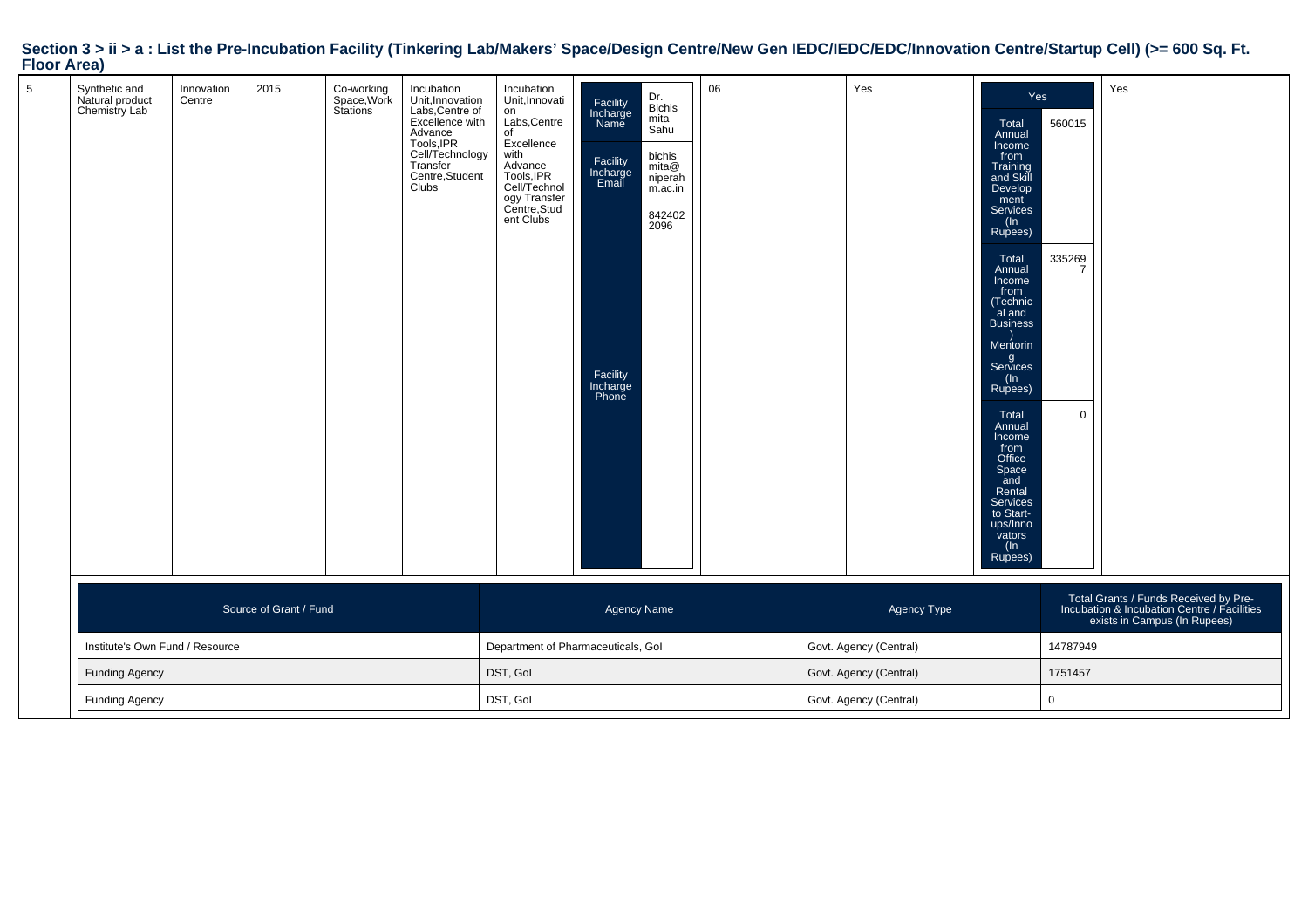|             | Section 3 > ii > a : List the Pre-Incubation Facility (Tinkering Lab/Makers' Space/Design Centre/New Gen IEDC/IEDC/EDC/Innovation Centre/Startup Cell) (>= 600 Sq. Ft. |
|-------------|------------------------------------------------------------------------------------------------------------------------------------------------------------------------|
| Floor Area) |                                                                                                                                                                        |

| Cellular and<br>Molecular biology<br>Facility | Innovation<br>Centre | 2015                   | Co-working<br>Space,Work<br>Stations | Incubation<br>Unit, Innovation<br>Labs, Centre of<br>Excellence with<br>Advance<br>Tools, IPR<br>Cell/Technology<br>Transfer<br>Centre, Student<br>Clubs | Incubation<br>Unit, Innovati<br>on<br>Labs, Centre<br>of<br>Excellence<br>with<br>Advance<br>Tools, IPR<br>Cell/Technol<br>ogy Transfer<br>Centre, Stud<br>ent Clubs | Facility<br>Incharge<br>Name<br>Facility<br>Incharge<br>Email<br>Facility<br>Incharge<br>Phone | Dr.<br>Amit<br>Mandol<br>amitma<br>ndoli@<br>niperah<br>m.ac.in<br>079667<br>45555 | 05 |        | Yes                    | Yes<br>Total<br>Annual<br>Income<br>from<br>Training<br>and Skill<br>Develop<br>ment<br>Services<br>$($ ln<br>Rupees)<br>Total<br>Annual<br>Income<br>from<br>(Technic<br>al and<br><b>Business</b><br>Mentorin<br>g<br>Services<br>(In<br>Rupees)<br>Total<br>Annual<br>Income<br>from<br>Office<br>Space<br>and<br>Rental<br>Services<br>to Start-<br>ups/Inno<br>vators<br>(In<br>Rupees) | 512013<br>306532<br>3<br>$\overline{0}$ | Yes                                                                                                                  |
|-----------------------------------------------|----------------------|------------------------|--------------------------------------|----------------------------------------------------------------------------------------------------------------------------------------------------------|----------------------------------------------------------------------------------------------------------------------------------------------------------------------|------------------------------------------------------------------------------------------------|------------------------------------------------------------------------------------|----|--------|------------------------|----------------------------------------------------------------------------------------------------------------------------------------------------------------------------------------------------------------------------------------------------------------------------------------------------------------------------------------------------------------------------------------------|-----------------------------------------|----------------------------------------------------------------------------------------------------------------------|
|                                               |                      | Source of Grant / Fund |                                      |                                                                                                                                                          |                                                                                                                                                                      | Agency Name                                                                                    |                                                                                    |    |        | Agency Type            |                                                                                                                                                                                                                                                                                                                                                                                              |                                         | Total Grants / Funds Received by Pre-<br>Incubation & Incubation Centre / Facilities<br>exists in Campus (In Rupees) |
| Institute's Own Fund / Resource               |                      |                        |                                      |                                                                                                                                                          | Department of Pharmaceuticals, Gol                                                                                                                                   |                                                                                                |                                                                                    |    |        | Govt. Agency (Central) |                                                                                                                                                                                                                                                                                                                                                                                              | 13520410                                |                                                                                                                      |
| <b>Funding Agency</b>                         |                      |                        |                                      | <b>DST</b>                                                                                                                                               |                                                                                                                                                                      |                                                                                                | Govt. Agency (Central)                                                             |    | 270500 |                        |                                                                                                                                                                                                                                                                                                                                                                                              |                                         |                                                                                                                      |
| <b>Funding Agency</b>                         |                      |                        |                                      | <b>DST</b>                                                                                                                                               |                                                                                                                                                                      |                                                                                                | Govt. Agency (Central)                                                             |    | 0      |                        |                                                                                                                                                                                                                                                                                                                                                                                              |                                         |                                                                                                                      |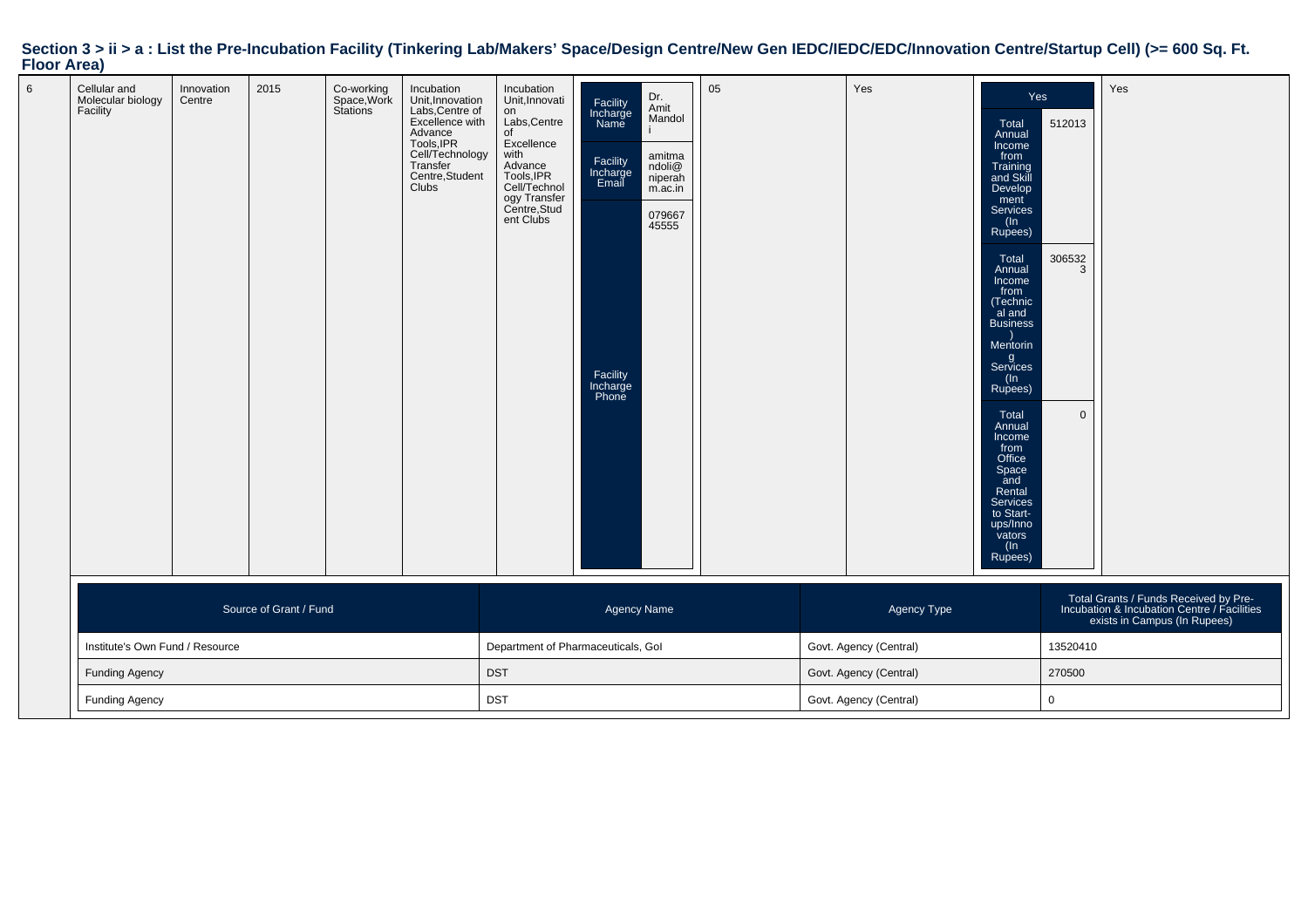| . <i>.</i>                      |                      |                        |                                      |                                                                                                                                                          |                                                                                                                                                                   |                                                                                                |                                                                                              |    |             |                        |                                                                                                                                                                                                                                                                                                                                                                                                 |                                          |                                                                                                                      |
|---------------------------------|----------------------|------------------------|--------------------------------------|----------------------------------------------------------------------------------------------------------------------------------------------------------|-------------------------------------------------------------------------------------------------------------------------------------------------------------------|------------------------------------------------------------------------------------------------|----------------------------------------------------------------------------------------------|----|-------------|------------------------|-------------------------------------------------------------------------------------------------------------------------------------------------------------------------------------------------------------------------------------------------------------------------------------------------------------------------------------------------------------------------------------------------|------------------------------------------|----------------------------------------------------------------------------------------------------------------------|
| Drug delivery lab               | Innovation<br>Centre | 2017                   | Co-working<br>Space,Work<br>Stations | Incubation<br>Unit, Innovation<br>Labs, Centre of<br>Excellence with<br>Advance<br>Tools, IPR<br>Cell/Technology<br>Transfer<br>Centre, Student<br>Clubs | Incubation<br>Unit, Innovati<br>on<br>Labs, Centre<br>of<br>Excellence<br>with<br>nnan<br>Tools, IPR<br>Cell/Technol<br>ogy Transfer<br>Centre, Stud<br>ent Clubs | Facility<br>Incharge<br>Name<br>Facility<br>Incharge<br>Email<br>Facility<br>Incharge<br>Phone | Rakes<br>Kumar<br>Tekade<br>rakesht<br>ekade<br>@gmai<br>L <sub>com</sub><br>079667<br>45555 | 02 |             | Yes                    | Yes<br>Total<br>Annual<br>Income<br>from<br>Training<br>and Skill<br>Develop<br>ment<br>Services<br>(In<br>Rupees)<br>Total<br>Annual<br>Income<br>from<br>(Technic<br>al and<br><b>Business</b><br>Mentorin<br>g<br>Services<br>$($ ln<br>Rupees)<br>Total<br>Annual<br>Income<br>from<br>Office<br>Space<br>and<br>Rental<br>Services<br>to Start-<br>ups/Inno<br>vators<br>$(\ln$<br>Rupees) | 240006<br>143687<br>$\Omega$<br>$\Omega$ | Yes                                                                                                                  |
|                                 |                      | Source of Grant / Fund |                                      |                                                                                                                                                          |                                                                                                                                                                   | <b>Agency Name</b>                                                                             |                                                                                              |    |             | Agency Type            |                                                                                                                                                                                                                                                                                                                                                                                                 |                                          | Total Grants / Funds Received by Pre-<br>Incubation & Incubation Centre / Facilities<br>exists in Campus (In Rupees) |
| Institute's Own Fund / Resource |                      |                        |                                      |                                                                                                                                                          | Department of Pharmaceuticals, Gol                                                                                                                                |                                                                                                |                                                                                              |    |             | Govt. Agency (Central) |                                                                                                                                                                                                                                                                                                                                                                                                 | 6337692                                  |                                                                                                                      |
| <b>Funding Agency</b>           |                      |                        |                                      | <b>DST</b>                                                                                                                                               |                                                                                                                                                                   |                                                                                                | Govt. Agency (Central)                                                                       |    | $\mathbf 0$ |                        |                                                                                                                                                                                                                                                                                                                                                                                                 |                                          |                                                                                                                      |
| <b>Funding Agency</b>           |                      |                        |                                      | <b>DBT</b>                                                                                                                                               |                                                                                                                                                                   |                                                                                                | Govt. Agency (Central)                                                                       |    | 0           |                        |                                                                                                                                                                                                                                                                                                                                                                                                 |                                          |                                                                                                                      |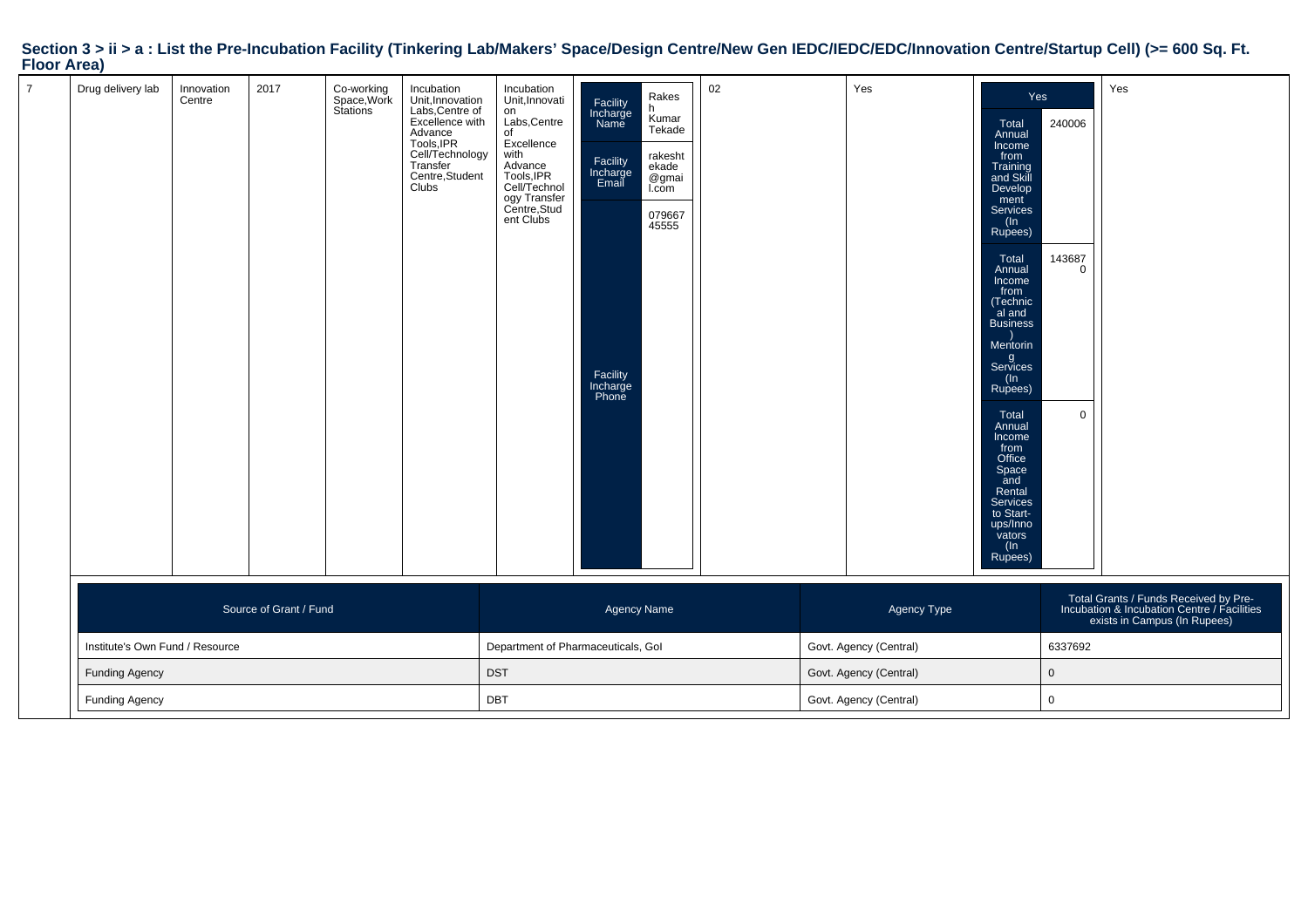| Section 3 > ii > a : List the Pre-Incubation Facility (Tinkering Lab/Makers' Space/Design Centre/New Gen IEDC/IEDC/EDC/Innovation Centre/Startup Cell) (>= 600 Sq. Ft. |  |  |
|------------------------------------------------------------------------------------------------------------------------------------------------------------------------|--|--|
| <b>Floor Area)</b>                                                                                                                                                     |  |  |

| Impurity profiling<br>and stability<br>testing lab | Innovation<br>Centre  | 2017                   | Co-working<br>Space, Work<br>Stations | Incubation<br>Unit, Innovation<br>Labs, Centre of<br>Excellence with<br>Advance<br>Tools, IPR<br>Cell/Technology<br>Transfer<br>Centre, Student<br>Clubs | Incubation<br>Unit, Innovati<br>on<br>Labs, Centre<br>of<br>Excellence<br>Excellence<br>Mith<br>Advance<br>Tools, IPR<br>Cell/Technol<br>ogy Transfer<br>Centre, Stud<br>ent Clubs | Facility<br>Incharge<br>Name<br>Facility<br>Incharge<br>Email<br>Facility<br>Incharge<br>Phone | Dr.<br>Ravi<br>Shah<br>ravi.sh<br>ah@ni<br>perah<br>m.ac.in<br>079667<br>45555 | 04      |       | Yes         | Yes<br>Total<br>Annual<br>Income<br>from<br>Training<br>and Skill<br>Develop<br>ment<br><b>Services</b><br>(In<br>Rupees)<br>Total<br>Annual<br>Income<br>from<br>(Technic<br>al and<br><b>Business</b><br>Mentorin<br>g<br>Services<br>(ln<br>Rupees)<br>Total<br>Annual<br>Income<br>from<br>Office<br>Space<br>and<br>Rental<br>Services<br>to Start-<br>ups/Inno<br>vators<br>$($ ln<br>Rupees) | 352009<br>210740<br>$\Omega$ | Yes                                                                                                                  |
|----------------------------------------------------|-----------------------|------------------------|---------------------------------------|----------------------------------------------------------------------------------------------------------------------------------------------------------|------------------------------------------------------------------------------------------------------------------------------------------------------------------------------------|------------------------------------------------------------------------------------------------|--------------------------------------------------------------------------------|---------|-------|-------------|-----------------------------------------------------------------------------------------------------------------------------------------------------------------------------------------------------------------------------------------------------------------------------------------------------------------------------------------------------------------------------------------------------|------------------------------|----------------------------------------------------------------------------------------------------------------------|
|                                                    |                       | Source of Grant / Fund |                                       |                                                                                                                                                          |                                                                                                                                                                                    | Agency Name                                                                                    |                                                                                |         |       | Agency Type |                                                                                                                                                                                                                                                                                                                                                                                                     |                              | Total Grants / Funds Received by Pre-<br>Incubation & Incubation Centre / Facilities<br>exists in Campus (In Rupees) |
| Institute's Own Fund / Resource                    |                       |                        |                                       | Department of Pharmaceuticals, Gol                                                                                                                       |                                                                                                                                                                                    | Govt. Agency (Central)                                                                         |                                                                                | 9295282 |       |             |                                                                                                                                                                                                                                                                                                                                                                                                     |                              |                                                                                                                      |
|                                                    | <b>Funding Agency</b> |                        |                                       | <b>Industry Name</b>                                                                                                                                     |                                                                                                                                                                                    |                                                                                                | Corporate / Industry Association                                               |         | 52444 |             |                                                                                                                                                                                                                                                                                                                                                                                                     |                              |                                                                                                                      |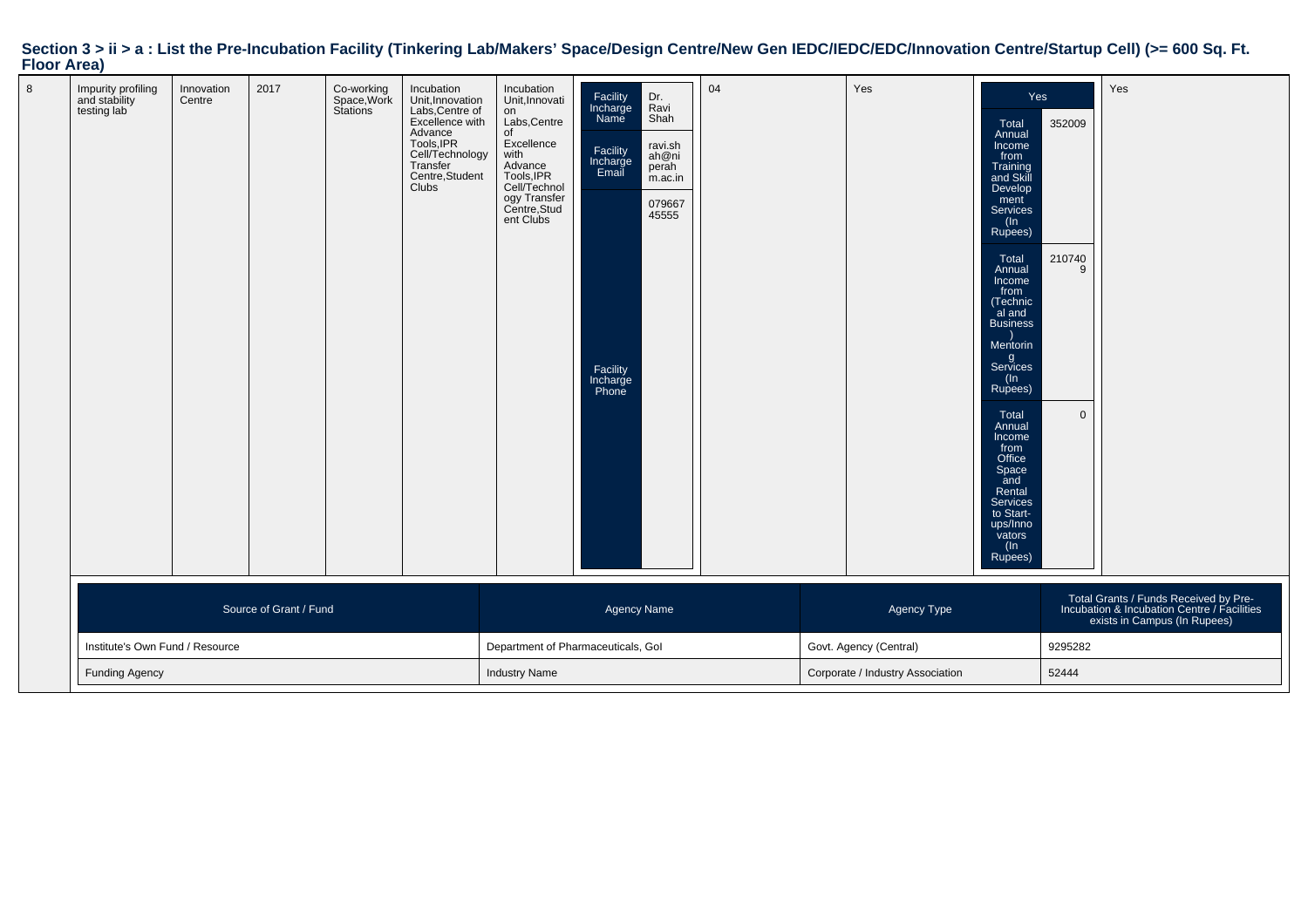|                    |  | Section 3 > ii > a : List the Pre-Incubation Facility (Tinkering Lab/Makers' Space/Design Centre/New Gen IEDC/IEDC/EDC/Innovation Centre/Startup Cell) (>= 600 Sq. Ft. |  |
|--------------------|--|------------------------------------------------------------------------------------------------------------------------------------------------------------------------|--|
| <b>Floor Area)</b> |  |                                                                                                                                                                        |  |

| 9 | Sustainable<br>chemistry Lab    | Innovation<br>Centre  | 2017                   | Co-working<br>Space, Work<br>Stations | Incubation<br>Unit, Innovation<br>Labs, Centre of<br>Excellence with<br>Advance<br>Tools, IPR<br>Cell/Technology<br>Transfer<br>Centre, Student<br>Clubs | Incubation<br>Unit, Innovati<br>on<br>Labs, Centre<br>of<br>Excellence<br>with<br>Advance<br>Tools, IPR<br>Cell/Technol<br>ogy Transfer<br>Centre, Stud<br>ent Clubs | Dr.<br>Facility<br>Incharge<br>Name<br>Dinesh<br>Kumar<br>dinesh<br>Facility<br>Incharge<br>k@nip<br>erahm.<br>Email<br>ac.in<br>918709<br>447063<br>Facility<br>Incharge<br>Phone | 03                     | Yes                    | Total<br>Annual<br>Income<br>from<br>Training<br>and Skill<br>Develop<br>ment<br>Services<br>(In<br>Rupees)<br>Total<br>Annual<br>Income<br>from<br>(Technic<br>al and<br><b>Business</b><br>Mentorin<br>g<br>Services<br>(ln<br>Rupees)<br>Total<br>Annual<br>Income<br>from<br>Office<br>Space<br>and<br>Rental<br>Services<br>to Start-<br>ups/Inno<br>vators<br>(In<br>Rupees) | Yes<br>192005<br>114949<br>6<br>$\Omega$ | Yes                                                                                                                  |
|---|---------------------------------|-----------------------|------------------------|---------------------------------------|----------------------------------------------------------------------------------------------------------------------------------------------------------|----------------------------------------------------------------------------------------------------------------------------------------------------------------------|------------------------------------------------------------------------------------------------------------------------------------------------------------------------------------|------------------------|------------------------|------------------------------------------------------------------------------------------------------------------------------------------------------------------------------------------------------------------------------------------------------------------------------------------------------------------------------------------------------------------------------------|------------------------------------------|----------------------------------------------------------------------------------------------------------------------|
|   |                                 |                       | Source of Grant / Fund |                                       |                                                                                                                                                          |                                                                                                                                                                      | <b>Agency Name</b>                                                                                                                                                                 |                        | Agency Type            |                                                                                                                                                                                                                                                                                                                                                                                    |                                          | Total Grants / Funds Received by Pre-<br>Incubation & Incubation Centre / Facilities<br>exists in Campus (In Rupees) |
|   | Institute's Own Fund / Resource |                       |                        |                                       |                                                                                                                                                          |                                                                                                                                                                      | Department of Pharmaceuticals, Gol                                                                                                                                                 |                        | Govt. Agency (Central) |                                                                                                                                                                                                                                                                                                                                                                                    | 5070154                                  |                                                                                                                      |
|   |                                 | <b>Funding Agency</b> |                        |                                       | DST, Gol                                                                                                                                                 |                                                                                                                                                                      |                                                                                                                                                                                    | Govt. Agency (Central) |                        | 1559591                                                                                                                                                                                                                                                                                                                                                                            |                                          |                                                                                                                      |

## **Section 3 > ii > b : List the Centre of Excellence (CoE) Facilities with Advance Tools and Equipment at the HEI (>= 1000 Sq. Ft. Floor Area)**

| Srno | Name of CoE Facility | Year of<br>Establishment | CoE with Access<br>to Other I&E<br>Facilities at the<br>HEI | Name of the<br>Funding<br>Schemes<br>Available with<br>CoE, if any<br>(Optional) | <b>Facility Details</b> | Total Nos of<br>Dedicated<br>Executive/Manag<br>ement team<br>Strength<br>Engaged at the<br>Facility | Had the CoE Provided any<br><b>Funding Support for</b><br>Idea/Prototype/Innovation<br>Development and<br>implementation during the<br>Financial Year 2019-20? | Had institute Generated Income<br>either from Services Offered by CoE<br>Centre/Facilities? | Had institute spent expenses<br>either from own<br>resource/received fund towards<br>Establishment/Operation of<br>CoE Centre/Facilities? |
|------|----------------------|--------------------------|-------------------------------------------------------------|----------------------------------------------------------------------------------|-------------------------|------------------------------------------------------------------------------------------------------|----------------------------------------------------------------------------------------------------------------------------------------------------------------|---------------------------------------------------------------------------------------------|-------------------------------------------------------------------------------------------------------------------------------------------|
|------|----------------------|--------------------------|-------------------------------------------------------------|----------------------------------------------------------------------------------|-------------------------|------------------------------------------------------------------------------------------------------|----------------------------------------------------------------------------------------------------------------------------------------------------------------|---------------------------------------------------------------------------------------------|-------------------------------------------------------------------------------------------------------------------------------------------|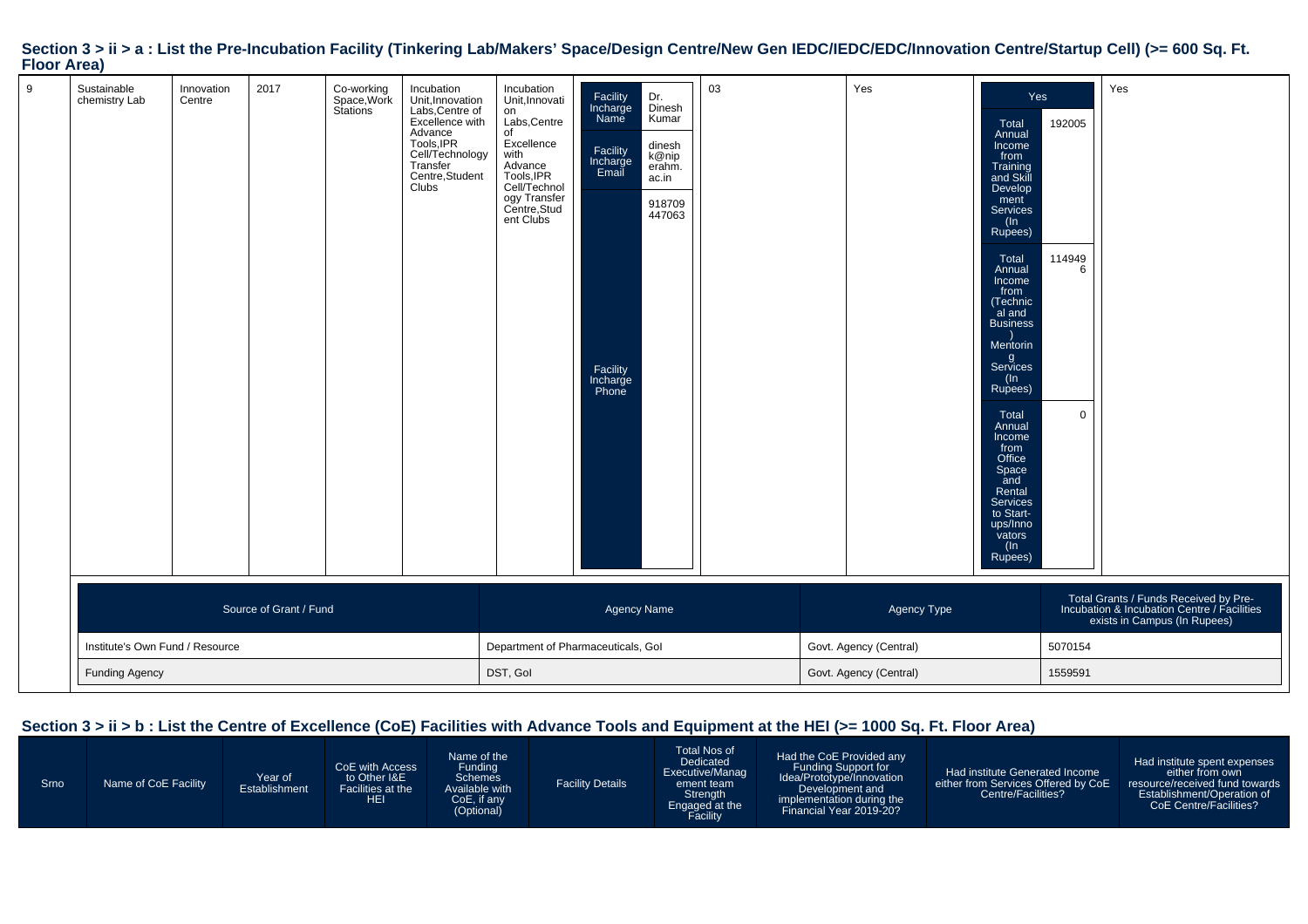### **Section 3 > ii > b : List the Centre of Excellence (CoE) Facilities with Advance Tools and Equipment at the HEI (>= 1000 Sq. Ft. Floor Area)**

|                |                                     |                        |                                                                                                                                |                                                                                                                                                                                                                                    | - 11     |                                       |                                                                                                                                                                                                                                                                                                                                                                   |                                                                               |
|----------------|-------------------------------------|------------------------|--------------------------------------------------------------------------------------------------------------------------------|------------------------------------------------------------------------------------------------------------------------------------------------------------------------------------------------------------------------------------|----------|---------------------------------------|-------------------------------------------------------------------------------------------------------------------------------------------------------------------------------------------------------------------------------------------------------------------------------------------------------------------------------------------------------------------|-------------------------------------------------------------------------------|
| $\mathbf{1}$   | Central Instrumentation<br>Facility | 2017                   | Pre-<br>Incubation, Incuba<br>tion Unit, IPR<br>Cell/Technology<br>Transfer<br>Centre, Student<br>Clubs                        | Miss<br>Facility<br>Rajesh<br>Incharge<br>Name<br>wari<br>Rathod<br>rajesh<br>wari.ra<br>Facility<br>thod@<br>Incharge<br>Email<br>nipera<br>hm.ac.i<br>n<br>09429<br>67584<br>6<br>Facility<br>Incharge<br>Phone                  | No<br>06 |                                       | Yes<br><b>Total Annual</b><br>Income from<br>Training and<br>Skill<br>Development<br>Services (In<br>Rupees)<br>564807<br><b>Total Annual</b><br>Income from<br>(Technical and<br>Business)<br>Mentoring<br>Services (In<br>Rupees)<br><b>Total Annual</b><br>Income from<br>Office Space<br>and Rental<br>Services to<br>Start-<br>ups/Innovators<br>(In Rupees) | Yes<br>$\mathbf 0$<br>$\mathbf 0$                                             |
|                | Institute's Own Fund / Resource     | Source of Grant / Fund |                                                                                                                                | Agency Name<br>Department of Pharmaceuticals, Gol                                                                                                                                                                                  |          | Agency Type<br>Govt. Agency (Central) | 21430981                                                                                                                                                                                                                                                                                                                                                          | Total Grants / Funds Received by CoE<br>Facility exists in Campus (In Rupees) |
|                |                                     |                        |                                                                                                                                |                                                                                                                                                                                                                                    |          |                                       | $\mathbf 0$                                                                                                                                                                                                                                                                                                                                                       |                                                                               |
| $\overline{2}$ | <b>Central Imaging Facility</b>     | 2017                   | Pre-<br>Incubation, Incuba<br>tion<br>Unit, Innovation<br>Labs, IPR<br>Cell/Technology<br>Transfer<br>Centre, Student<br>Clubs | Dr.<br>Facility<br>Pallab<br>Incharge<br>Bhatta<br>Name<br>charya<br>pallab.<br>bhatta<br>Facility<br>charya<br>@nipe<br>Incharge<br>Email<br>rahm.a<br>c.in<br>07966<br>74555<br>$5\overline{)}$<br>Facility<br>Incharge<br>Phone | 05<br>No |                                       | Yes<br><b>Total Annual</b><br>Income from<br>Training and<br>Skill<br>Development<br>Services (In<br>Rupees)<br><b>Total Annual</b><br>211522<br>Income from<br>(Technical and<br>Business)<br>Mentoring<br>Services (In<br>Rupees)<br><b>Total Annual</b><br>Income from<br>Office Space<br>and Rental<br>Services to<br>Start-<br>ups/Innovators<br>(In Rupees) | Yes<br>$\overline{0}$<br>$\mathbf 0$                                          |
|                |                                     | Source of Grant / Fund |                                                                                                                                | Agency Name                                                                                                                                                                                                                        |          | Agency Type                           |                                                                                                                                                                                                                                                                                                                                                                   | Total Grants / Funds Received by CoE<br>Facility exists in Campus (In Rupees) |
|                |                                     |                        |                                                                                                                                |                                                                                                                                                                                                                                    |          |                                       |                                                                                                                                                                                                                                                                                                                                                                   |                                                                               |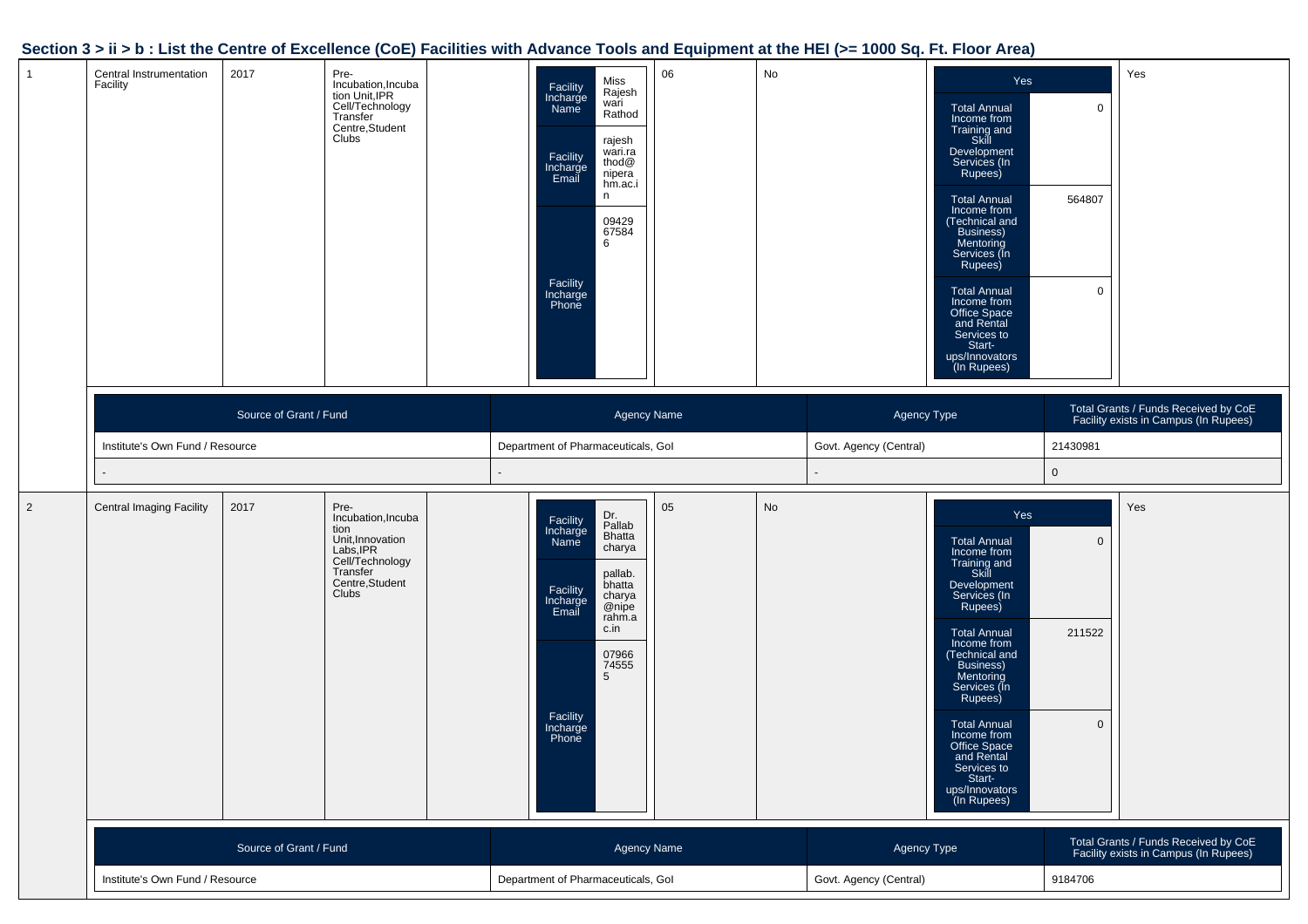**No Data Flled!**

## **Section 3 > ii > d : List the Innovation Park/Research Park Facilities at the HEI (>= 5000 Sq. Ft. Floor Area)**

**No Data Flled!**

### **Section 3 > ii > e : List the IPR Cell/Technology Transfer Centre Facilities at the HEI**

| Srno | Name of IPR<br>Cell/Technology<br><b>Transfer Centre Facility</b> | Year of<br>Establishment | <b>IPR</b><br>Cell/Technology<br><b>Transfer Centre</b><br>with Access to<br>Other I&E<br>Facilities at the<br><b>HEI</b> | Name of the<br>Funding<br><b>Schemes</b><br>Available with<br><b>IPR</b><br>Cell/Technology<br>Transfer Centre,<br>if any (Optional) | <b>Facility Details</b>                                                                                                                                                                                | <b>Total Nos of</b><br>Dedicated<br>Executive/Manag<br>ement team<br>Strength<br>Engaged at the<br>Facility | Had the IPR Cell/Technology<br>Transfer Centre Provided any<br>Funding Support for<br>Idea/Prototype/Innovation<br>Development and<br>implementation during the<br>Financial Year 2019-20? | Had institute Generated Income<br>either from Services Offered by IPR<br>Cell/Technology Transfer Centre? | Had the IPR Cell/Technology<br>Transfer Centre Provided any<br>Funding Support for<br>Idea/Prototype/Innovation/Start<br>up/Venture Development and<br>implementation during the<br>Financial Year 2019-20? |
|------|-------------------------------------------------------------------|--------------------------|---------------------------------------------------------------------------------------------------------------------------|--------------------------------------------------------------------------------------------------------------------------------------|--------------------------------------------------------------------------------------------------------------------------------------------------------------------------------------------------------|-------------------------------------------------------------------------------------------------------------|--------------------------------------------------------------------------------------------------------------------------------------------------------------------------------------------|-----------------------------------------------------------------------------------------------------------|-------------------------------------------------------------------------------------------------------------------------------------------------------------------------------------------------------------|
|      | NIPER A IPR Cell                                                  | 2018                     | Pre-<br>Incubation, Incuba<br>tion<br>Unit, Innovation<br>Labs, Centre of<br>Excellence with<br><b>Advance Tools</b>      |                                                                                                                                      | Dr.<br>Rakes<br>Facility<br>Incharge<br>Name<br>Kumar<br>Tekad<br>rakesh<br>Facility<br>tekade<br>@nipe<br>Incharge<br>Email<br>rahm.a<br>c.in<br>07966<br>Facility<br>74555<br>Incharge<br>Phone<br>5 | 07                                                                                                          | Yes                                                                                                                                                                                        | <b>No</b>                                                                                                 | Yes                                                                                                                                                                                                         |
|      |                                                                   | Source of Grant / Fund   |                                                                                                                           |                                                                                                                                      | <b>Agency Name</b>                                                                                                                                                                                     |                                                                                                             |                                                                                                                                                                                            | Agency Type                                                                                               | Total Grants / Funds Received by Incubation<br>Facility exists in Campus (In Rupees)                                                                                                                        |

### **Section 3 > iii > a : Provide detail list of Faculties as Mentor to help Ideas/Innovations/Startups**

| Srno | Designation of the Faculty<br>Name of the Faculty              |  | Mentor Expert Area                                                                                       | Years of Experience in Mentorship (In<br>Years) |
|------|----------------------------------------------------------------|--|----------------------------------------------------------------------------------------------------------|-------------------------------------------------|
|      | Prof. Kiran Kalia<br>Director                                  |  | Idea/Innovation Development, Entrepreneurship/Startup Development                                        | 20                                              |
|      | Name of Idea/Innovation/ Startup Mentored                      |  | Mentoring Setup [Within (or) Outside] HEI                                                                | CIN (in case it is Startup)                     |
|      | Proteomic markers for Diabetic nephropathy from urine          |  | Within                                                                                                   |                                                 |
|      | Genomic markers for the susceptibility of Diabetic retinopathy |  | Within                                                                                                   |                                                 |
|      | Genomic alterations in Oral Cancer                             |  | Within                                                                                                   |                                                 |
|      | Environmental Biotechnology & Metal Toxicology studies         |  | Within                                                                                                   |                                                 |
|      | Abhijeet S.Kate<br>Associate Professor                         |  | Idea/Innovation Development, Entrepreneurship/Startup Development, IPR Protection &<br>Commercialization | 10                                              |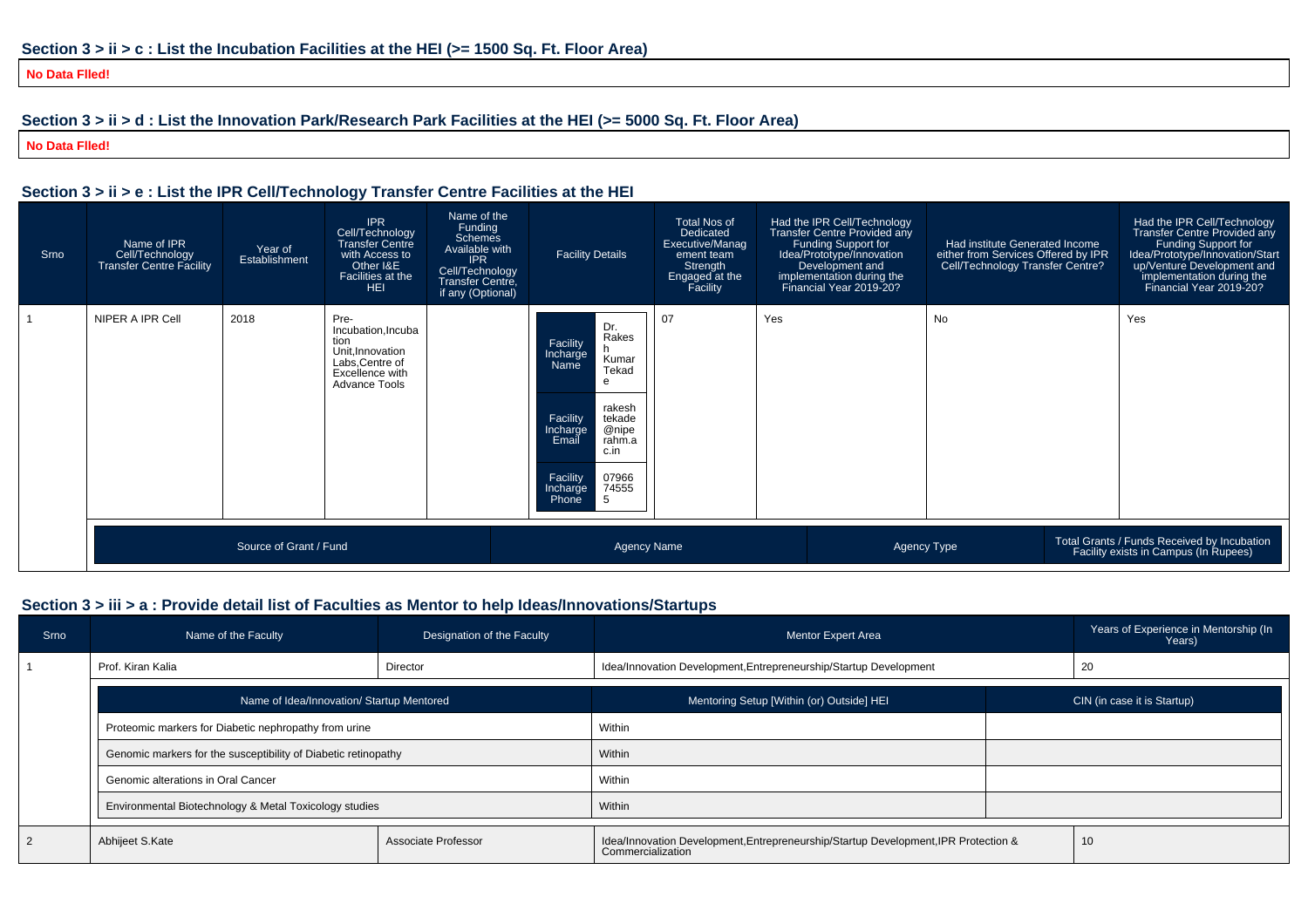## **Section 3 > iii > a : Provide detail list of Faculties as Mentor to help Ideas/Innovations/Startups**

|                | Name of Idea/Innovation/ Startup Mentored                                                                                                                    |                     | Mentoring Setup [Within (or) Outside] HEI                                                                | CIN (in case it is Startup) |  |  |
|----------------|--------------------------------------------------------------------------------------------------------------------------------------------------------------|---------------------|----------------------------------------------------------------------------------------------------------|-----------------------------|--|--|
|                | Bio-prospecting of endolichenic fungi to discover novel bioactive scaffolds                                                                                  |                     | Within                                                                                                   |                             |  |  |
|                | LC-MS based dereplication strategies to discover novel scaffolds from biological sources                                                                     |                     | Within                                                                                                   |                             |  |  |
|                | ownstream process optimization for large scale isolation of Natural Products                                                                                 |                     | Outside                                                                                                  |                             |  |  |
|                | Development of novel approaches for the separation and characterization of marine and terrestrial natural products to accelerate the discovery of drug leads |                     | Within                                                                                                   |                             |  |  |
| 3              | Akshay Srivastava                                                                                                                                            | Associate Professor | Idea/Innovation Development, Entrepreneurship/Startup Development, IPR Protection &<br>Commercialization | 5                           |  |  |
|                | Name of Idea/Innovation/ Startup Mentored                                                                                                                    |                     | Mentoring Setup [Within (or) Outside] HEI                                                                | CIN (in case it is Startup) |  |  |
|                | Fabrication of biomaterial based medical devices                                                                                                             |                     | Within                                                                                                   |                             |  |  |
|                | Novel therapeutic strategies for tissue regeneration                                                                                                         |                     | Within                                                                                                   |                             |  |  |
|                | Development of in vitro platforms to understand disease pathology                                                                                            |                     | Within                                                                                                   |                             |  |  |
|                | New methods for the identification and isolation of therapeutic cell types for tissue repair,                                                                |                     | Within                                                                                                   |                             |  |  |
|                | Fabrication of cell and drug delivery platform and designing artificial cellular niches for stem cell<br>homing.                                             |                     | Within                                                                                                   |                             |  |  |
| $\overline{4}$ | Bichismita Sahu                                                                                                                                              | Associate Professor | Idea/Innovation Development, Entrepreneurship/Startup Development, IPR Protection &<br>Commercialization | 8                           |  |  |
|                |                                                                                                                                                              |                     |                                                                                                          |                             |  |  |
|                | Name of Idea/Innovation/ Startup Mentored                                                                                                                    |                     | Mentoring Setup [Within (or) Outside] HEI                                                                | CIN (in case it is Startup) |  |  |
|                | De novo design and synthesis of peptides, peptoids and nucleic acid based molecules therapeutic and diagnostic applications                                  |                     | Within                                                                                                   |                             |  |  |
|                | Development stimuli-responsive peptide-polymeric scaffolds for biomedical engineering<br>applications                                                        |                     | Within                                                                                                   |                             |  |  |
|                | Designing and synthesis of molecular scaffolds and conjugates for Cancer, Metabolic and<br>Neurological Disorder.                                            |                     | Within                                                                                                   |                             |  |  |
| 5              | Pallab Bhattacharya                                                                                                                                          | Associate Professor | Idea/Innovation Development                                                                              | $5\phantom{.0}$             |  |  |
|                | Name of Idea/Innovation/ Startup Mentored                                                                                                                    |                     | Mentoring Setup [Within (or) Outside] HEI                                                                | CIN (in case it is Startup) |  |  |
|                | Intra-arterial stem cell therapy                                                                                                                             |                     | Within                                                                                                   |                             |  |  |
|                | Endovascular delivery in ischemic stroke                                                                                                                     |                     | Within                                                                                                   |                             |  |  |
|                | Neuroendocrine regulation in ischemic stroke                                                                                                                 |                     | Within                                                                                                   |                             |  |  |
|                | Strategies for mitochondria protection and exploring the cross talk between mitochondria and<br>endoplasmic reticulum in stroke                              |                     | Within                                                                                                   |                             |  |  |
|                | Regulatory RNA mediated mesenchymal stem cell engineering and nanoparticle based targeted<br>drug delivery to the brain.                                     |                     | Within                                                                                                   |                             |  |  |

٦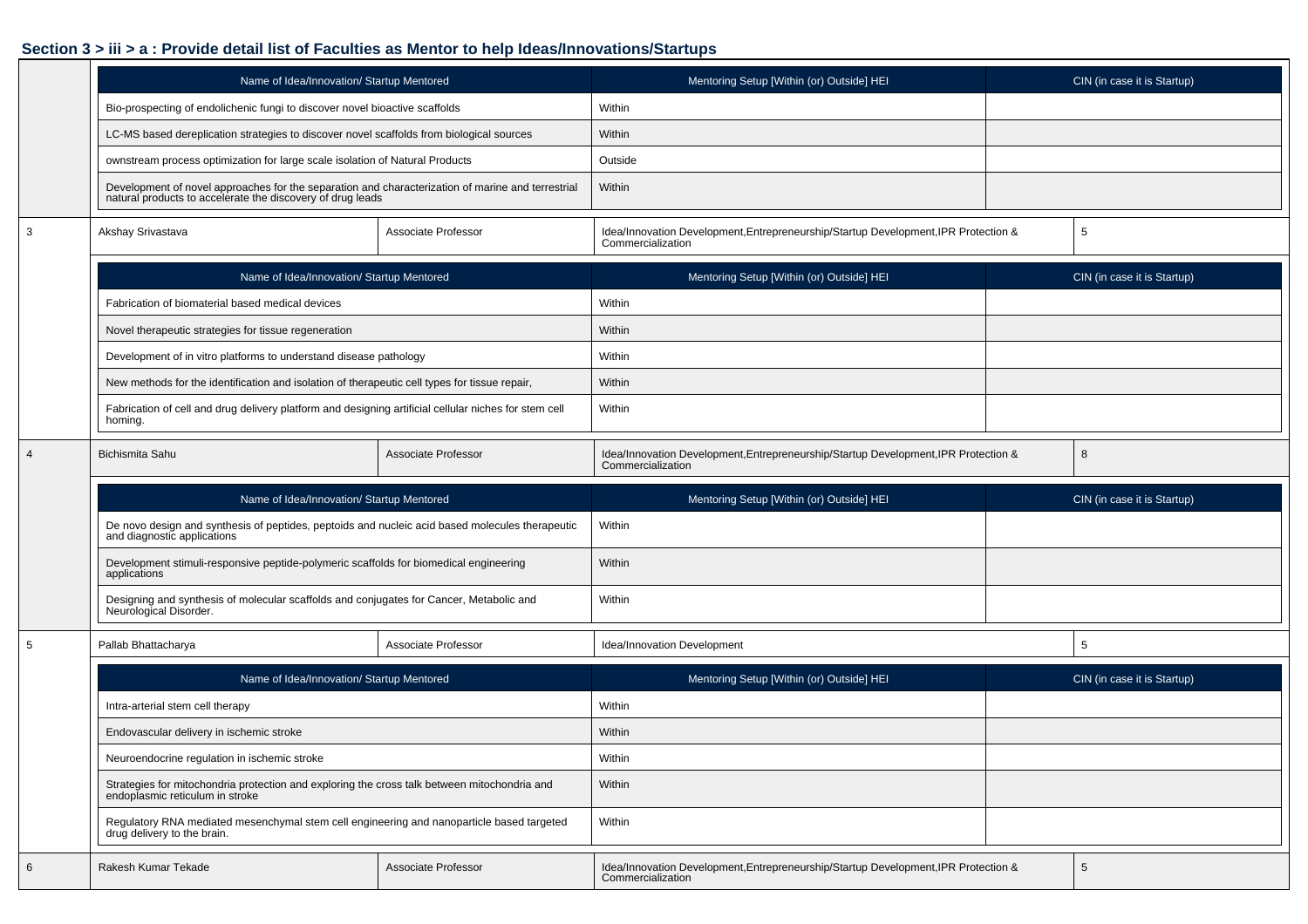## **Section 3 > iii > a : Provide detail list of Faculties as Mentor to help Ideas/Innovations/Startups**

|                  | Name of Idea/Innovation/ Startup Mentored                                                                                                                                               |                            | Mentoring Setup [Within (or) Outside] HEI                                                                | CIN (in case it is Startup) |  |  |
|------------------|-----------------------------------------------------------------------------------------------------------------------------------------------------------------------------------------|----------------------------|----------------------------------------------------------------------------------------------------------|-----------------------------|--|--|
|                  | Development of nanotechnology-based formulations for the site-specific delivery of therapeutic<br>drugs and biologics for the treatment of cancer                                       |                            | Within                                                                                                   |                             |  |  |
|                  | Development of NIR-Laser activatable Nanoseeds for the treatment of cancer                                                                                                              |                            | Within                                                                                                   |                             |  |  |
| $\overline{7}$   | Ravi Shah                                                                                                                                                                               | Associate Professor        | Idea/Innovation Development, Entrepreneurship/Startup Development                                        | 5                           |  |  |
|                  | Name of Idea/Innovation/ Startup Mentored                                                                                                                                               |                            | Mentoring Setup [Within (or) Outside] HEI                                                                | CIN (in case it is Startup) |  |  |
|                  | Characterization of complex APIs and biosimilars                                                                                                                                        |                            | Within                                                                                                   |                             |  |  |
|                  | Characterization of complex formulations and sameness strategy development for regulatory<br>submission                                                                                 |                            | Within                                                                                                   |                             |  |  |
|                  | In-vitro release and its correlation with formulation strategies                                                                                                                        |                            | Within                                                                                                   |                             |  |  |
|                  | Bioanalytical, biomarker analysis and metabolomics                                                                                                                                      |                            | Within                                                                                                   |                             |  |  |
|                  | LC-MS and NMR based characterization of impurities, drug-drug/ drug-excipient interaction<br>products and degradation products                                                          |                            | Within                                                                                                   |                             |  |  |
|                  | Pre-formulation assessment including polymorph characterization, salt screening, drug-excipient compatibility studies, rheological assessment, particle properties                      |                            | Within                                                                                                   |                             |  |  |
| $\boldsymbol{8}$ | Amit Khairnar                                                                                                                                                                           | <b>Assistant Professor</b> | Idea/Innovation Development                                                                              | $5\phantom{.0}$             |  |  |
|                  | Name of Idea/Innovation/ Startup Mentored                                                                                                                                               |                            | Mentoring Setup [Within (or) Outside] HEI                                                                | CIN (in case it is Startup) |  |  |
|                  | Development of neurorpotective therapy                                                                                                                                                  |                            | Within                                                                                                   |                             |  |  |
| 9                | Amit Shard                                                                                                                                                                              | <b>Assistant Professor</b> | Idea/Innovation Development                                                                              | $\boldsymbol{\Delta}$       |  |  |
|                  | Name of Idea/Innovation/ Startup Mentored                                                                                                                                               |                            | Mentoring Setup [Within (or) Outside] HEI                                                                | CIN (in case it is Startup) |  |  |
|                  | Development of anticancer molecules.                                                                                                                                                    |                            | Within                                                                                                   |                             |  |  |
| 10               | Dinesh Kumar                                                                                                                                                                            | <b>Assistant Professor</b> | Idea/Innovation Development, Entrepreneurship/Startup Development, IPR Protection &<br>Commercialization | 5                           |  |  |
|                  | Name of Idea/Innovation/ Startup Mentored<br>Development of cost-effective and green chemical process<br>Discovery of anti-cancer drug candidates<br>Green synthesis of pharmaceuticals |                            | Mentoring Setup [Within (or) Outside] HEI                                                                | CIN (in case it is Startup) |  |  |
|                  |                                                                                                                                                                                         |                            | Within                                                                                                   |                             |  |  |
|                  |                                                                                                                                                                                         |                            | Within                                                                                                   |                             |  |  |
|                  |                                                                                                                                                                                         |                            | Within                                                                                                   |                             |  |  |
| 11               | Govinda Kapusetti<br><b>Assistant Professor</b>                                                                                                                                         |                            | Idea/Innovation Development, Entrepreneurship/Startup Development, IPR Protection &<br>Commercialization | 5                           |  |  |

٦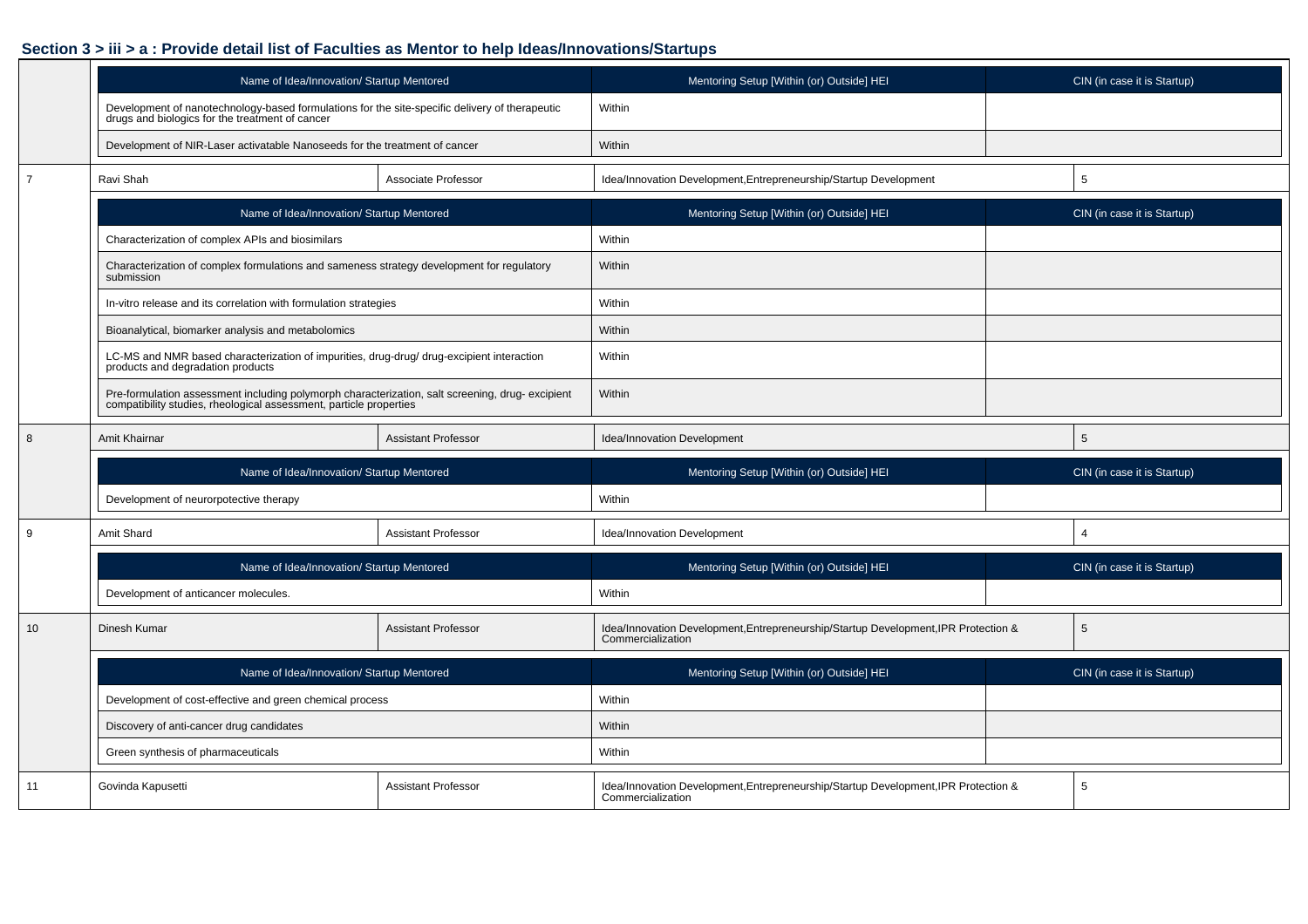## **Section 3 > iii > a : Provide detail list of Faculties as Mentor to help Ideas/Innovations/Startups**

|    | Name of Idea/Innovation/ Startup Mentored                                                                                                |                            | Mentoring Setup [Within (or) Outside] HEI                                                                | CIN (in case it is Startup) |  |  |  |  |  |  |
|----|------------------------------------------------------------------------------------------------------------------------------------------|----------------------------|----------------------------------------------------------------------------------------------------------|-----------------------------|--|--|--|--|--|--|
|    | Synthesis and fabrication of smart biomaterials for articular surfaces and musculoskeletal tissue<br>regeneration and care.              |                            | Within                                                                                                   |                             |  |  |  |  |  |  |
|    | Cancer theranostics like magnetic hyperthermia and photodynamic therapy                                                                  |                            | Within                                                                                                   |                             |  |  |  |  |  |  |
|    | Novel Nano formulations for Drug eluting stents                                                                                          |                            | Within                                                                                                   |                             |  |  |  |  |  |  |
|    | Synthesis of versatile nanostructured materials (quantum dots, layered nanoparticles and graphene etc.) for various medical applications |                            | Within                                                                                                   |                             |  |  |  |  |  |  |
| 12 | Pinaki Sengupta                                                                                                                          | <b>Assistant Professor</b> | Idea/Innovation Development                                                                              | 6                           |  |  |  |  |  |  |
|    | Name of Idea/Innovation/ Startup Mentored                                                                                                |                            | Mentoring Setup [Within (or) Outside] HEI                                                                | CIN (in case it is Startup) |  |  |  |  |  |  |
|    | Pharmacokinetic, toxicokinetic, metabolic profiling of chemical entities in discovery and formulation<br>development phase               |                            | Within                                                                                                   |                             |  |  |  |  |  |  |
|    | Analytical and Bioanalytical method development                                                                                          |                            | Within                                                                                                   |                             |  |  |  |  |  |  |
|    |                                                                                                                                          |                            | Within                                                                                                   |                             |  |  |  |  |  |  |
| 13 | Satyasheel Sharma                                                                                                                        | <b>Assistant Professor</b> | Idea/Innovation Development                                                                              | 5                           |  |  |  |  |  |  |
|    | Name of Idea/Innovation/ Startup Mentored                                                                                                |                            | Mentoring Setup [Within (or) Outside] HEI                                                                | CIN (in case it is Startup) |  |  |  |  |  |  |
|    | Development of New Chemical Entities (NCEs) against Cancer and Neurodegenerative disorders                                               |                            | Within                                                                                                   |                             |  |  |  |  |  |  |
|    | Total Synthesis and semi synthesis of bioactive Natural products and its structural modification                                         |                            | Within                                                                                                   |                             |  |  |  |  |  |  |
| 14 | Manju Mishra                                                                                                                             | <b>Assistant Professor</b> | Idea/Innovation Development, IPR Protection & Commercialization                                          | 10                          |  |  |  |  |  |  |
|    | Name of Idea/Innovation/ Startup Mentored                                                                                                |                            | Mentoring Setup [Within (or) Outside] HEI                                                                | CIN (in case it is Startup) |  |  |  |  |  |  |
|    | Dosage form design and development                                                                                                       |                            | Within                                                                                                   |                             |  |  |  |  |  |  |
| 15 | Alok Jain                                                                                                                                | <b>Assistant Professor</b> | Idea/Innovation Development                                                                              | 5                           |  |  |  |  |  |  |
|    | Name of Idea/Innovation/ Startup Mentored                                                                                                |                            | Mentoring Setup [Within (or) Outside] HEI                                                                | CIN (in case it is Startup) |  |  |  |  |  |  |
|    | Computational drug discovery                                                                                                             |                            | Within                                                                                                   |                             |  |  |  |  |  |  |
| 16 | Prasoon Kumar                                                                                                                            | <b>Assistant Professor</b> | Idea/Innovation Development, Entrepreneurship/Startup Development, IPR Protection &<br>Commercialization | 5                           |  |  |  |  |  |  |
|    | Name of Idea/Innovation/ Startup Mentored                                                                                                |                            | Mentoring Setup [Within (or) Outside] HEI                                                                | CIN (in case it is Startup) |  |  |  |  |  |  |
|    | Explore bio-materials for applications in tissue engineering, drug delivery and diagnostics                                              |                            | Within                                                                                                   |                             |  |  |  |  |  |  |
| 17 | Uma Ranjan Lal                                                                                                                           | Assistant Professor        | Idea/Innovation Development                                                                              | 8                           |  |  |  |  |  |  |
|    | Name of Idea/Innovation/ Startup Mentored                                                                                                |                            | Mentoring Setup [Within (or) Outside] HEI                                                                | CIN (in case it is Startup) |  |  |  |  |  |  |
|    | Standardization of herbal formulation                                                                                                    |                            | Within                                                                                                   |                             |  |  |  |  |  |  |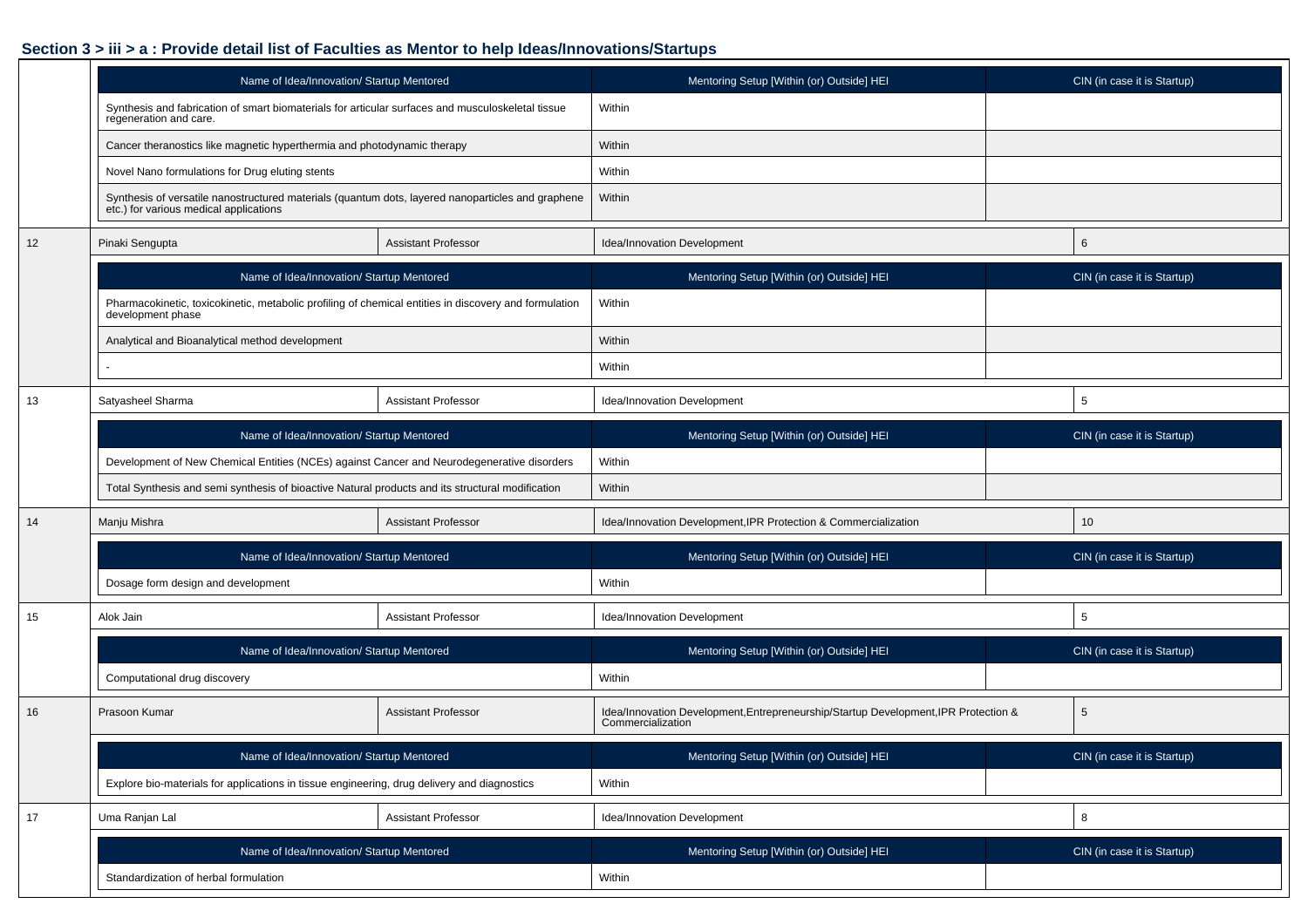## **Section 3 > iii > b : Provide detail list of External Experts/Agencies engaged as Mentor to help Ideas/Innovations/Startups**

| Srno           | Name of the External Expert/Agency as Mentor | Mentor Expert Area                                                                                    | Type of Mentorship             |
|----------------|----------------------------------------------|-------------------------------------------------------------------------------------------------------|--------------------------------|
| $\overline{1}$ | Prof. Larry Benowitz                         | Idea/Innovation Development                                                                           | Unstructured Mentorship        |
| $\overline{c}$ | Prof. Dileep R Yavagal                       | Idea/Innovation Development                                                                           | <b>Unstructured Mentorship</b> |
| $\mathbf{3}$   | Prof. Srinivasa N. Raja                      | Idea/Innovation Development                                                                           | <b>Unstructured Mentorship</b> |
| $\overline{4}$ | Dr. Mukul Jain                               | Idea/Innovation Development                                                                           | <b>Unstructured Mentorship</b> |
| $\sqrt{5}$     | Prof. Abhay Pandit                           | Idea/Innovation Development                                                                           | Unstructured Mentorship        |
| 6              | Prof. Philp M. Hansbro                       | Idea/Innovation Development                                                                           | <b>Unstructured Mentorship</b> |
| $\overline{7}$ | Prof. Antony D'Emanuele                      | Idea/Innovation Development                                                                           | <b>Unstructured Mentorship</b> |
| 8              | Dr. Anurag Saxena                            | Idea/Innovation Development                                                                           | <b>Unstructured Mentorship</b> |
| 9              | Prof. N. Ravichandran                        | Idea/Innovation Development                                                                           | <b>Unstructured Mentorship</b> |
| 10             | Dr. Vishal Jani                              | Idea/Innovation Development, Entrepreneurship/Startup Development, IPR Protection & Commercialization | <b>Unstructured Mentorship</b> |
| 11             | Ms. Esha Shah                                | Entrepreneurship/Startup Development, IPR Protection & Commercialization                              | Unstructured Mentorship        |
| 12             | Ms. Shikha Bhagawat                          | Idea/Innovation Development, Entrepreneurship/Startup Development                                     | <b>Unstructured Mentorship</b> |
| 13             | Dr D V Ramana                                | Idea/Innovation Development, Entrepreneurship/Startup Development                                     | <b>Unstructured Mentorship</b> |
| 14             | Prof. Anil Kumar Gupta                       | Idea/Innovation Development, Entrepreneurship/Startup Development, IPR Protection & Commercialization | <b>Unstructured Mentorship</b> |
| 15             | Prof. Danith H. Ly                           | Idea/Innovation Development, Entrepreneurship/Startup Development                                     | <b>Unstructured Mentorship</b> |
| 16             | Prof. Amrita Cheema                          | Idea/Innovation Development, Entrepreneurship/Startup Development                                     | <b>Unstructured Mentorship</b> |
| 17             | Dr. Dhaval Shah                              | Idea/Innovation Development, Entrepreneurship/Startup Development                                     | Unstructured Mentorship        |
| 18             | Prof. Hajime Hirase                          | Idea/Innovation Development                                                                           | Unstructured Mentorship        |
| 19             | Prof. Anne-Marie Rodriguez                   | Idea/Innovation Development, Entrepreneurship/Startup Development                                     | <b>Unstructured Mentorship</b> |
| 20             | Dr. Prasad Shastri                           | Idea/Innovation Development                                                                           | <b>Unstructured Mentorship</b> |
| 21             | Mr. Koushik Nayak                            | Entrepreneurship/Startup Development                                                                  | <b>Unstructured Mentorship</b> |
| 22             | Ms Rama Durga                                | IPR Protection & Commercialization                                                                    | Unstructured Mentorship        |
| 23             | Mr O P Singh                                 | IPR Protection & Commercialization                                                                    | Unstructured Mentorship        |
| 24             | Mr Soham Wagh                                | IPR Protection & Commercialization                                                                    | Unstructured Mentorship        |
| 25             | Mr Rahul Singh Meena                         | IPR Protection & Commercialization                                                                    | Unstructured Mentorship        |
| 26             | Mr Virendra                                  | IPR Protection & Commercialization                                                                    | Unstructured Mentorship        |
| 27             | Mr Sudheendra Kulkarni                       | IPR Protection & Commercialization                                                                    | <b>Unstructured Mentorship</b> |
| 28             | Mr Venkatesh Karthikeyan                     | IPR Protection & Commercialization                                                                    | <b>Unstructured Mentorship</b> |
| 29             | Mr Bharat Gajuvarthi                         | IPR Protection & Commercialization                                                                    | <b>Unstructured Mentorship</b> |
| 30             | Mr Debashish Roy                             | IPR Protection & Commercialization                                                                    | <b>Unstructured Mentorship</b> |
| 31             | Mr Ashish Ambasta                            | IPR Protection & Commercialization                                                                    | <b>Unstructured Mentorship</b> |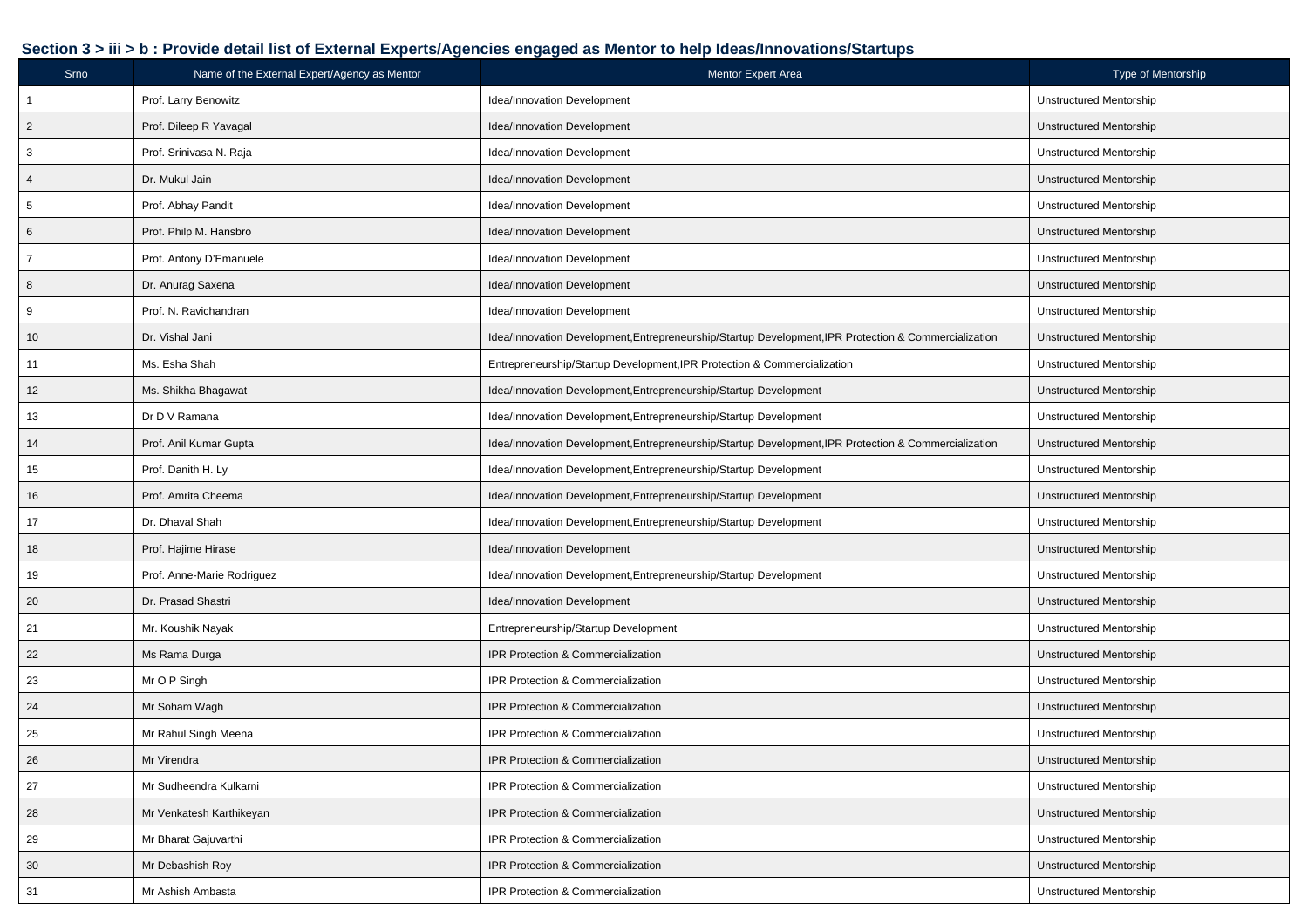| Section 3 > iii > b : Provide detail list of External Experts/Agencies engaged as Mentor to help Ideas/Innovations/Startups |  |
|-----------------------------------------------------------------------------------------------------------------------------|--|
|                                                                                                                             |  |

| 32 | Mr. Ameesh Masurekar | IPR Protection & Commercialization                                                                    | Unstructured Mentorship |
|----|----------------------|-------------------------------------------------------------------------------------------------------|-------------------------|
| 33 | Dr Akhilesh Mishra   | Entrepreneurship/Startup Development, IPR Protection & Commercialization                              | Unstructured Mentorship |
| 34 | Mr Keshav Poojary    | IPR Protection & Commercialization                                                                    | Unstructured Mentorship |
| 35 | Mr Selva Kumar       | <b>IPR Protection &amp; Commercialization</b>                                                         | Unstructured Mentorship |
| 36 | Mr Vyom Kesar        | Entrepreneurship/Startup Development, IPR Protection & Commercialization                              | Unstructured Mentorship |
|    | Mr. Vivek Padgoankar | Idea/Innovation Development, Entrepreneurship/Startup Development, IPR Protection & Commercialization | Unstructured Mentorship |

## **Section 4 : List all the Innovations Generated Developed, Completed and Implemented in Ground with Support of Pre-incubation & Incubation facilities at the HEI and Recognitions Received**

| Srn<br>$\circ$ | Name of the<br><b>Innovation Generated</b><br>with the Support of<br><b>HEI</b> | Type of<br>Innovation | Nature<br><sub>of</sub><br>Innovati<br>on | Name of<br>the HEI<br>Support<br>ed<br>Innovati<br>on<br>Develop<br>ment | Innov<br>ation<br>Devel<br>oped<br>by | Stage<br>of<br>Innov<br>ation/<br>Stage<br>-of<br><b>TRL</b><br>it.<br>starte<br>$\mathsf{d}$<br>recei<br>ving<br>the<br>Supp<br>ort<br>durin<br>g the<br>PFY<br>2019-<br>20 | Stage<br>of<br>Innov<br>ation/<br><b>Stage</b><br>of<br><b>TRL</b><br>reach<br>ed as<br>on<br>31st<br>Marc<br>h.<br>2020              | <b>Status</b><br>Pre-<br>Incubati<br>on/Incu<br>bation<br>Support<br>to<br>Innovati<br>on as<br>on 31st<br>March<br>2020 | Had the<br>Innovation<br>Received any<br>Recognition at<br>State, National.<br>International<br><b>Level Programs</b><br>during the<br>financial period<br>2019-20 |                                                                                      | Had the<br>Innovati<br>on<br>Convert<br>ed into<br>Venture/<br>Startup/<br>SME<br>Unit<br>during<br>the<br>financial<br>period<br>2019-20 |                              | Had Centre/institute provided any<br>Financial support (either own<br>resource or fund received from<br>agencies) in terms of Seed<br>Grant/Fund Support to Idea /<br>Prototype / Innovations<br>Development during the financial<br>period 2019-20 | Had the Innovations raised any<br>Seed fund/Angel Investment/VC<br>during the period of receiving pre-<br>incubation/incubation support at<br>your Pre-incubation/incubation or<br>HEI during the financial period<br>2019-20 | Had the Pre-incubation/Incubation<br>Centre/HEI received any<br>income/revenue from<br>Idea/Prototype/Innovations for the<br>pre-incubation/incubation support<br>and the services offered by Pre-<br>incubation/incubation or institute<br>during the financial period 2019 |
|----------------|---------------------------------------------------------------------------------|-----------------------|-------------------------------------------|--------------------------------------------------------------------------|---------------------------------------|------------------------------------------------------------------------------------------------------------------------------------------------------------------------------|---------------------------------------------------------------------------------------------------------------------------------------|--------------------------------------------------------------------------------------------------------------------------|--------------------------------------------------------------------------------------------------------------------------------------------------------------------|--------------------------------------------------------------------------------------|-------------------------------------------------------------------------------------------------------------------------------------------|------------------------------|-----------------------------------------------------------------------------------------------------------------------------------------------------------------------------------------------------------------------------------------------------|-------------------------------------------------------------------------------------------------------------------------------------------------------------------------------------------------------------------------------|------------------------------------------------------------------------------------------------------------------------------------------------------------------------------------------------------------------------------------------------------------------------------|
|                | Arylation of indoles<br>using water as<br>reaction medium                       | Process<br>Innovation | Technol<br>ogical                         | Centre<br>for<br>green<br>chemistr<br>v and<br>technolo<br>gy            | Stude<br>nt-<br>Facul<br>ty           | <b>TRL</b><br>0:<br>Idea.<br>Unpr<br>oven<br>conc<br>ept,<br>no<br>testin<br>g has<br>been<br>perfor<br>med.                                                                 | <b>TRL</b><br>3:<br>Appli<br>ed<br>resea<br>rch.<br>First<br>labor<br>atory<br>tests<br>comp<br>leted;<br>proof<br>of<br>conc<br>ept. | Innovati<br>on<br>Develop<br>ment<br>Complet<br>ed                                                                       | Agen<br>čy<br>Nam<br>$\mathbf{e}$<br>Agen<br>cy<br>Type<br>Awar<br>d/<br>Positi<br>on/<br>Reco<br>gnitio<br>n<br>Secu<br>red                                       | DS<br>T-<br>SE<br>RB,<br>Gol<br>Gov<br>Age<br>ncy<br>(Ce<br>ntral<br>DS<br>awa<br>rd | No                                                                                                                                        | <b>Grant Amount</b><br>in Rs | 1824658                                                                                                                                                                                                                                             | <b>No</b>                                                                                                                                                                                                                     | No                                                                                                                                                                                                                                                                           |
|                | Name<br>Type                                                                    |                       |                                           |                                                                          |                                       |                                                                                                                                                                              |                                                                                                                                       |                                                                                                                          |                                                                                                                                                                    |                                                                                      | Gender                                                                                                                                    | Email                        |                                                                                                                                                                                                                                                     |                                                                                                                                                                                                                               | Contact                                                                                                                                                                                                                                                                      |
|                | Dr. Dinesh Kumar<br>Faculty                                                     |                       |                                           |                                                                          |                                       |                                                                                                                                                                              |                                                                                                                                       |                                                                                                                          |                                                                                                                                                                    | Male                                                                                 |                                                                                                                                           |                              | dineshk@niperahm.ac.in                                                                                                                                                                                                                              |                                                                                                                                                                                                                               | 8709447063                                                                                                                                                                                                                                                                   |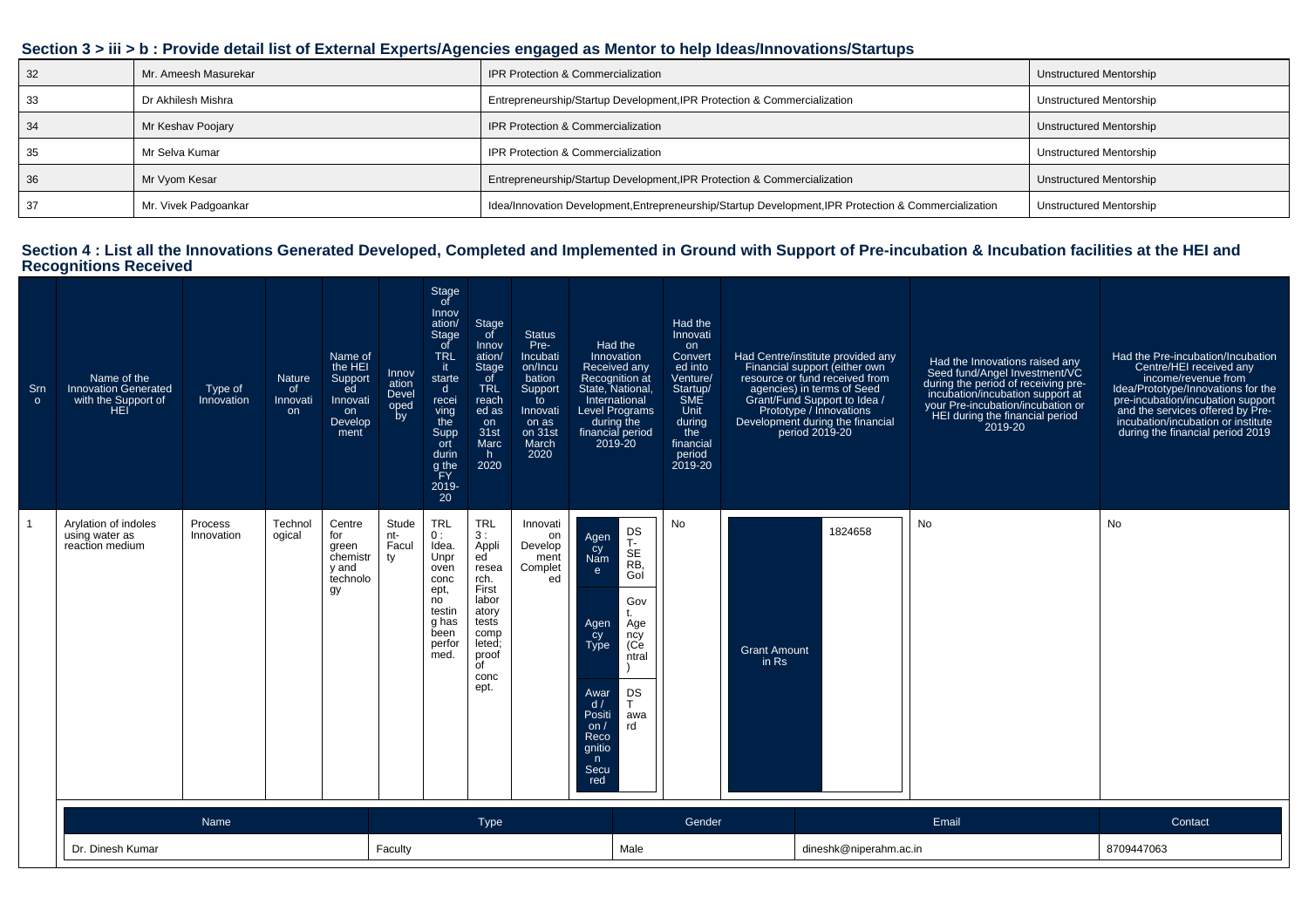| $\overline{2}$ | Synthesis of<br>Benzothiazole in water     | Process<br>Innovation | Technol<br>ogical | Centre<br>for<br>green<br>chemistr<br>y and<br>technolo<br>gy | Stude<br>nt-<br>Facul<br>ty | <b>TRL</b><br>0:<br>Idea.<br>Unpr<br>oven<br>conc<br>ept,<br>no<br>testin<br>g has<br>been<br>perfor<br>med. | <b>TRL</b><br>3:<br>Appli<br>ed<br>resea<br>rch.<br>First<br>labor<br>atory<br>tests<br>comp<br>leted;<br>proof<br>$\overline{C}$<br>conc<br>ept. | Innovati<br>on<br>Develop<br>ment<br>Complet<br>ed | Agen<br>Cy<br>Nam<br>$\mathbf{e}$<br>Agen<br>cy<br>Type<br>Awar<br>d /<br>Positi<br>on /<br>Reco<br>gnitio<br>n<br>Secu<br>red | Else<br>vier<br>publ<br>ishe<br>$\mathsf{r}$<br>Inte<br>rnati<br>onal<br>Age<br>ncie<br>s<br>Tetr<br>ahe<br>dro<br>n<br>Lett.<br>202<br>$\mathbf{0},$<br>61,<br>$\frac{152}{017}$ | No                     | <b>Grant Amount</b><br>in Rs | 1824658                | No    | No         |
|----------------|--------------------------------------------|-----------------------|-------------------|---------------------------------------------------------------|-----------------------------|--------------------------------------------------------------------------------------------------------------|---------------------------------------------------------------------------------------------------------------------------------------------------|----------------------------------------------------|--------------------------------------------------------------------------------------------------------------------------------|-----------------------------------------------------------------------------------------------------------------------------------------------------------------------------------|------------------------|------------------------------|------------------------|-------|------------|
|                |                                            | Name                  |                   |                                                               |                             |                                                                                                              | Type                                                                                                                                              |                                                    |                                                                                                                                |                                                                                                                                                                                   | Gender                 |                              |                        | Email | Contact    |
|                | Dr. Dinesh Kumar                           |                       |                   |                                                               | Faculty                     |                                                                                                              |                                                                                                                                                   |                                                    |                                                                                                                                | Male                                                                                                                                                                              |                        |                              | dineshk@niperahm.ac.in |       | 8709447063 |
| $\mathbf{3}$   | Amino acid ligated<br>indole C-H arylation | Process<br>Innovation | Technol<br>ogical | Centre<br>for<br>green<br>chemistr<br>y and<br>technolo<br>gy | Stude<br>nt-<br>Facul<br>ty | TRL<br>0:<br>Idea.<br>Unpr<br>oven<br>conc<br>ept,<br>no<br>testin<br>g has<br>been<br>perfor<br>med.        | $TRL$<br>3 :<br>Appli<br>ed<br>resea<br>rch.<br>First<br>labor<br>atory<br>tests<br>comp<br>leted;<br>proof<br>of<br>conc<br>ept.                 | Innovati<br>on<br>Develop<br>ment<br>Complet<br>ed | Agen<br>cy<br>Nam<br>e<br>Agen<br>Cy<br>Type<br>Awar<br>d/<br>Positi<br>on $/$<br>Reco<br>gnitio<br>n<br>Secu<br>red           | Joh<br>n<br>Wile<br>У<br>and<br>Son<br>s<br>Inte<br>rnati<br>onal<br>Age<br>ncie<br>s<br>Adv<br>Syn<br>Cat<br>al.<br>202<br>0.<br>$\frac{362}{285}$<br>$7-$<br>286<br>3           | No                     | <b>Grant Amount</b><br>in Rs | 2736986                | No    | No         |
|                |                                            | Name                  |                   |                                                               |                             |                                                                                                              | Type                                                                                                                                              |                                                    |                                                                                                                                |                                                                                                                                                                                   | Gender                 |                              |                        | Email | Contact    |
|                | Dr. Dinesh Kumar                           |                       | Faculty           |                                                               |                             |                                                                                                              |                                                                                                                                                   | Male                                               |                                                                                                                                |                                                                                                                                                                                   | dineshk@niperahm.ac.in |                              | 8709447063             |       |            |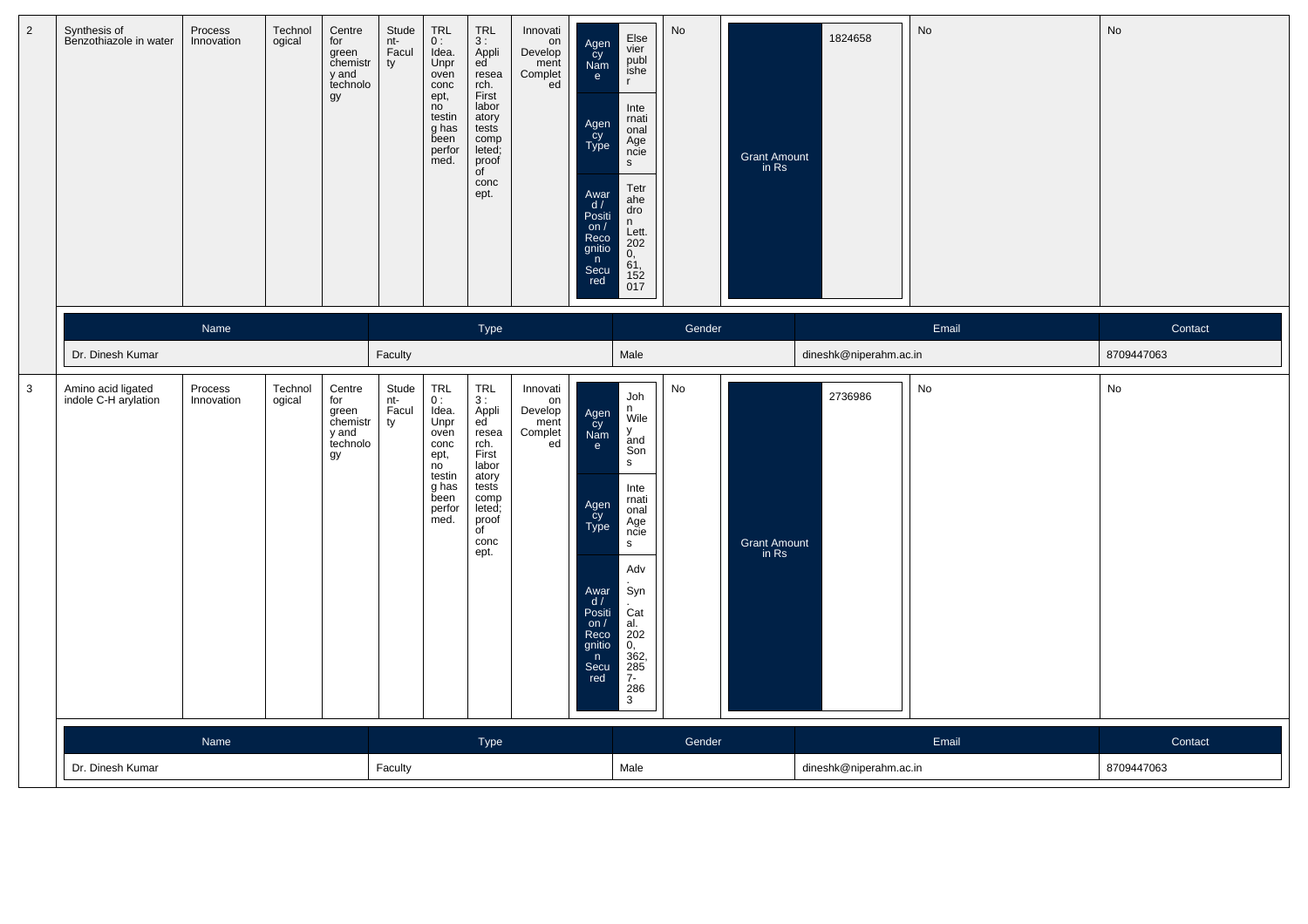| $\overline{4}$  | Identification of<br>impurities of<br>venetoclax                   | Product<br>Innovation, Pr<br>ocess<br>Innovation | Technol<br>ogical | Impurity<br>profiling<br>and<br>stability<br>testing<br>lab | Stude<br>nt-<br>Facul<br>ty | TRL<br>0:<br>Idea.<br>Unpr<br>oven<br>conc<br>ept,<br>no<br>testin<br>g has<br>been<br>perfor<br>med. | <b>TRL</b><br>1:<br>Basic<br>resea<br>rch.<br>Princi<br>ples<br>postu<br>lated<br>and<br>obser<br>ved<br>but<br>no<br>exper<br>iment<br>al<br>proof<br>availa<br>ble. | Innovati<br>on<br>Develop<br>ment<br>Complet<br>ed | Agen<br>cy<br>Nam<br>e<br>Agen<br>Cy<br>Type<br>Awar<br>d/<br>Positi<br>on $/$<br>Reco<br>gnitio<br>n<br>Secu<br>red            | Spri<br>nge<br>$\mathbf{r}$<br>Nat<br>ure<br>Inte<br>rnati<br>onal<br>Age<br>ncie<br>S<br>Jour<br>nal<br>of<br>Ana<br>lytic<br>al<br>Scie<br>nce<br>and<br>Tec<br>hnol<br>ogy,<br>202<br>$\begin{array}{c} 0, \\ 11 \end{array}$<br>$(54)$<br>, 1<br>13 | No                                   | <b>Grant Amount</b><br>in Rs | 1824658                | No    | No         |
|-----------------|--------------------------------------------------------------------|--------------------------------------------------|-------------------|-------------------------------------------------------------|-----------------------------|-------------------------------------------------------------------------------------------------------|-----------------------------------------------------------------------------------------------------------------------------------------------------------------------|----------------------------------------------------|---------------------------------------------------------------------------------------------------------------------------------|---------------------------------------------------------------------------------------------------------------------------------------------------------------------------------------------------------------------------------------------------------|--------------------------------------|------------------------------|------------------------|-------|------------|
|                 |                                                                    | Name                                             |                   |                                                             |                             |                                                                                                       | Type                                                                                                                                                                  |                                                    |                                                                                                                                 |                                                                                                                                                                                                                                                         | Gender                               |                              |                        | Email | Contact    |
|                 | Dr. Pinaki Sengupta                                                |                                                  |                   |                                                             | Faculty                     |                                                                                                       |                                                                                                                                                                       |                                                    |                                                                                                                                 | Male                                                                                                                                                                                                                                                    |                                      |                              | pinakis@niperahm.ac.in |       | 9825772883 |
| $5\phantom{.0}$ | Target Specific<br>Intracellular<br>Quantification of<br>Etoposide | Process<br>Innovation                            | Technol<br>ogical | Drug<br>discover<br>y and<br>develop<br>ment<br>lab         | Stude<br>nt-<br>Facul<br>ty | TRL<br>0:<br>Idea.<br>Unpr<br>oven<br>conc<br>ept,<br>no<br>testin<br>g has<br>been<br>perfor<br>med. | <b>TRL</b><br>2:<br>Tech<br>nolog<br>$\mathsf{v}$<br>formu<br>lation<br>Conc<br>ept<br>and<br>applic<br>ation<br>have<br>been<br>formu<br>lated.                      | Innovati<br>on<br>Develop<br>ment<br>Complet<br>ed | Agen<br>cy<br>Nam<br>$\mathbf{e}$<br>Agen<br>Cy<br>Type<br>Awar<br>d/<br>Positi<br>on $/$<br>Reco<br>gnitio<br>n<br>Secu<br>red | Else<br>vier<br>publ<br>ishe<br>$\mathbf{r}$<br>Inte<br>rnati<br>onal<br>Age<br>ncie<br>S.<br>Jour<br>nal<br>of<br>Chr<br>oma<br>togr<br>aph<br>y B,<br>202<br>0, 115<br>$2, 122$<br>233                                                                | No                                   | <b>Grant Amount</b><br>in Rs | 1824658                | No    | No         |
|                 |                                                                    | Name                                             |                   |                                                             |                             |                                                                                                       | Type                                                                                                                                                                  |                                                    |                                                                                                                                 |                                                                                                                                                                                                                                                         | Gender                               |                              |                        | Email | Contact    |
|                 | Dr. Pinaki Sengupta                                                |                                                  | Faculty           |                                                             |                             |                                                                                                       |                                                                                                                                                                       | Male                                               |                                                                                                                                 |                                                                                                                                                                                                                                                         | 9825772883<br>pinakis@niperahm.ac.in |                              |                        |       |            |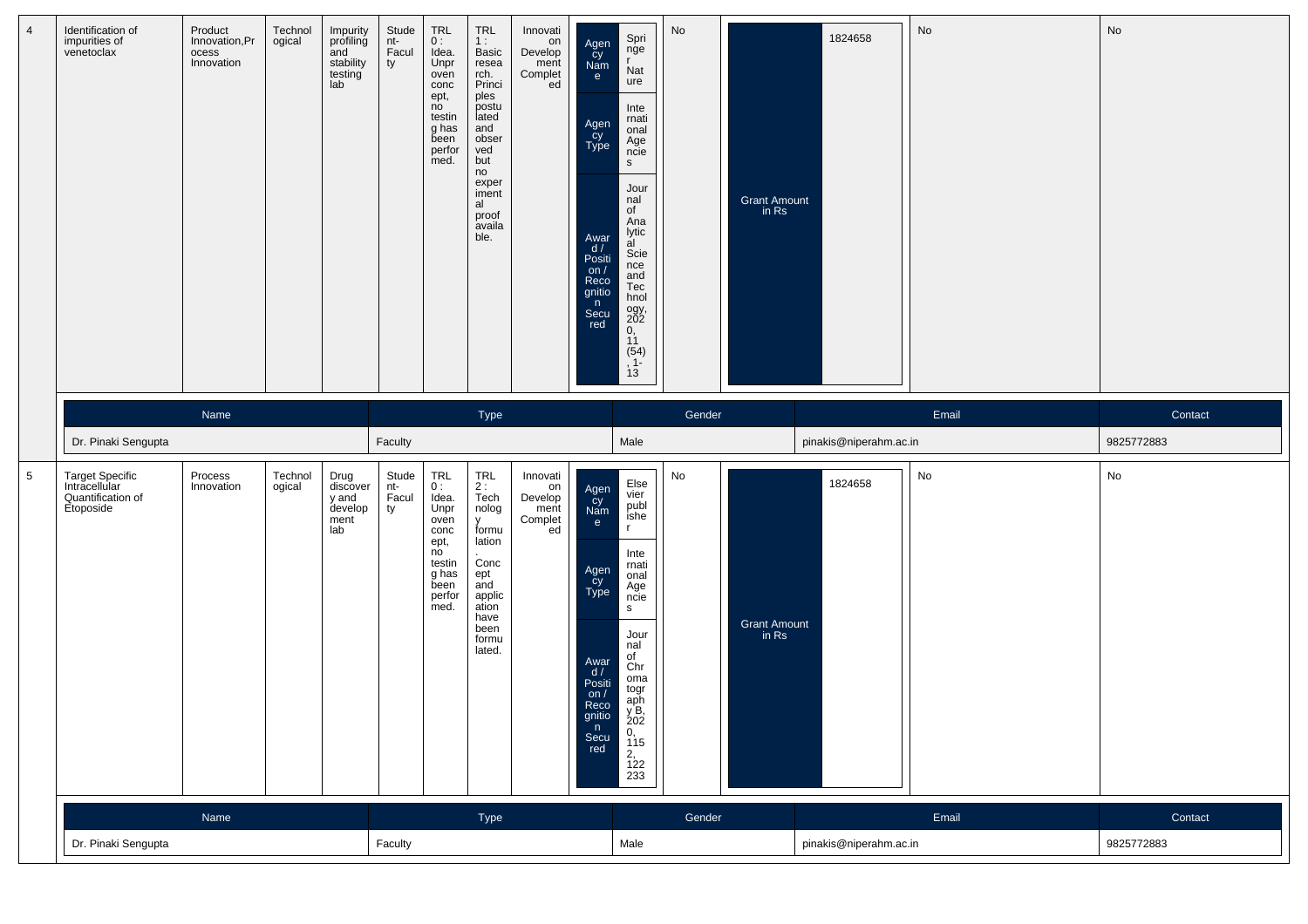| $6\phantom{.}6$ | Metabolite profiling<br>and toxicity prediction<br>of ribociclib | Process<br>Innovation | Technol<br>ogical | Drug<br>discover<br>y and<br>develop<br>ment<br>lab | Stude<br>nt-<br>Facul<br>ty | <b>TRL</b><br>0:<br>Idea.<br>Unpr<br>oven<br>conc<br>ept,<br>no<br>testin<br>g has<br>been<br>perfor<br>med. | <b>TRL</b><br>2:<br>Tech<br>nolog<br>V<br>formu<br>lation<br>Conc<br>ept<br>and<br>applic<br>ation<br>have<br>been<br>formu<br>lated. | Innovati<br>on<br>Develop<br>ment<br>Complet<br>ed | Agen<br>cy<br>Nam<br>e<br>Agen<br>cy<br>Type<br>Awar<br>d/<br>Positi<br>on $/$<br>Reco<br>gnitio<br>n<br>Secu<br>red | Else<br>vier<br>publ<br>ishe<br>$\mathbf{r}$<br>Inte<br>rnati<br>onal<br>Age<br>ncie<br>$\mathsf{s}$<br>Jour<br>nal<br>of<br>Chr<br>oma<br>togr<br>aph<br>y B,<br>202<br>0,<br>114<br>7,<br>122<br>142 | No     | <b>Grant Amount</b><br>in Rs         | 2736986                | No    | No         |
|-----------------|------------------------------------------------------------------|-----------------------|-------------------|-----------------------------------------------------|-----------------------------|--------------------------------------------------------------------------------------------------------------|---------------------------------------------------------------------------------------------------------------------------------------|----------------------------------------------------|----------------------------------------------------------------------------------------------------------------------|--------------------------------------------------------------------------------------------------------------------------------------------------------------------------------------------------------|--------|--------------------------------------|------------------------|-------|------------|
|                 |                                                                  | Name                  |                   |                                                     |                             |                                                                                                              | Type                                                                                                                                  |                                                    |                                                                                                                      |                                                                                                                                                                                                        | Gender |                                      |                        | Email | Contact    |
|                 | Dr. Pinaki Sengupta                                              |                       |                   |                                                     | Faculty                     |                                                                                                              |                                                                                                                                       |                                                    |                                                                                                                      | Male                                                                                                                                                                                                   |        |                                      | pinakis@niperahm.ac.in |       | 9825772883 |
| $\overline{7}$  | Quantitative<br>bioanalysis of<br>flibanserin                    | Process<br>Innovation | Technol<br>ogical | Drug<br>discover<br>y and<br>develop<br>ment<br>lab | Stude<br>nt-<br>Facul<br>ty | TRL<br>0:<br>Idea.<br>Unpr<br>oven<br>conc<br>ept,<br>no<br>testin<br>g has<br>been<br>perfor<br>med.        | TRL<br>2 :<br>Tech<br>nolog<br>y<br>formu<br>lation<br>Conc<br>ept<br>and<br>applic<br>ation<br>have<br>been<br>formu<br>lated.       | Innovati<br>on<br>Develop<br>ment<br>Complet<br>ed | Agen<br>Cy<br>Nam<br>e<br>Agen<br>cy<br>Type<br>Awar<br>d/<br>Positi<br>on $/$<br>Reco<br>gnitio<br>n<br>Secu<br>red | Oxf<br>ord<br>aca<br>dem<br>ic<br>Inte<br>rnati<br>onal<br>Age<br>ncie<br>s<br>Jour<br>nal<br>of<br>Ana<br>lytic<br>al<br>Toxi<br>colo<br>gy,<br>202<br>0,<br>44<br>$(6)$ ,<br>559<br>$\sim$<br>569    | No     | <b>Grant Amount</b><br>in Rs         | 3649315                | No    | No         |
|                 |                                                                  | Name                  |                   |                                                     |                             |                                                                                                              | Type                                                                                                                                  |                                                    |                                                                                                                      |                                                                                                                                                                                                        | Gender |                                      |                        | Email | Contact    |
|                 | Dr. Pinaki Sengupta                                              |                       |                   | Faculty                                             |                             |                                                                                                              |                                                                                                                                       |                                                    | Male                                                                                                                 |                                                                                                                                                                                                        |        | pinakis@niperahm.ac.in<br>9825772883 |                        |       |            |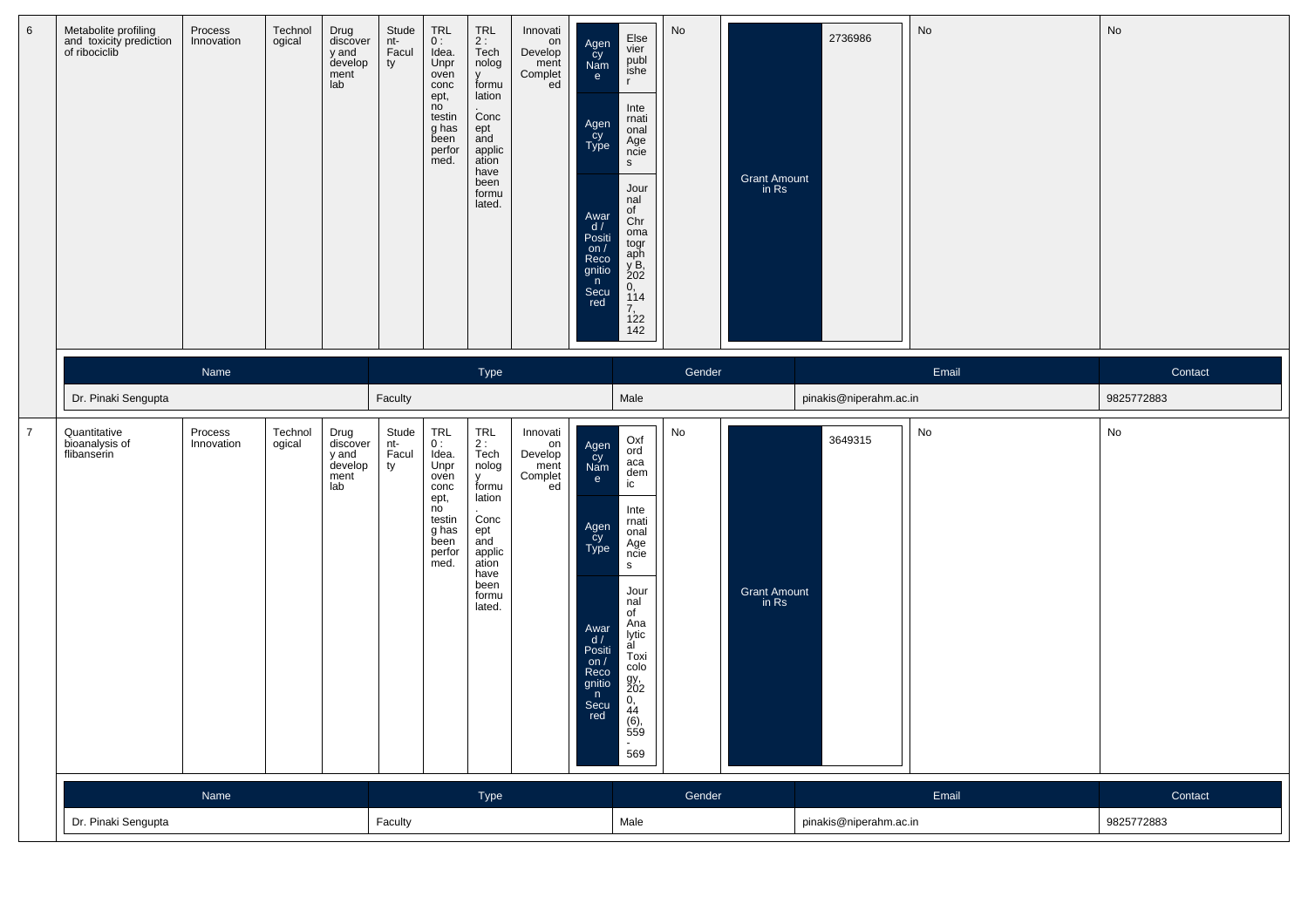| 8 | Simultaneous<br>quantification of<br>abemaciclib and<br>letrozole           | Process<br>Innovation | Technol<br>ogical | Drug<br>discover<br>y and<br>develop<br>ment<br>lab | Stude<br>$nt-$<br>Facul<br>ty | TRL<br>0:<br>Idea.<br>Unpr<br>oven<br>conc<br>ept,<br>no<br>testin<br>g has<br>been<br>perfor<br>med.              | TRL<br>2 :<br>Tech<br>nolog<br>$\mathsf{V}$<br>formu<br>lation<br>Conc<br>ept<br>and<br>applic<br>ation<br>have<br>been<br>formu<br>lated.                                                                      | Innovati<br>on<br>Develop<br>ment<br>Complet<br>ed | Agen<br>cy<br>Nam<br>e<br>Agen<br>cy<br>Type<br>Awar<br>d/<br>Positi<br>on $/$<br>Reco<br>gnitio<br>n<br>Secu<br>red | Wile<br>y<br>Inte<br>rnati<br>onal<br>Age<br>ncie<br>$\mathsf{s}$<br>Bio<br>med<br>ical<br>Chr<br>oma<br>togr<br>aph<br>$\frac{y}{202}$<br>$0, 34$<br>(6),<br>e48<br>25 | No     | <b>Grant Amount</b><br>in Rs | 4561644                  | No    | <b>No</b>  |
|---|-----------------------------------------------------------------------------|-----------------------|-------------------|-----------------------------------------------------|-------------------------------|--------------------------------------------------------------------------------------------------------------------|-----------------------------------------------------------------------------------------------------------------------------------------------------------------------------------------------------------------|----------------------------------------------------|----------------------------------------------------------------------------------------------------------------------|-------------------------------------------------------------------------------------------------------------------------------------------------------------------------|--------|------------------------------|--------------------------|-------|------------|
|   |                                                                             | Name                  |                   |                                                     |                               |                                                                                                                    | Type                                                                                                                                                                                                            |                                                    |                                                                                                                      |                                                                                                                                                                         | Gender |                              |                          | Email | Contact    |
|   | Dr. Pinaki Sengupta                                                         |                       |                   |                                                     | Faculty                       |                                                                                                                    |                                                                                                                                                                                                                 |                                                    |                                                                                                                      | Male                                                                                                                                                                    |        |                              | pinakis@niperahm.ac.in   |       | 9825772883 |
| 9 | Development of<br>chromatographic<br>method for estimation<br>of arterolane | Process<br>Innovation | Technol<br>ogical | Drug<br>discover<br>y and<br>develop<br>ment<br>lab | Stude<br>nt-<br>Facul<br>ty   | TRL<br>0:<br>Idea.<br>Unpr<br>oven<br>conc<br>ept,<br>$\overline{no}$<br>testin<br>g has<br>been<br>perfor<br>med. | $\begin{array}{c} \mathsf{TRL} \\ \mathsf{1}: \end{array}$<br>Basic<br>resea<br>rch.<br>Princi<br>ples<br>postu<br>lated<br>and<br>obser<br>ved<br>but<br>no<br>exper<br>iment<br>al<br>proof<br>availa<br>ble. | Innovati<br>on<br>Develop<br>ment<br>Ongoing       | No                                                                                                                   |                                                                                                                                                                         | No     | <b>Grant Amount</b><br>in Rs | 3649315                  | No    | No         |
|   |                                                                             | Name                  |                   |                                                     |                               |                                                                                                                    | Type                                                                                                                                                                                                            |                                                    |                                                                                                                      |                                                                                                                                                                         | Gender |                              |                          | Email | Contact    |
|   | Dr. Abhijeet Kate                                                           |                       |                   |                                                     | Faculty                       |                                                                                                                    |                                                                                                                                                                                                                 |                                                    |                                                                                                                      | Male                                                                                                                                                                    |        |                              | abhijeetk@niperahm.ac.in |       | 9960248296 |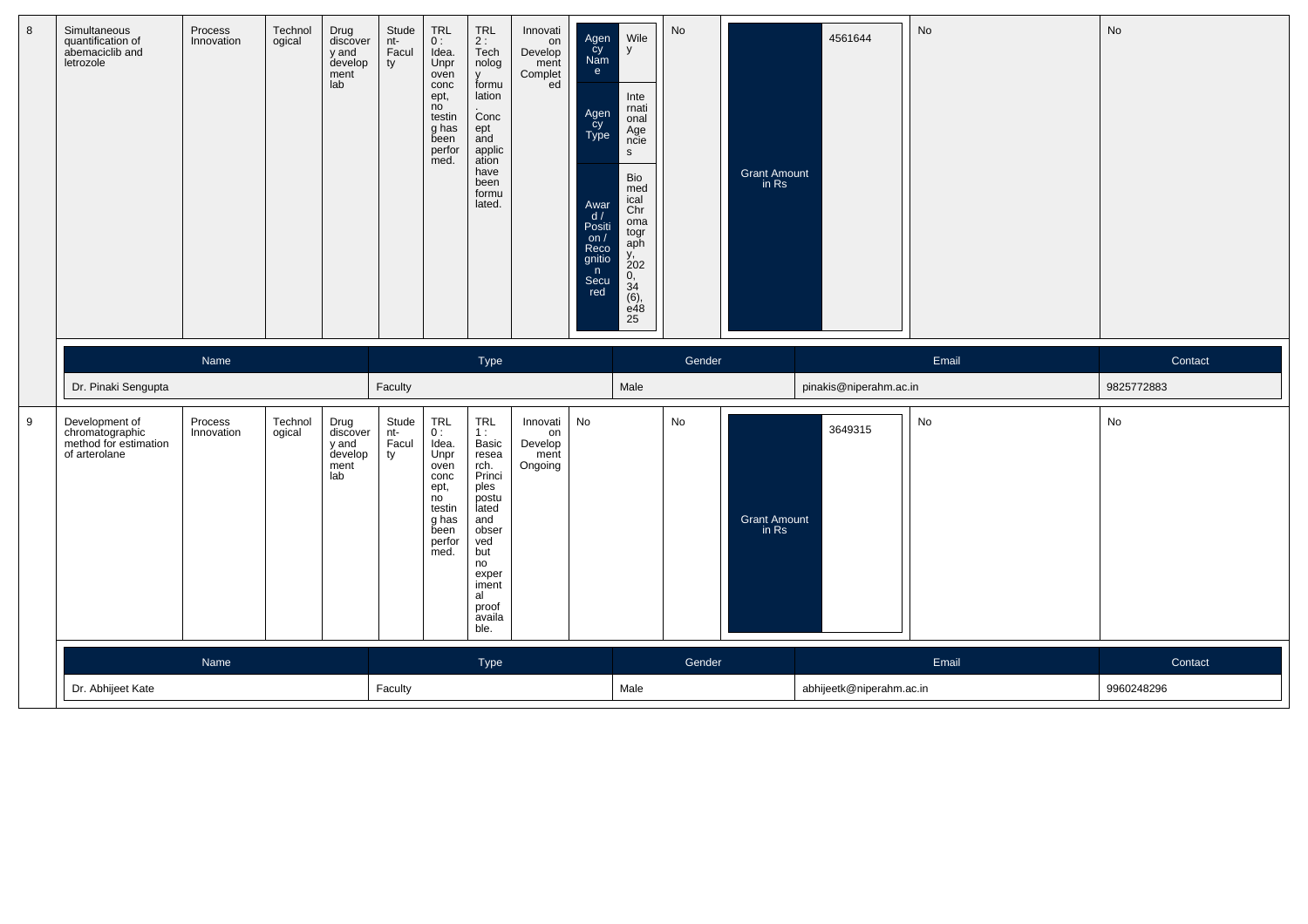| 10 | Biodegradable<br>polymer-peptide<br>scaffolds                       | Product<br>Innovation | Technol<br>ogical | Drug<br>discover<br>y and<br>develop<br>ment,<br>Medical<br>device<br>lab                                            | Stude<br>nt-<br>Facul<br>ty | $\begin{array}{c} \mathsf{TRL} \\ \mathsf{O} : \end{array}$<br>Idea.<br>Unpr<br>oven<br>conc<br>ept,<br>no<br>testin<br>g has<br>been<br>perfor<br>med. | <b>TRL</b><br>1:<br>Basic<br>resea<br>rch.<br>Princi<br>ples<br>postu<br>lated<br>and<br>obser<br>ved<br>but<br>no<br>exper<br>iment<br>al<br>proof<br>availa<br>ble. | Innovati<br>on<br>Develop<br>ment<br>Ongoing | No |        | No     | <b>Grant Amount</b><br>in Rs | 1824658                   | No    | No         |
|----|---------------------------------------------------------------------|-----------------------|-------------------|----------------------------------------------------------------------------------------------------------------------|-----------------------------|---------------------------------------------------------------------------------------------------------------------------------------------------------|-----------------------------------------------------------------------------------------------------------------------------------------------------------------------|----------------------------------------------|----|--------|--------|------------------------------|---------------------------|-------|------------|
|    |                                                                     | Name                  |                   |                                                                                                                      |                             |                                                                                                                                                         | Type                                                                                                                                                                  |                                              |    |        | Gender |                              |                           | Email | Contact    |
|    | Dr. Bichismita Sahu                                                 |                       |                   |                                                                                                                      | Faculty                     |                                                                                                                                                         |                                                                                                                                                                       |                                              |    | Female |        |                              | bichismita@niperahm.ac.in |       | 8424022096 |
| 11 | Ferrocene-containing<br>pyrazolopyrimidines as<br>anticancer agents | Product<br>Innovation | Technol<br>ogical | Drug<br>discover<br>y and<br>develop<br>ment<br>lab,<br>Syntheti<br>c and<br>natural<br>product<br>chemistr<br>y lab | Stude<br>nt-<br>Facul<br>ty | TRL<br>0:<br>Idea.<br>Unpr<br>oven<br>conc<br>ept,<br>no<br>testin<br>g has<br>been<br>perfor<br>med.                                                   | <b>TRL</b><br>1:<br>Basic<br>resea<br>rch.<br>Princi<br>ples<br>postu<br>lated<br>and<br>obser<br>ved<br>but<br>no<br>exper<br>iment<br>al<br>proof<br>availa<br>ble. | Innovati<br>on<br>Develop<br>ment<br>Ongoing | No |        | No     | <b>Grant Amount</b><br>in Rs | 2736986                   | No    | No         |
|    |                                                                     | Name                  |                   |                                                                                                                      |                             | Type                                                                                                                                                    |                                                                                                                                                                       |                                              |    |        | Gender |                              |                           | Email | Contact    |
|    | Dr. Amit Shard<br>Faculty                                           |                       |                   |                                                                                                                      |                             |                                                                                                                                                         |                                                                                                                                                                       |                                              |    | Male   |        |                              | amit@niperahm.ac.in       |       | 7621040821 |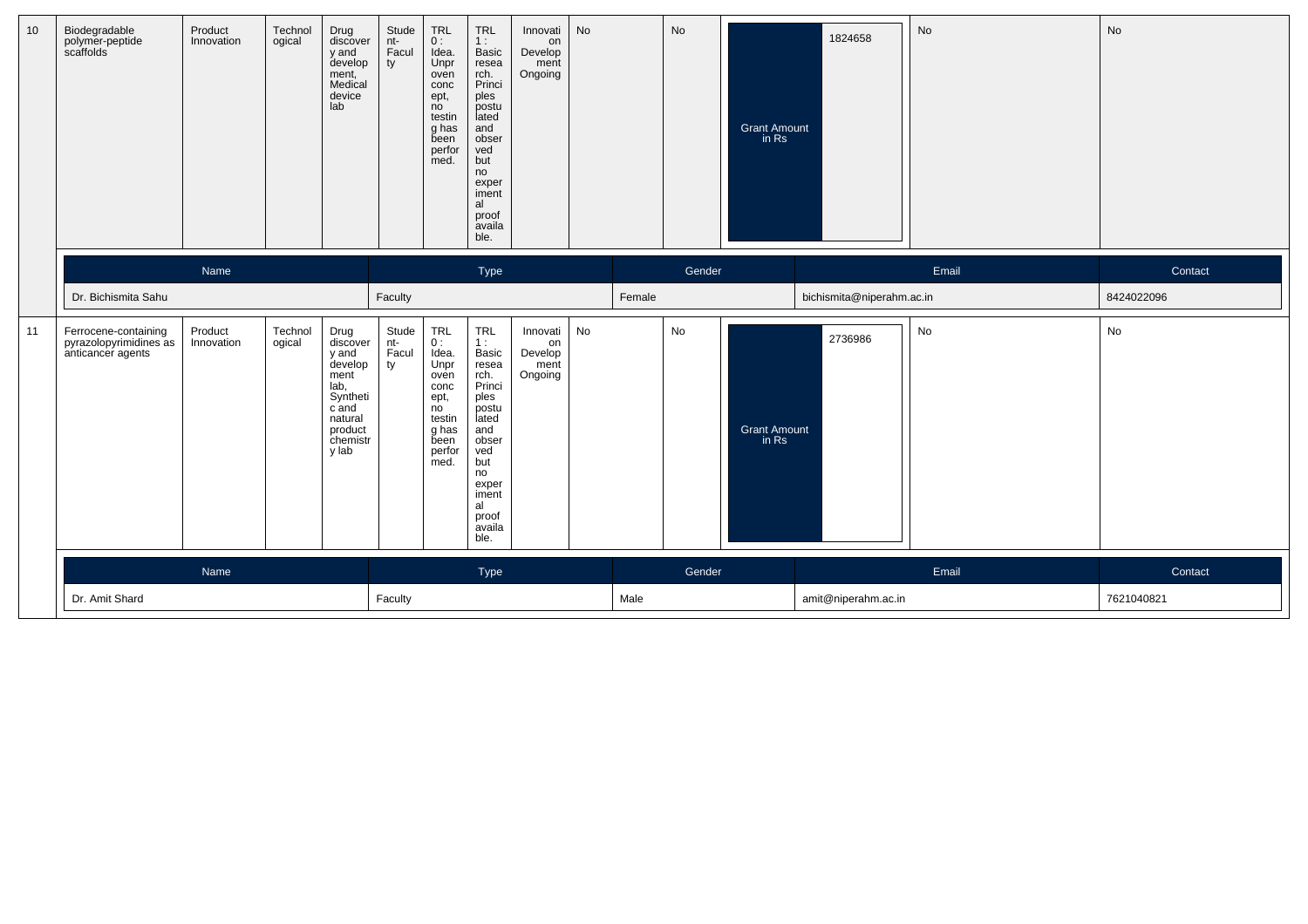| 12 | Renasens: Point-of-<br>care kidney function<br>testing device                                | Product<br>Innovation | Technol<br>ogical | Medical<br>device<br>lab                                     | Stude<br>nt-<br>Facul<br>ty | TRL<br>1:<br>Basic<br>resea<br>rch.<br>Princi<br>ples<br>postu<br>lated<br>and<br>obser<br>ved<br>but<br>no<br>exper<br>iment<br>al<br>proof<br>availa<br>ble. | TRL<br>3:<br>Appli<br>ed<br>resea<br>rch.<br>First<br>labor<br>atory<br>tests<br>comp<br>leted;<br>proof<br>of<br>conc<br>ept.       | Innovati<br>on<br>Develop<br>ment<br>Ongoing | Agen<br>Cy<br>Nam<br>$\mathbf{e}$<br>Agen<br>cy<br>Type<br>Awar<br>d /<br>Positi<br>on $/$<br>Reco<br>gnitio<br>n<br>Secu<br>red | Indi<br>an<br>Med<br>ical<br>Dev<br>ice<br>Indu<br>stry<br>Ass<br>ocia<br>tion<br>${\sf s}$<br>Cor<br>por<br>ate $/$<br>Indu<br>stry<br>Ass<br>ocia<br>tion<br>Bes<br>t<br>scie<br>ntifi<br>$\mathbf{C}$<br>post<br>er<br>awa<br>rd<br>(Fir)<br>st) | No                                        | <b>Grant Amount</b><br>in Rs | 4561644                          | No      | No         |
|----|----------------------------------------------------------------------------------------------|-----------------------|-------------------|--------------------------------------------------------------|-----------------------------|----------------------------------------------------------------------------------------------------------------------------------------------------------------|--------------------------------------------------------------------------------------------------------------------------------------|----------------------------------------------|----------------------------------------------------------------------------------------------------------------------------------|-----------------------------------------------------------------------------------------------------------------------------------------------------------------------------------------------------------------------------------------------------|-------------------------------------------|------------------------------|----------------------------------|---------|------------|
|    |                                                                                              | Name                  |                   |                                                              |                             |                                                                                                                                                                | Type                                                                                                                                 |                                              |                                                                                                                                  |                                                                                                                                                                                                                                                     | Gender                                    |                              |                                  | Email   | Contact    |
|    | Dr. Akshay Srivastava                                                                        |                       |                   |                                                              | Faculty                     |                                                                                                                                                                |                                                                                                                                      |                                              |                                                                                                                                  | Male                                                                                                                                                                                                                                                |                                           |                              | akshay.srivastava@niperahm.ac.in |         | 9429371791 |
| 13 | C-H alkylation and<br>alkenylation of 2-<br>amino-1,4-<br>naphthoquinones with<br>maleimides | Process<br>Innovation | Technol<br>ogical | Syntheti<br>c and<br>natural<br>product<br>chemistr<br>y lab | Stude<br>nt-<br>Facul<br>ty | TRL<br>0:<br>Idea.<br>Unpr<br>oven<br>conc<br>ept,<br>no<br>testin<br>g has<br>been<br>perfor<br>med.                                                          | TRL<br>2 :<br>Tech<br>nolog<br>y<br>formu<br>lation<br>.<br>Conc<br>ept<br>and<br>applic<br>ation<br>have<br>been<br>formu<br>lated. | Innovati<br>on<br>Develop<br>ment<br>Ongoing | Agen<br>Cy<br>Nam<br>e<br>Agen<br>Cy<br>Type<br>Awar<br>d/<br>Positi<br>on /<br>Reco<br>gnitio<br>n<br>Secu<br>red               | Roy<br>al<br>Soci<br>ety<br>of<br>Che<br>mist<br>ry<br>Inte<br>rnati<br>onal<br>Age<br>ncie<br>$\mathsf{s}$<br>Org.<br>Che<br>m.<br>Fro<br>nt.,<br>201<br>$\frac{9,6}{244}$<br>$1 -$<br>244<br>6                                                    | No                                        | Grant Amount<br>in Rs        | 1824658                          | No      | No         |
|    | Type<br>Name                                                                                 |                       |                   |                                                              |                             |                                                                                                                                                                | Gender                                                                                                                               |                                              |                                                                                                                                  |                                                                                                                                                                                                                                                     | Email<br>satyasheel.sharma@niperahm.ac.in |                              |                                  | Contact |            |
|    | Dr. Satyasheel Sharma                                                                        |                       |                   |                                                              | Faculty                     |                                                                                                                                                                |                                                                                                                                      |                                              |                                                                                                                                  | Male                                                                                                                                                                                                                                                |                                           |                              |                                  |         | 7966745555 |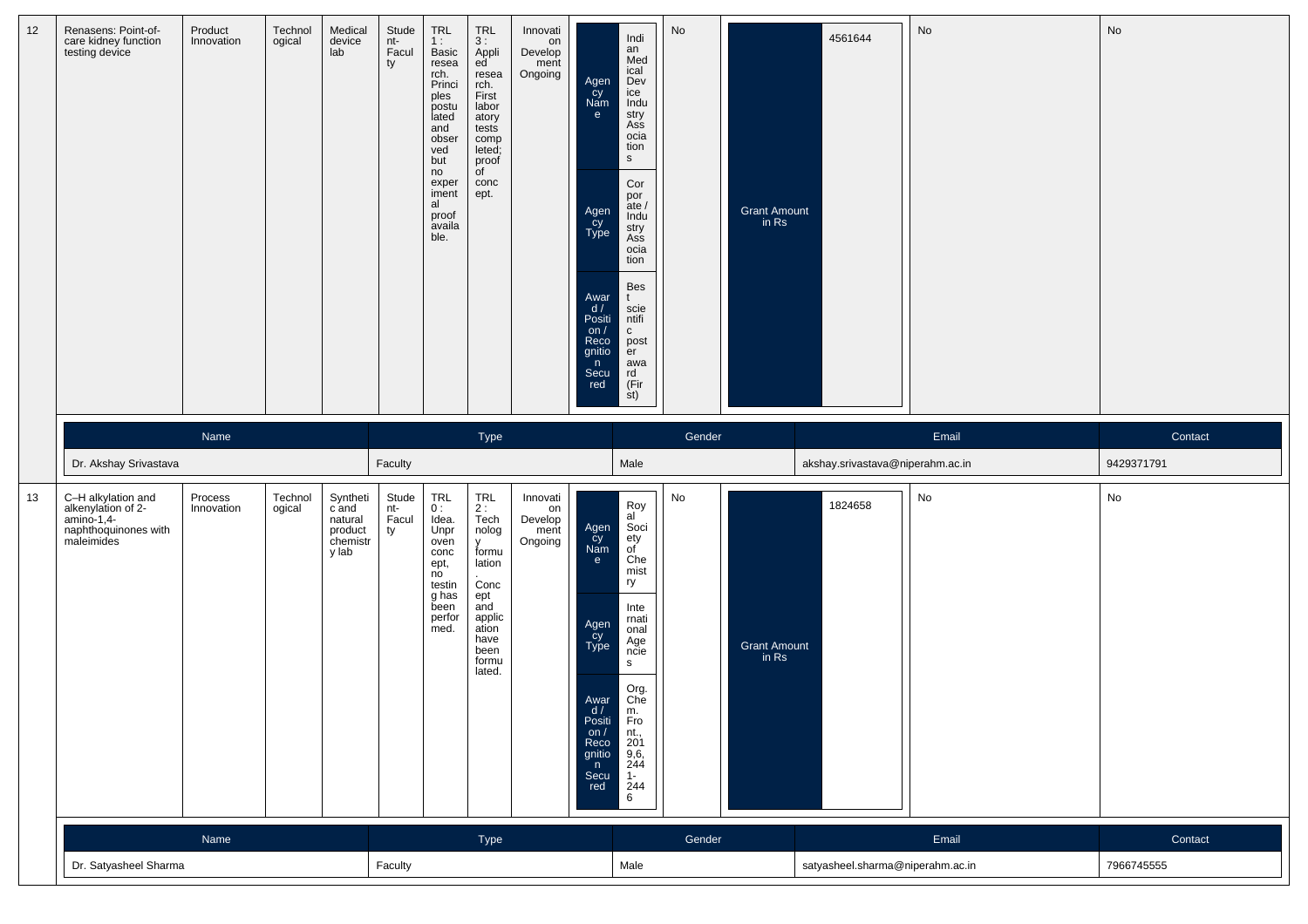| 14 | Synthesis of<br>trifluoromethyl-<br>Substituted<br>Indenamines and<br>Aminoindanes | Product<br>Innovation, Pr<br>ocess<br>Innovation | Technol<br>ogical | Syntheti<br>c and<br>natural<br>product<br>chemistr<br>y lab | Stude<br>nt-<br>Facul<br>ty | TRL<br>0:<br>Idea.<br>Unpr<br>oven<br>conc<br>ept,<br>no<br>testin<br>g has<br>been<br>perfor<br>med.                                                                 | TRL<br>1:<br>Basic<br>resea<br>rch.<br>Princi<br>ples<br>postu<br>lated<br>and<br>obser<br>ved<br>but<br>no<br>exper<br>iment<br>al<br>proof<br>availa<br>ble. | Innovati<br>on<br>Develop<br>ment<br>Ongoing | Agen<br>čy<br>Nam<br>e.<br>Agen<br>cy<br>Type<br>Awar<br>$d /$ Positi<br>on $/$<br>Reco<br>gnitio<br>n<br>Secu<br>red | Am<br>eric<br>an<br>Che<br>mic<br>al<br>Soci<br>ety<br>Inte<br>rnati<br>onal<br>Age<br>ncie<br>$\mathsf{s}$<br>Org.<br>Lett.<br>201<br>$9, 21, 8, 276$<br>$3 - 276$<br>$\overline{7}$ | No     | Grant Amount<br>in Rs        | 2736986                          | N <sub>o</sub> | No        |
|----|------------------------------------------------------------------------------------|--------------------------------------------------|-------------------|--------------------------------------------------------------|-----------------------------|-----------------------------------------------------------------------------------------------------------------------------------------------------------------------|----------------------------------------------------------------------------------------------------------------------------------------------------------------|----------------------------------------------|-----------------------------------------------------------------------------------------------------------------------|---------------------------------------------------------------------------------------------------------------------------------------------------------------------------------------|--------|------------------------------|----------------------------------|----------------|-----------|
|    |                                                                                    | Name                                             |                   |                                                              |                             |                                                                                                                                                                       | Type                                                                                                                                                           |                                              |                                                                                                                       |                                                                                                                                                                                       | Gender |                              |                                  | Email          | Contact   |
|    | Dr. Satyasheel Sharma                                                              |                                                  |                   |                                                              | Faculty                     |                                                                                                                                                                       |                                                                                                                                                                |                                              |                                                                                                                       | Male                                                                                                                                                                                  |        |                              | satyasheel.sharma@niperahm.ac.in |                | 066745555 |
| 15 | A Nitrosamine GTI<br>strategy for the<br>Pharmaceuticals                           | Service<br>Innovation                            | Technol<br>ogical | Impurity<br>profiling<br>and<br>stability<br>testing<br>lab  | Stude<br>nt-<br>Facul<br>ty | <b>TRL</b><br>1:<br>Basic<br>resea<br>rch.<br>Princi<br>ples<br>postu<br>lated<br>and<br>obser<br>ved<br>but<br>no<br>exper<br>iment<br>al<br>proof<br>availa<br>ble. | TRL<br>1:<br>Basic<br>resea<br>rch.<br>Princi<br>ples<br>postu<br>lated<br>and<br>obser<br>ved<br>but<br>no<br>exper<br>iment<br>al<br>proof<br>availa<br>ble. | Innovati<br>on<br>Develop<br>ment<br>Ongoing | No                                                                                                                    |                                                                                                                                                                                       | No     | <b>Grant Amount</b><br>in Rs | 3649315                          | No             | No        |
|    |                                                                                    | Name                                             |                   |                                                              |                             |                                                                                                                                                                       | Type                                                                                                                                                           |                                              |                                                                                                                       |                                                                                                                                                                                       | Gender |                              |                                  | Email          | Contact   |
|    |                                                                                    |                                                  |                   |                                                              |                             |                                                                                                                                                                       |                                                                                                                                                                |                                              |                                                                                                                       |                                                                                                                                                                                       |        |                              |                                  |                |           |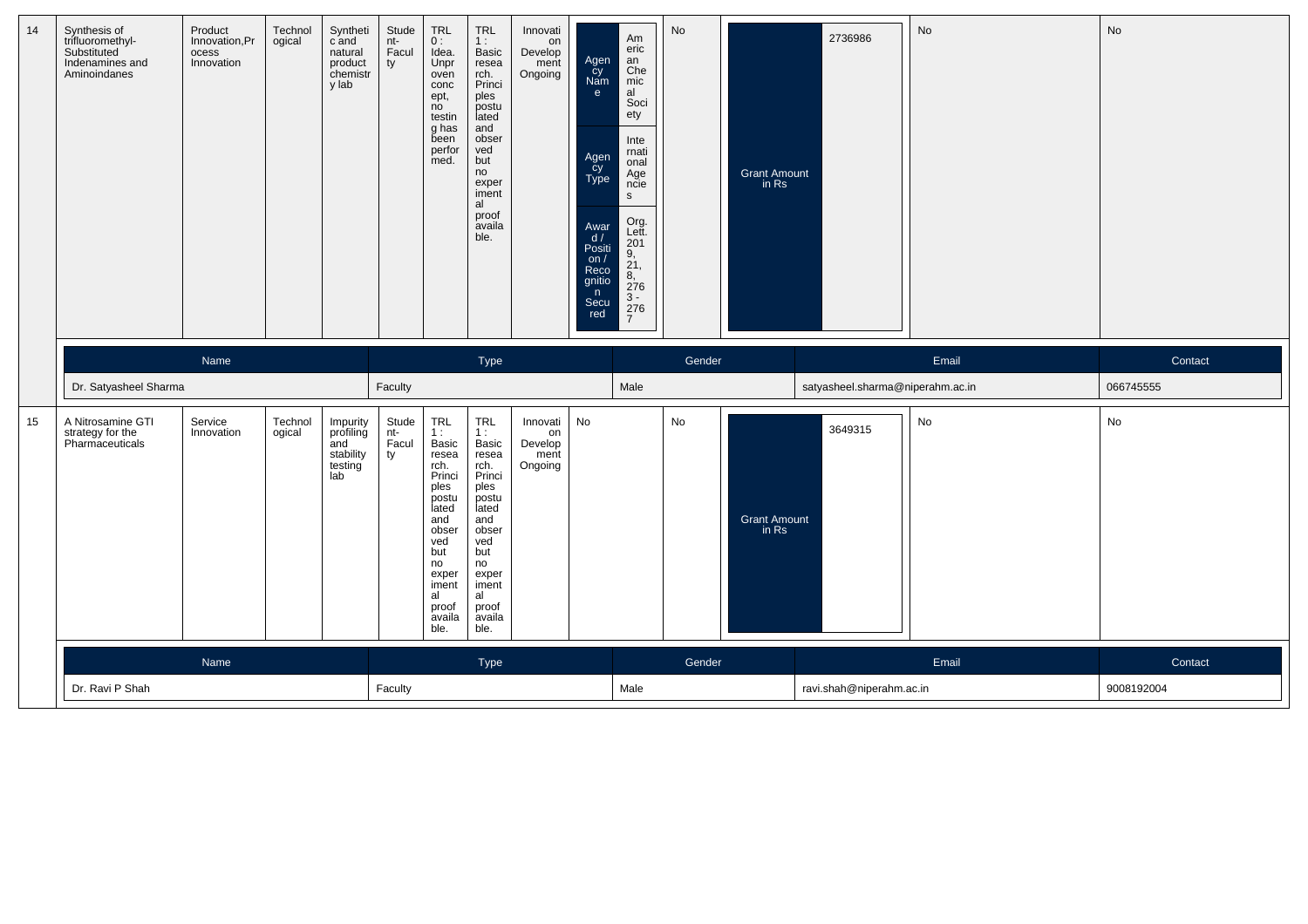| 16 | <b>Prognostic Stress</b><br>Biomarker<br>Identification for<br>Neurological Disease<br>and Cancer          | Service<br>Innovation                            | Technol<br>ogical | Drug<br>Discove<br>ry and<br>Develop<br>ment<br>Lab | Facul<br>ty                   | TRL<br>1:<br>Basic<br>resea<br>rch.<br>Princi<br>ples<br>postu<br>lated<br>and<br>obser<br>ved<br>but<br>no<br>exper<br>iment<br>al<br>proof<br>availa<br>ble.                                                  | <b>TRL</b><br>1:<br>Basic<br>resea<br>rch.<br>Princi<br>ples<br>postu<br>lated<br>and<br>obser<br>ved<br>but<br>no<br>exper<br>iment<br>al<br>proof<br>availa<br>ble. | Innovati<br>on<br>Develop<br>ment<br>Ongoing | No |      | No     | <b>Grant Amount</b><br>in Rs | 4561644                  | No    | No         |
|----|------------------------------------------------------------------------------------------------------------|--------------------------------------------------|-------------------|-----------------------------------------------------|-------------------------------|-----------------------------------------------------------------------------------------------------------------------------------------------------------------------------------------------------------------|-----------------------------------------------------------------------------------------------------------------------------------------------------------------------|----------------------------------------------|----|------|--------|------------------------------|--------------------------|-------|------------|
|    |                                                                                                            | Name                                             |                   |                                                     |                               |                                                                                                                                                                                                                 | Type                                                                                                                                                                  |                                              |    |      | Gender |                              |                          | Email | Contact    |
|    | Dr. Ravi P Shah                                                                                            |                                                  |                   |                                                     | Faculty                       |                                                                                                                                                                                                                 |                                                                                                                                                                       |                                              |    | Male |        |                              | ravi.shah@niperahm.ac.in |       | 9008192004 |
| 17 | PLGA CQA correlation<br>with QTPP                                                                          | Service<br>Innovation                            | Technol<br>ogical | Drug<br>Discove<br>ry and<br>Develop<br>ment<br>Lab | Stude<br>$nt-$<br>Facul<br>ty | TRL<br>1:<br>Basic<br>resea<br>rch.<br>Princi<br>ples<br>postu<br>lated<br>and<br>obser<br>ved<br>but<br>no<br>exper<br>iment<br>al<br>proof<br>availa<br>ble.                                                  | TRL<br>1:<br>Basic<br>resea<br>rch.<br>Princi<br>ples<br>postu<br>lated<br>and<br>obser<br>ved<br>but<br>no<br>exper<br>iment<br>al<br>proof<br>availa<br>ble.        | Innovati<br>on<br>Develop<br>ment<br>Ongoing | No |      | No     | <b>Grant Amount</b><br>in Rs | 1824658                  | No    | No         |
|    |                                                                                                            | Name                                             |                   |                                                     |                               |                                                                                                                                                                                                                 | Type                                                                                                                                                                  |                                              |    |      | Gender |                              |                          | Email | Contact    |
|    | Dr. Ravi P Shah                                                                                            |                                                  |                   |                                                     | Faculty                       |                                                                                                                                                                                                                 |                                                                                                                                                                       |                                              |    | Male |        |                              | ravi.shah@niperahm.ac.in |       | 9008192004 |
| 18 | Identification of<br>susceptibility of<br>Inflammatory Bowel<br>disease patients to<br>Parkinson's disease | Process<br>Innovation, Se<br>rvice<br>Innovation | Technol<br>ogical | Animal<br>House<br>lab                              | Stude<br>nt-<br>Facul<br>ty   | $\begin{array}{c} \mathsf{TRL} \\ \mathsf{1:} \end{array}$<br>Basic<br>resea<br>rch.<br>Princi<br>ples<br>postu<br>lated<br>and<br>obser<br>ved<br>but<br>no<br>exper<br>iment<br>al<br>proof<br>availa<br>ble. | TRL<br>1:<br>Basic<br>resea<br>rch.<br>Princi<br>ples<br>postu<br>lated<br>and<br>obser<br>ved<br>but<br>no<br>exper<br>iment<br>al<br>proof<br>availa<br>ble.        | Innovati<br>on<br>Develop<br>ment<br>Ongoing | No |      | No     | Grant Amount<br>in Rs        | 1368493                  | No    | No         |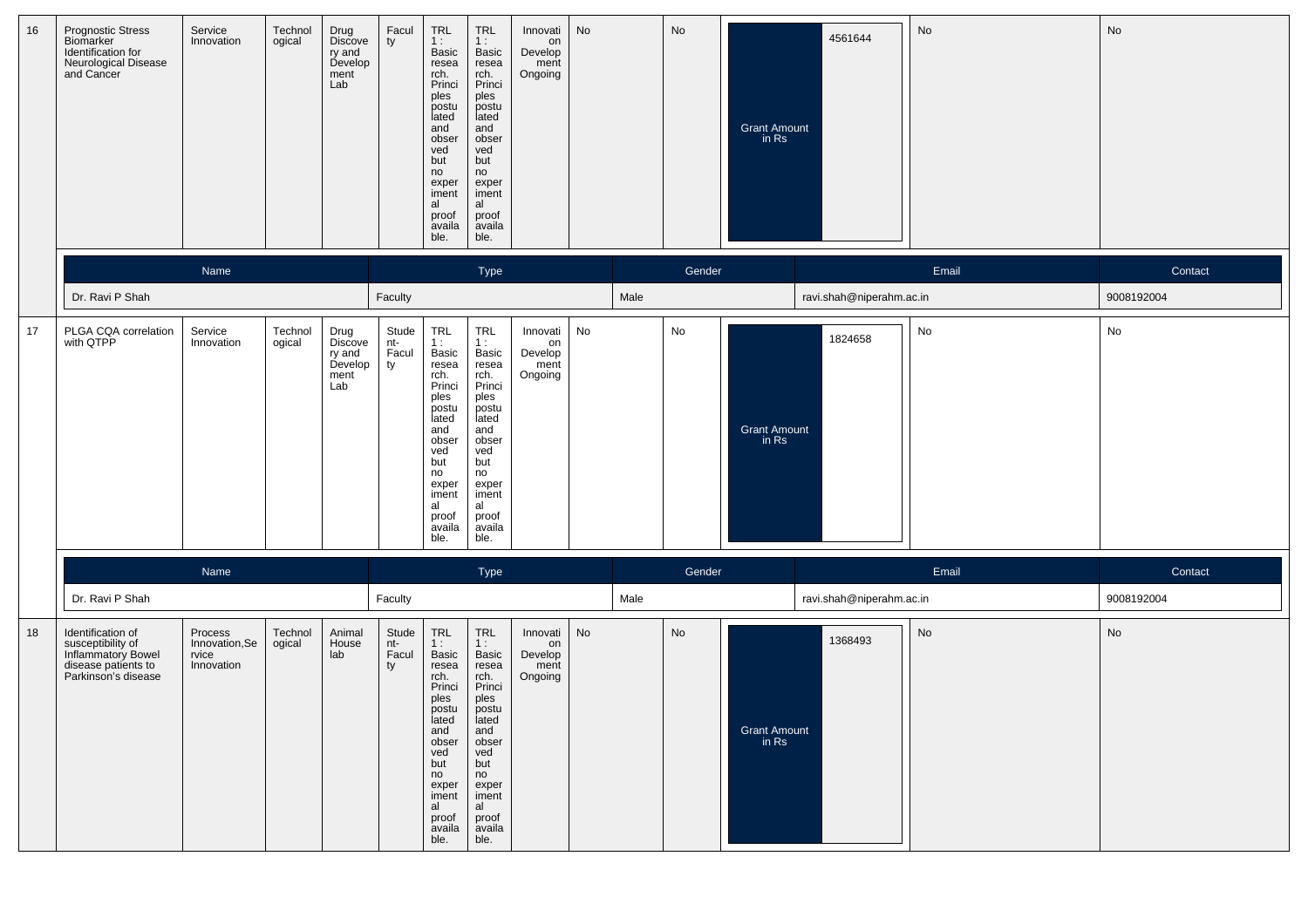|    |                                                                                   | Name                                             |                   |                                              |                             |                                                                                                                                                                | Type                                                                                                                                                                  |                                              |    |      | Gender |                              |                      | Email | Contact    |
|----|-----------------------------------------------------------------------------------|--------------------------------------------------|-------------------|----------------------------------------------|-----------------------------|----------------------------------------------------------------------------------------------------------------------------------------------------------------|-----------------------------------------------------------------------------------------------------------------------------------------------------------------------|----------------------------------------------|----|------|--------|------------------------------|----------------------|-------|------------|
|    | Dr. Amit Khairnar                                                                 |                                                  |                   |                                              | Faculty                     |                                                                                                                                                                |                                                                                                                                                                       |                                              |    | Male |        |                              | amitk@niperahm.ac.in |       | 9284349396 |
| 19 | Development of<br>Progressive intranasal<br>mouse model of<br>Parkinson's disease | Process<br>Innovation, Se<br>rvice<br>Innovation | Technol<br>ogical | Animal<br>House<br>lab                       | Stude<br>nt-<br>Facul<br>ty | TRL<br>1:<br>Basic<br>resea<br>rch.<br>Princi<br>ples<br>postu<br>lated<br>and<br>obser<br>ved<br>but<br>no<br>exper<br>iment<br>al<br>proof<br>availa<br>ble. | <b>TRL</b><br>1:<br>Basic<br>resea<br>rch.<br>Princi<br>ples<br>postu<br>lated<br>and<br>obser<br>ved<br>but<br>no<br>exper<br>iment<br>al<br>proof<br>availa<br>ble. | Innovati<br>on<br>Develop<br>ment<br>Ongoing | No |      | No     | <b>Grant Amount</b><br>in Rs | 2736986              | No    | No         |
|    |                                                                                   | Name                                             |                   |                                              |                             |                                                                                                                                                                | Type                                                                                                                                                                  |                                              |    |      | Gender |                              |                      | Email | Contact    |
|    | Dr. Amit Khairnar                                                                 |                                                  |                   |                                              | Faculty                     |                                                                                                                                                                |                                                                                                                                                                       |                                              |    | Male |        |                              | amitk@niperahm.ac.in |       | 9284349396 |
| 20 | Role of chronic kidney                                                            |                                                  |                   |                                              |                             |                                                                                                                                                                |                                                                                                                                                                       |                                              |    |      |        |                              |                      |       |            |
|    | disease in stroke                                                                 | Product<br>Innovation, Pr<br>ocess<br>Innovation | Technol<br>ogical | Drug<br>discover<br>y and<br>develop<br>ment | Stude<br>nt-<br>Facul<br>ty | TRL<br>0:<br>Idea.<br>Unpr<br>oven<br>conc<br>ept,<br>no<br>testin<br>g has<br>been<br>perfor<br>med.                                                          | <b>TRL</b><br>1:<br>Basic<br>resea<br>rch.<br>Princi<br>ples<br>postu<br>lated<br>and<br>obser<br>ved<br>but<br>no<br>exper<br>iment<br>al<br>proof<br>availa<br>ble. | Innovati<br>on<br>Develop<br>ment<br>Ongoing | No |      | No     | <b>Grant Amount</b><br>in Rs | 2736986              | No    | No         |
|    |                                                                                   | Name                                             |                   |                                              |                             |                                                                                                                                                                | Type                                                                                                                                                                  |                                              |    |      | Gender |                              |                      | Email | Contact    |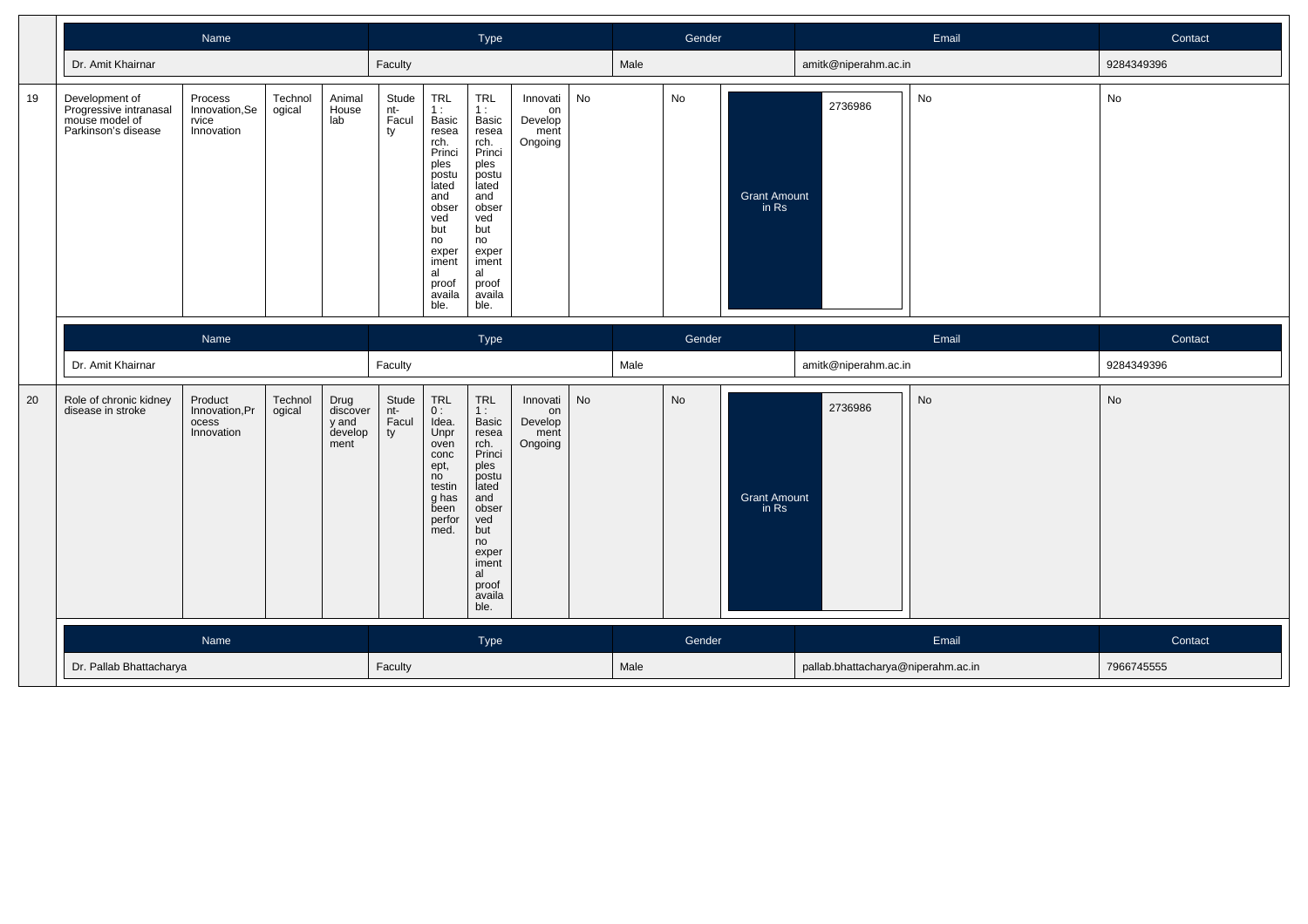| 21 | Mitochondria therapy<br>for stroke                                                                    | Product<br>Innovation, Pr<br>ocess<br>Innovation,Se<br>rvice Inno  | Technol<br>ogical | Drug<br>discover<br>y and<br>develop<br>ment | Stude<br>nt-<br>Facul<br>ty | <b>TRL</b><br>0:<br>Idea.<br>Unpr<br>oven<br>conc<br>ept,<br>no<br>testin<br>g has<br>been<br>perfor<br>med.          | <b>TRL</b><br>1:<br>Basic<br>resea<br>rch.<br>Princi<br>ples<br>postu<br>lated<br>and<br>obser<br>ved<br>but<br>no<br>exper<br>iment<br>al<br>proof<br>availa<br>ble. | Innovati<br>on<br>Develop<br>ment<br>Ongoing | No |      | No     | <b>Grant Amount</b><br>in Rs | 2736986                            | No    | No          |
|----|-------------------------------------------------------------------------------------------------------|--------------------------------------------------------------------|-------------------|----------------------------------------------|-----------------------------|-----------------------------------------------------------------------------------------------------------------------|-----------------------------------------------------------------------------------------------------------------------------------------------------------------------|----------------------------------------------|----|------|--------|------------------------------|------------------------------------|-------|-------------|
|    |                                                                                                       | Name                                                               |                   |                                              |                             |                                                                                                                       | Type                                                                                                                                                                  |                                              |    |      | Gender |                              |                                    | Email | Contact     |
|    | Dr. Pallab Bhattacharya                                                                               |                                                                    |                   |                                              | Faculty                     |                                                                                                                       |                                                                                                                                                                       |                                              |    | Male |        |                              | pallab.bhattacharya@niperahm.ac.in |       | 07966745555 |
| 22 | Mitochondria -ER<br>cross talk in stroke                                                              | Product<br>Innovation, Pr<br>ocess<br>Innovation, Se<br>rvice Inno | Technol<br>ogical | Drug<br>discover<br>y and<br>develop<br>ment | Stude<br>nt-<br>Facul<br>ty | TRL<br>0:<br>Idea.<br>Unpr<br>oven<br>conc<br>ept,<br>no<br>testin<br>g has<br>been<br>perfor<br>med.                 | TRL<br>1:<br>Basic<br>resea<br>rch.<br>Princi<br>ples<br>postu<br>lated<br>and<br>obser<br>ved<br>but<br>no<br>exper<br>iment<br>al<br>proof<br>availa<br>ble.        | Innovati<br>on<br>Develop<br>ment<br>Ongoing | No |      | No     | <b>Grant Amount</b><br>in Rs | 1824658                            | No    | No          |
|    |                                                                                                       | Name                                                               |                   |                                              |                             |                                                                                                                       | Type                                                                                                                                                                  |                                              |    |      | Gender |                              |                                    | Email | Contact     |
|    | Dr. Pallab Bhattacharya                                                                               |                                                                    |                   |                                              | Faculty                     |                                                                                                                       |                                                                                                                                                                       |                                              |    | Male |        |                              | pallab.bhattacharya@niperahm.ac.in |       | 07966745555 |
| 23 | Dual endovascular<br>infusion method for<br>stem cells in small<br>animal model of<br>ischemic stroke | Process<br>Innovation                                              | Technol<br>ogical | Drug<br>discover<br>y and<br>develop<br>ment | Stude<br>nt-<br>Facul<br>ty | $TRL$<br>$0:$<br>Idea.<br>Unpr<br>oven<br>conc<br>ept,<br>n <sub>o</sub><br>testin<br>g has<br>been<br>perfor<br>med. | TRL<br>1:<br>Basic<br>resea<br>rch.<br>Princi<br>ples<br>postu<br>lated<br>and<br>obser<br>ved<br>but<br>no<br>exper<br>iment<br>al<br>proof<br>availa<br>ble.        | Innovati<br>on<br>Develop<br>ment<br>Ongoing | No |      | No     | <b>Grant Amount</b><br>in Rs | 3649315                            | No    | No          |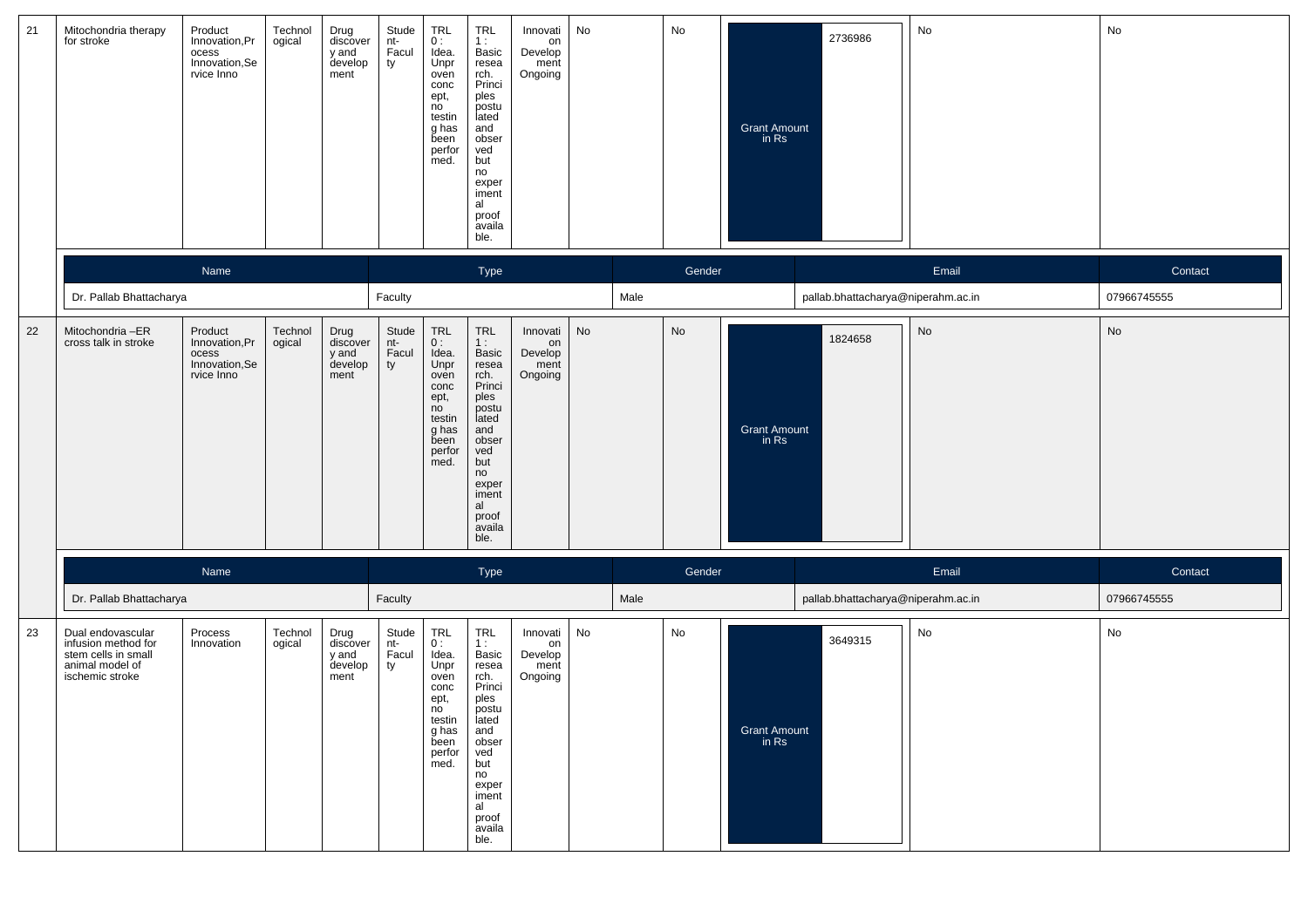|    |                                                                                                 | Name                  |                   |                           |                             |                                                                                                                                                                              | Type                                                                                                                                                           |                                              |    |      | Gender |                              |                                    | Email | Contact     |
|----|-------------------------------------------------------------------------------------------------|-----------------------|-------------------|---------------------------|-----------------------------|------------------------------------------------------------------------------------------------------------------------------------------------------------------------------|----------------------------------------------------------------------------------------------------------------------------------------------------------------|----------------------------------------------|----|------|--------|------------------------------|------------------------------------|-------|-------------|
|    | Dr. Pallab Bhattacharya                                                                         |                       |                   |                           | Faculty                     |                                                                                                                                                                              |                                                                                                                                                                |                                              |    | Male |        |                              | pallab.bhattacharya@niperahm.ac.in |       | 07966745555 |
| 24 | Biodegradable surgical<br>staple for wound<br>closing                                           | Product<br>Innovation | Technol<br>ogical | Medical<br>devices<br>lab | Stude<br>nt-<br>Facul<br>ty | <b>TRL</b><br>1:<br><b>Basic</b><br>resea<br>rch.<br>Princi<br>ples<br>postu<br>lated<br>and<br>obser<br>ved<br>but<br>no<br>exper<br>iment<br>al<br>proof<br>availa<br>ble. | TRL<br>1:<br>Basic<br>resea<br>rch.<br>Princi<br>ples<br>postu<br>lated<br>and<br>obser<br>ved<br>but<br>no<br>exper<br>iment<br>al<br>proof<br>availa<br>ble. | Innovati<br>on<br>Develop<br>ment<br>Ongoing | No |      | No     | <b>Grant Amount</b><br>in Rs | 1824658                            | No    | No          |
|    |                                                                                                 | Name                  |                   |                           |                             |                                                                                                                                                                              | Type                                                                                                                                                           |                                              |    |      | Gender |                              |                                    | Email | Contact     |
|    | Dr. Govinda Kapusetti                                                                           |                       |                   |                           | Faculty                     |                                                                                                                                                                              |                                                                                                                                                                |                                              |    | Male |        |                              | govinda@niperahm.ac.in             |       | 8000247141  |
|    |                                                                                                 |                       |                   |                           |                             |                                                                                                                                                                              |                                                                                                                                                                |                                              |    |      |        |                              |                                    |       |             |
| 25 | Nanofibrous Scaffolds<br>for Improved<br>Proliferation of<br>Chondrocytes and<br>ECM Production | Product<br>Innovation | Technol<br>ogical | Medical<br>devices<br>lab | Stude<br>nt-<br>Facul<br>ty | <b>TRL</b><br>0:<br>Idea.<br>Unpr<br>oven<br>conc<br>ept,<br>no<br>testin<br>g has<br>been<br>perfor<br>med.                                                                 | TRL<br>1:<br>Basic<br>resea<br>rch.<br>Princi<br>ples<br>postu<br>lated<br>and<br>obser<br>ved<br>but<br>no<br>exper<br>iment<br>al<br>proof<br>availa<br>ble. | Innovati<br>on<br>Develop<br>ment<br>Ongoing | No |      | No     | <b>Grant Amount</b><br>in Rs | 2736986                            | No    | No          |
|    |                                                                                                 | Name                  |                   |                           |                             |                                                                                                                                                                              | Type                                                                                                                                                           |                                              |    |      | Gender |                              |                                    | Email | Contact     |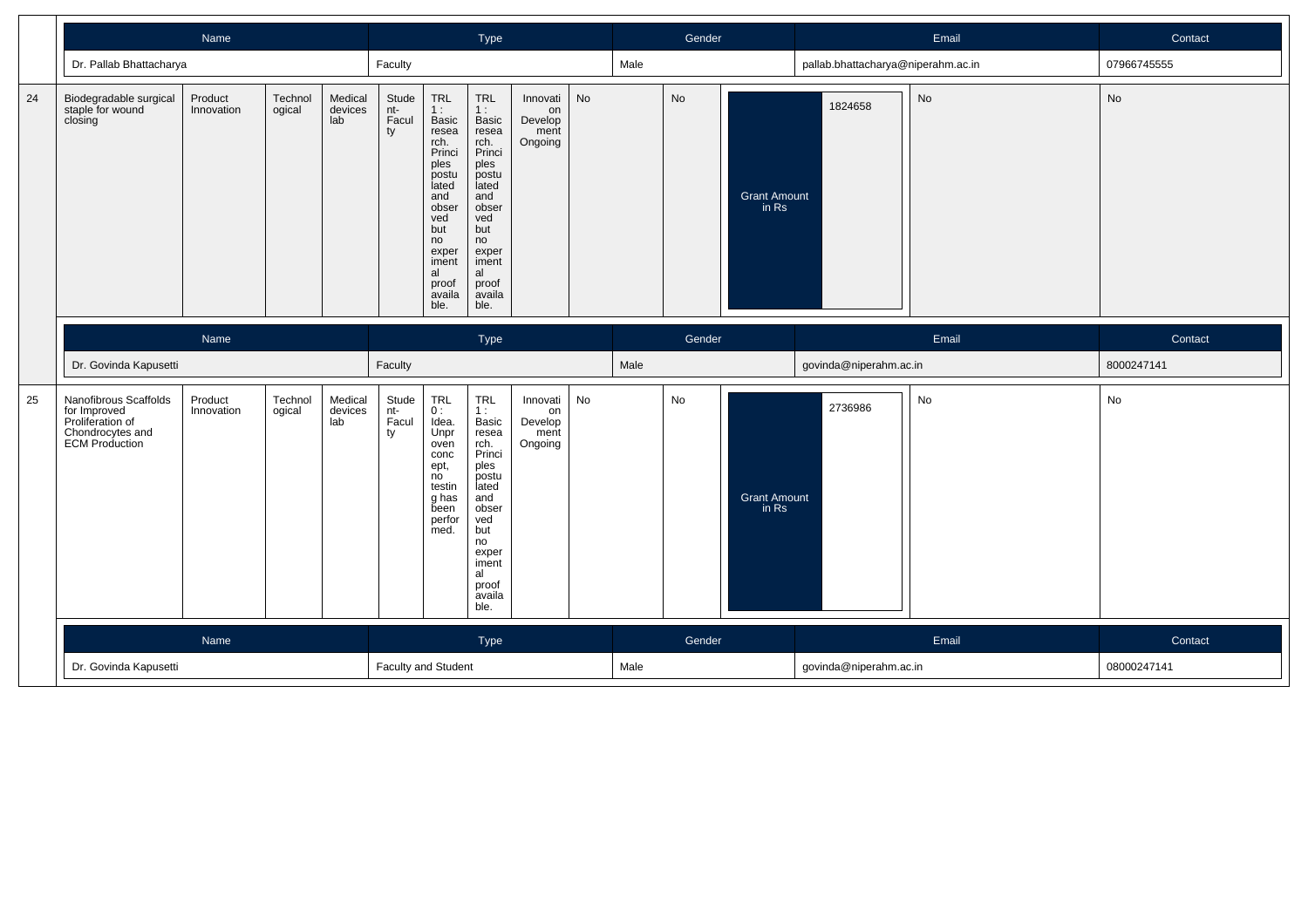| 26 | Piezoelectric<br>radiopaque agent for<br>high strength and<br>osteoconductive bone<br>cement                                                                | Product<br>Innovation | Technol<br>ogical | Medical<br>devices<br>lab | Stude<br>nt-<br>Facul<br>ty | <b>TRL</b><br>0:<br>Idea.<br>Unpr<br>oven<br>conc<br>ept,<br>no<br>testin<br>g has<br>been<br>perfor<br>med. | <b>TRL</b><br>1:<br>Basic<br>resea<br>rch.<br>Princi<br>ples<br>postu<br>lated<br>and<br>obser<br>ved<br>but<br>no<br>exper<br>iment<br>al<br>proof<br>availa<br>ble. | Innovati<br>on<br>Develop<br>ment<br>Ongoing | No |      | No     | <b>Grant Amount</b><br>in Rs | 1824658                | No    | No          |
|----|-------------------------------------------------------------------------------------------------------------------------------------------------------------|-----------------------|-------------------|---------------------------|-----------------------------|--------------------------------------------------------------------------------------------------------------|-----------------------------------------------------------------------------------------------------------------------------------------------------------------------|----------------------------------------------|----|------|--------|------------------------------|------------------------|-------|-------------|
|    |                                                                                                                                                             | Name                  |                   |                           |                             |                                                                                                              | Type                                                                                                                                                                  |                                              |    |      | Gender |                              |                        | Email | Contact     |
|    | Dr. Govinda Kapusetti                                                                                                                                       |                       |                   |                           | Faculty                     |                                                                                                              |                                                                                                                                                                       |                                              |    | Male |        |                              | govinda@niperahm.ac.in |       | 08000247141 |
| 27 | Electrospun mat of<br>thermal-treatment-<br>induced<br>nanocomposite<br>hydrogel of polyvinyl<br>alcohol and cerium<br>oxide for biomedical<br>applications | Product<br>Innovation | Technol<br>ogical | Medical<br>devices<br>lab | Stude<br>nt-<br>Facul<br>ty | TRL<br>0:<br>Idea.<br>Unpr<br>oven<br>conc<br>ept,<br>no<br>testin<br>g has<br>been<br>perfor<br>med.        | <b>TRL</b><br>1:<br>Basic<br>resea<br>rch.<br>Princi<br>ples<br>postu<br>lated<br>and<br>obser<br>ved<br>but<br>no<br>exper<br>iment<br>al<br>proof<br>availa<br>ble. | Innovati<br>on<br>Develop<br>ment<br>Ongoing | No |      | No     | <b>Grant Amount</b><br>in Rs | 2736986                | No    | No          |
|    |                                                                                                                                                             | Name                  |                   |                           |                             |                                                                                                              | Type                                                                                                                                                                  |                                              |    |      | Gender |                              |                        | Email | Contact     |
|    | Dr. Govinda Kapusetti                                                                                                                                       |                       |                   |                           | Faculty                     |                                                                                                              |                                                                                                                                                                       |                                              |    | Male |        |                              | govinda@niperahm.ac.in |       | 08000247141 |
| 28 | Graphene<br>Oxide/Polypyrrole/Poly<br>aniline/Zinc Oxide<br>Nanocomposite Based<br>Electrode for Effective<br>Detection of<br>Cholesterol and<br>Bilirubin  | Product<br>Innovation | Technol<br>ogical | Medical<br>devices<br>lab | Stude<br>nt-<br>Facul<br>ty | TRL<br>0:<br>Idea.<br>Unpr<br>oven<br>conc<br>ept,<br>no<br>testin<br>g has<br>been<br>perfor<br>med.        | <b>TRL</b><br>2:<br>Tech<br>nolog<br><b>y</b><br>formu<br>lation<br>Conc<br>ept<br>and<br>applic<br>ation<br>have<br>been<br>formu<br>lated.                          | Innovati<br>on<br>Develop<br>ment<br>Ongoing | No |      | No     | Grant Amount<br>in Rs        | 3649315                | No    | No          |
|    |                                                                                                                                                             | Name                  |                   |                           |                             |                                                                                                              | Type                                                                                                                                                                  |                                              |    |      | Gender |                              |                        | Email | Contact     |
|    | Dr. Govinda Kapusetti                                                                                                                                       |                       |                   |                           | Faculty                     |                                                                                                              |                                                                                                                                                                       |                                              |    | Male |        |                              | govinda@niperahm.ac.in |       | 08000247141 |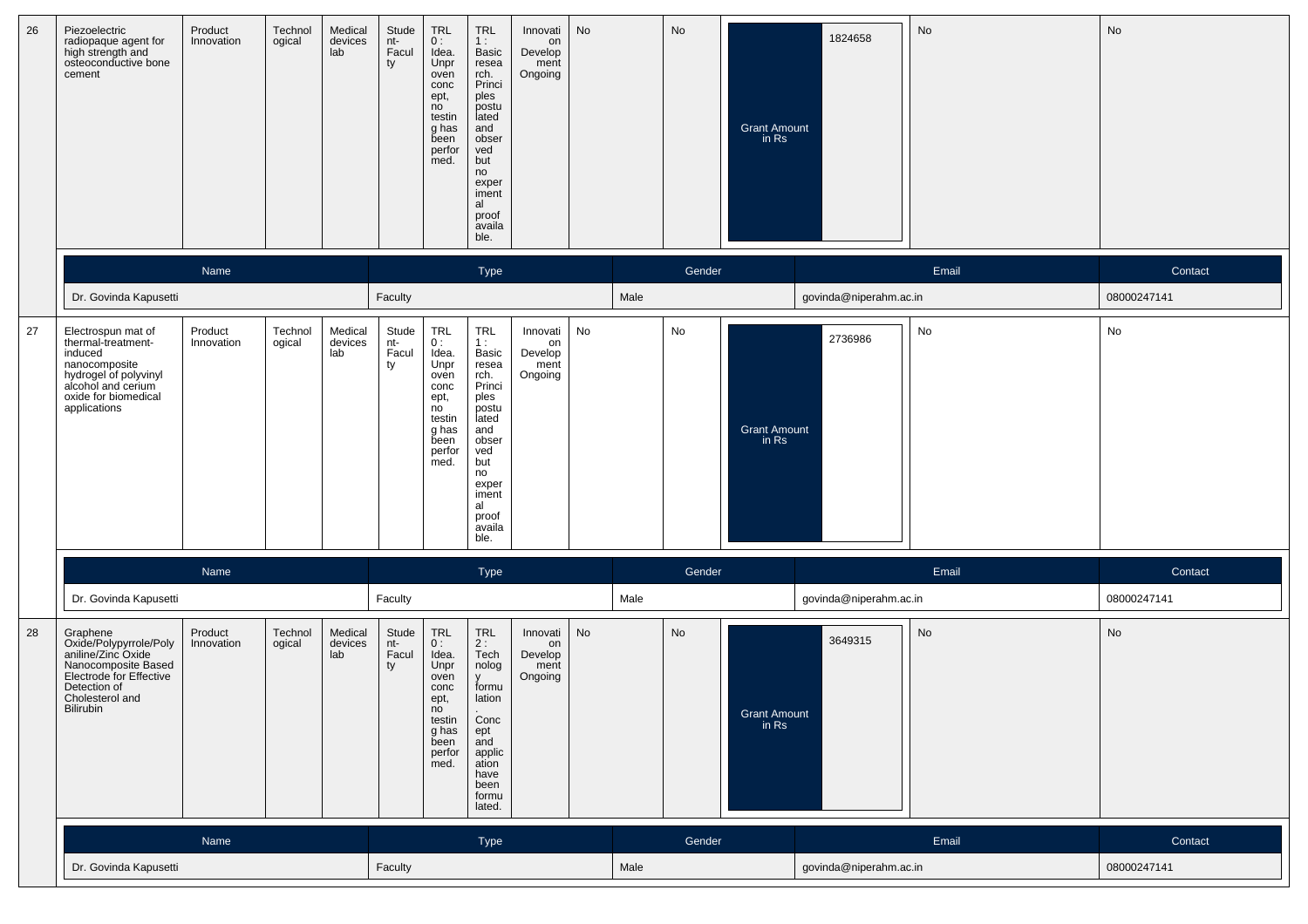| 29 | Development of<br>slippery surfaces for<br>biomedical application                                                                                      | Product<br>Innovation | Technol<br>ogical | Medical<br>devices<br>lab                               | Stude<br>nt-<br>Facul<br>ty | TRL<br>0:<br>Idea.<br>Unpr<br>oven<br>conc<br>ept,<br>no<br>testin<br>g has<br>been<br>perfor<br>med.                                                          | <b>TRL</b><br>1:<br>Basic<br>resea<br>rch.<br>Princi<br>ples<br>postu<br>lated<br>and<br>obser<br>ved<br>but<br>no<br>exper<br>iment<br>al<br>proof<br>availa<br>ble. | Innovati<br>on<br>Develop<br>ment<br>Ongoing       | No |        | No     | <b>Grant Amount</b><br>in Rs | 4561644                    | No    | No          |
|----|--------------------------------------------------------------------------------------------------------------------------------------------------------|-----------------------|-------------------|---------------------------------------------------------|-----------------------------|----------------------------------------------------------------------------------------------------------------------------------------------------------------|-----------------------------------------------------------------------------------------------------------------------------------------------------------------------|----------------------------------------------------|----|--------|--------|------------------------------|----------------------------|-------|-------------|
|    |                                                                                                                                                        | Name                  |                   |                                                         |                             |                                                                                                                                                                | Type                                                                                                                                                                  |                                                    |    |        | Gender |                              |                            | Email | Contact     |
|    | Dr. Prasoon Kumar                                                                                                                                      |                       |                   |                                                         | Faculty                     |                                                                                                                                                                |                                                                                                                                                                       |                                                    |    | Male   |        |                              | prasoonkumar1985@gmail.com |       | 08105648520 |
|    |                                                                                                                                                        | Name                  |                   |                                                         |                             |                                                                                                                                                                | Type                                                                                                                                                                  |                                                    |    |        | Gender |                              |                            | Email | Contact     |
|    | Dr. Neha Arya                                                                                                                                          |                       |                   |                                                         | Faculty                     |                                                                                                                                                                |                                                                                                                                                                       |                                                    |    | Male   |        |                              | neha@niperahm.ac.in        |       | 07089202021 |
| 30 | Development of<br>exosomal miRNA<br>delivery system for<br>cisplatin resistant oral<br>cancer                                                          | Product<br>Innovation | Technol<br>ogical | Cellular<br>and<br>Molecul<br>ar<br>biology<br>facility | Stude<br>nt-<br>Facul<br>ty | TRL<br>0:<br>Idea.<br>Unpr<br>oven<br>conc<br>ept,<br>no<br>testin<br>g has<br>been<br>perfor<br>med.                                                          | $\ensuremath{\mathsf{TRL}}$<br>$2:$ Tech<br>nolog<br><b>y</b><br>formu<br>lation<br>Conc<br>ept<br>and<br>applic<br>ation<br>have<br>been<br>formu<br>lated.          | Innovati<br>on<br>Develop<br>ment<br>Ongoing       | No |        | No     | <b>Grant Amount</b><br>in Rs | 2736986                    | No    | No          |
|    |                                                                                                                                                        | Name                  |                   |                                                         |                             |                                                                                                                                                                | Type                                                                                                                                                                  |                                                    |    |        | Gender |                              |                            | Email | Contact     |
|    | Prof. Kiran Kalia                                                                                                                                      |                       |                   |                                                         | Faculty                     |                                                                                                                                                                |                                                                                                                                                                       |                                                    |    | Female |        |                              | kirankalia@gmail.com       |       | 07966745555 |
| 31 | Identification of miR-<br>29b attenuates histone<br>deacetylase-4<br>mediated podocyte<br>dysfunction and renal<br>fibrosis in diabetic<br>nephropathy | Process<br>Innovation | Technol<br>ogical | Drug<br>delivery<br>lab                                 | Stude<br>nt-<br>Facul<br>ty | TRL<br>1:<br>Basic<br>resea<br>rcn.<br>Princi<br>ples<br>postu<br>lated<br>and<br>obser<br>ved<br>but<br>no<br>exper<br>iment<br>al<br>proof<br>availa<br>ble. | TRL<br>4:<br>Small<br>scale<br>protot<br>ype<br>built<br>in a<br>labor<br>atory<br>envir<br>onme<br>nt<br>("ugly<br>protot<br>ype).                                   | Innovati<br>on<br>Develop<br>ment<br>Complet<br>ed | No |        | No     | <b>Grant Amount</b><br>in Rs | 1824658                    | No    | No          |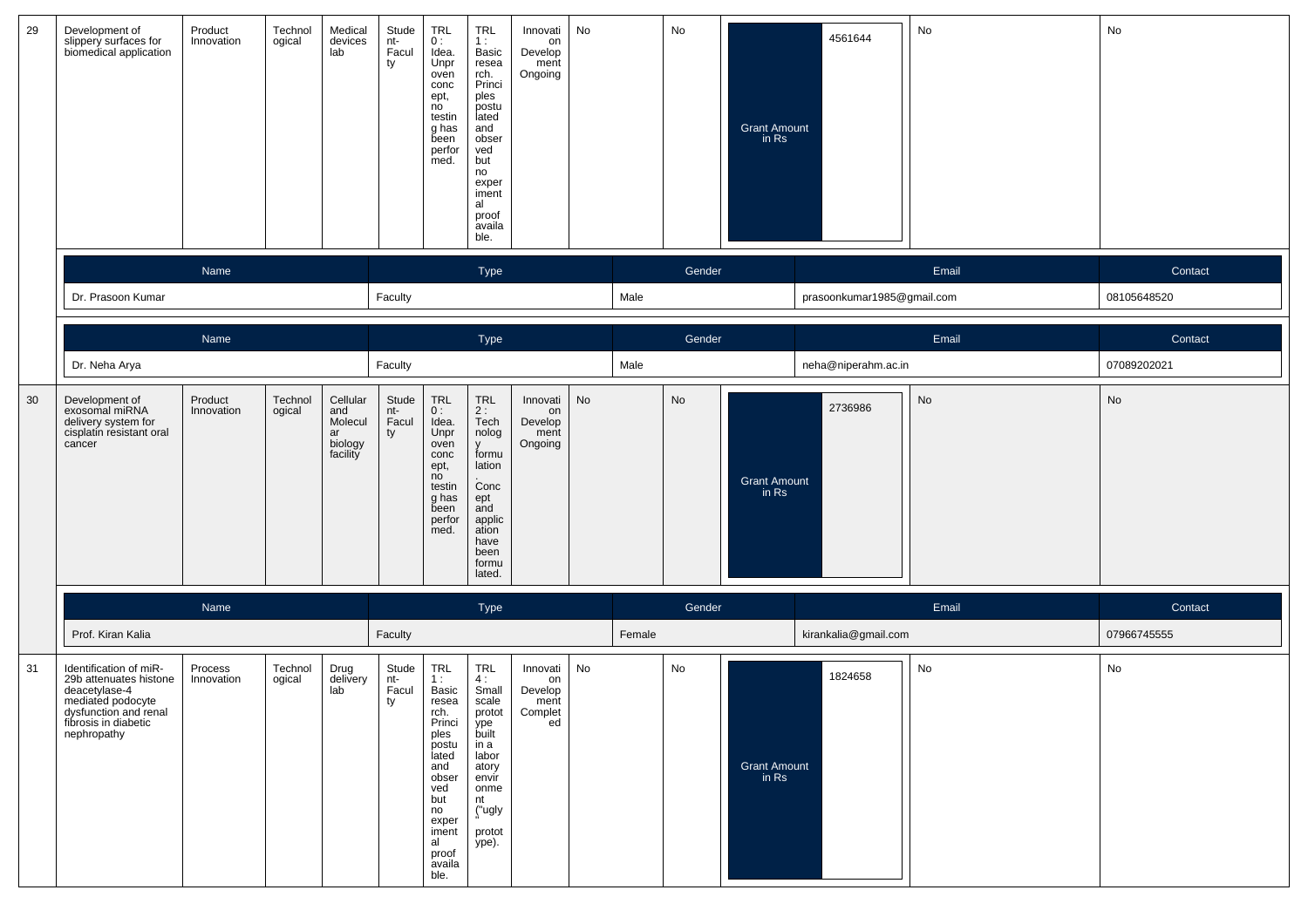|    |                                                                                                                                                           | Name                  |                   |                         |                             |                                                                                                                                                                       | Type                                                                                                                                       |                                                    |                                                                                                                      |                                                                                                                                                   | Gender |                              |                        | Email | Contact     |
|----|-----------------------------------------------------------------------------------------------------------------------------------------------------------|-----------------------|-------------------|-------------------------|-----------------------------|-----------------------------------------------------------------------------------------------------------------------------------------------------------------------|--------------------------------------------------------------------------------------------------------------------------------------------|----------------------------------------------------|----------------------------------------------------------------------------------------------------------------------|---------------------------------------------------------------------------------------------------------------------------------------------------|--------|------------------------------|------------------------|-------|-------------|
|    | Rakesh Tekade                                                                                                                                             |                       |                   |                         | Faculty                     |                                                                                                                                                                       |                                                                                                                                            |                                                    |                                                                                                                      | Male                                                                                                                                              |        |                              | rakeshtekade@gmail.com |       | 07966745555 |
| 32 | <b>Dendrimer Grafted</b><br>Albumin Nanoparticles<br>for the Treatment of<br>Post Cerebral Stroke<br>Damages                                              | Product<br>Innovation | Technol<br>ogical | Drug<br>delivery<br>lab | Stude<br>nt-<br>Facul<br>ty | TRL<br>1:<br>Basic<br>resea<br>rch.<br>Princi<br>ples<br>postu<br>lated<br>and<br>obser<br>ved<br>but<br>no<br>exper<br>iment<br>al<br>proof<br>availa<br>ble.        | <b>TRL</b><br>4:<br>Small<br>scale<br>protot<br>ype<br>built<br>in a<br>labor<br>atory<br>envir<br>onme<br>nt<br>("ugly<br>protot<br>ype). | Innovati<br>on<br>Develop<br>ment<br>Complet<br>ed | No                                                                                                                   |                                                                                                                                                   | No     | <b>Grant Amount</b><br>in Rs | 2736986                | No    | No          |
|    |                                                                                                                                                           | Name                  |                   |                         |                             |                                                                                                                                                                       | Type                                                                                                                                       |                                                    |                                                                                                                      |                                                                                                                                                   | Gender |                              |                        | Email | Contact     |
|    | Dr. Rakesh K. Tekade                                                                                                                                      |                       |                   |                         | Faculty                     |                                                                                                                                                                       |                                                                                                                                            |                                                    |                                                                                                                      | Male                                                                                                                                              |        |                              | rakeshtekade@gmail.com |       | 07966745555 |
| 33 | 'Dendrimer-<br>Cationized-Albumin'<br>Encrusted polymeric<br>nanoparticle Improves<br><b>BBB</b> Penetration and<br>Anticancer Activity of<br>Doxorubicin | Product<br>Innovation | Technol<br>ogical | Drug<br>delivery<br>lab | Stude<br>nt-<br>Facul<br>ty | <b>TRL</b><br>1:<br>Basic<br>resea<br>rch.<br>Princi<br>ples<br>postu<br>lated<br>and<br>obser<br>ved<br>but<br>no<br>exper<br>iment<br>al<br>proof<br>availa<br>ble. | <b>TRL</b><br>4:<br>Small<br>scale<br>protot<br>ype<br>built<br>in a<br>labor<br>atory<br>envír<br>onme<br>nt<br>("ugly<br>protot<br>ype). | Innovati<br>on<br>Develop<br>ment<br>Complet<br>ed | Agen<br>cy<br>Nam<br>e<br>Agen<br>Cy<br>Type<br>Awar<br>d/<br>Positi<br>on $/$<br>Reco<br>gnitio<br>n<br>Secu<br>red | DS<br>T-<br>SE<br>RB,<br>Gol<br>Gov<br>t.<br>Age<br>ncy<br>(Ce)<br>ntral<br>DS<br>T-<br>Earl<br>V<br>Ćar<br>eer<br>Res<br>earc<br>h.<br>Awa<br>rd | No     | <b>Grant Amount</b><br>in Rs | 3649315                | No    | No          |
|    |                                                                                                                                                           | Name                  |                   |                         |                             |                                                                                                                                                                       | Type                                                                                                                                       |                                                    |                                                                                                                      |                                                                                                                                                   | Gender |                              |                        | Email | Contact     |
|    | Dr. Dr. Rakesh K. Tekade                                                                                                                                  |                       |                   |                         | Faculty                     |                                                                                                                                                                       |                                                                                                                                            |                                                    |                                                                                                                      | Male                                                                                                                                              |        |                              | rakeshtekade@gmail.com |       | 07966745555 |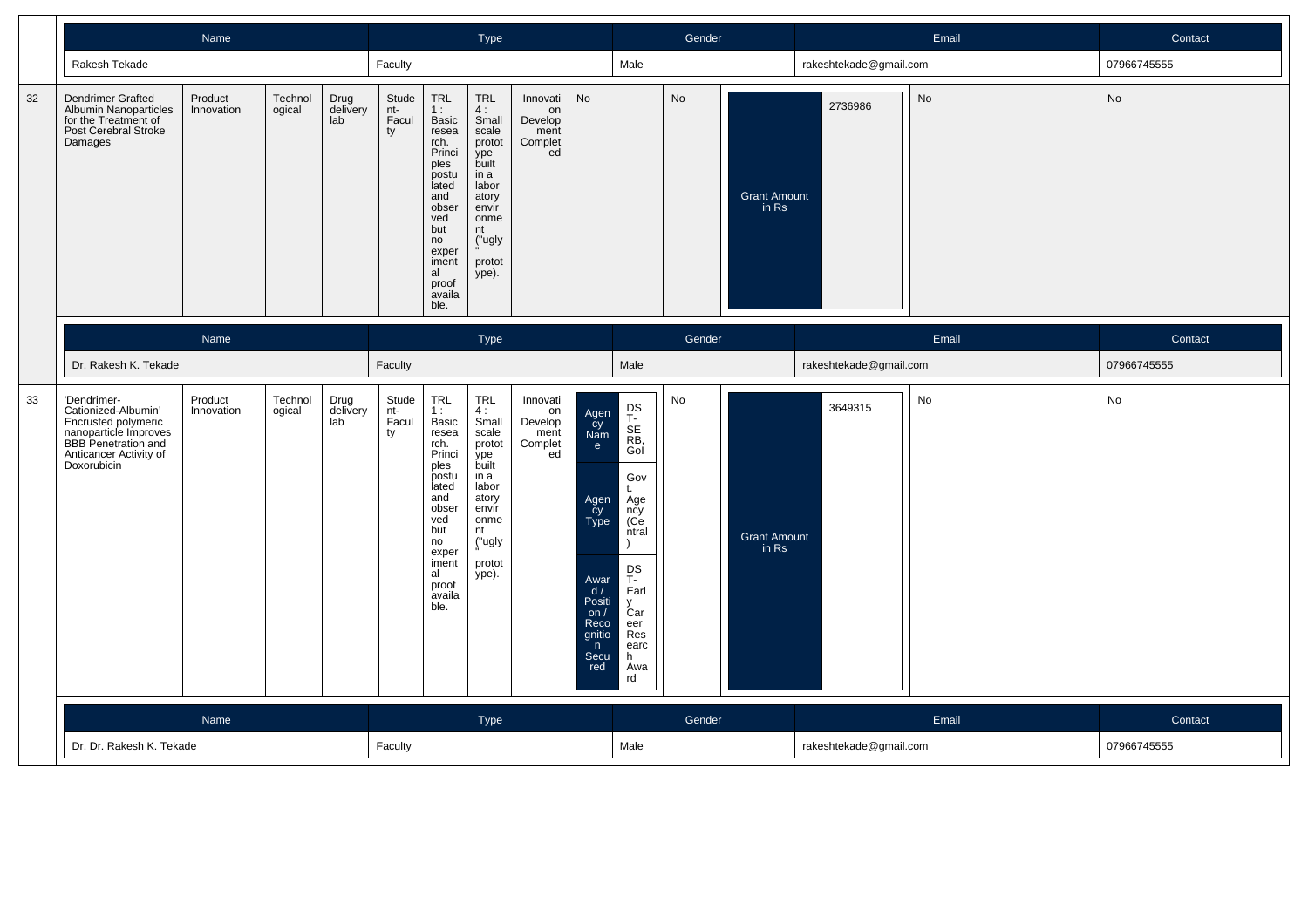| 34 | Nanogold-core<br>multifunctional<br>dendrimer for pulsatile<br>chemo-, photothermal-<br>and photodynamic-<br>therapy of rheumatoid<br>arthritis. | Product<br>Innovation | Technol<br>ogical | Drug<br>delivery<br>lab | Facul<br>ty                 | TRL<br>1:<br><b>Basic</b><br>resea<br>rch.<br>Princi<br>ples<br>postu<br>lated<br>and<br>obser<br>ved<br>but<br>no<br>exper<br>iment<br>al<br>proof<br>availa<br>ble. | TRL<br>4:<br>Small<br>scale<br>protot<br>ype<br>built<br>in a<br>labor<br>atory<br>envir<br>onme<br>nt<br>("ugly<br>protot<br>ype).        | Innovati<br>on<br>Develop<br>ment<br>Complet<br>ed | Agen<br>Cy<br>Nam<br>e<br>Agen<br>Cy<br>Type<br>Awar<br>d /<br>Positi<br>on $/$<br>Reco<br>gnitio<br>n<br>Secu<br>red | DS<br>T-<br>SE<br>RB,<br>Gol<br>Gov<br>t.<br>Age<br>ncy<br>(Ce<br>ntral<br>DS<br>T-<br>Earl<br>y<br>Car<br>eer<br>Res<br>earc<br>h.<br>Awa<br>rd                         | <b>No</b> | <b>Grant Amount</b><br>in Rs | 4561644                | <b>No</b> | No          |
|----|--------------------------------------------------------------------------------------------------------------------------------------------------|-----------------------|-------------------|-------------------------|-----------------------------|-----------------------------------------------------------------------------------------------------------------------------------------------------------------------|--------------------------------------------------------------------------------------------------------------------------------------------|----------------------------------------------------|-----------------------------------------------------------------------------------------------------------------------|--------------------------------------------------------------------------------------------------------------------------------------------------------------------------|-----------|------------------------------|------------------------|-----------|-------------|
|    |                                                                                                                                                  | Name                  |                   |                         |                             |                                                                                                                                                                       | Type                                                                                                                                       |                                                    |                                                                                                                       |                                                                                                                                                                          | Gender    |                              |                        | Email     | Contact     |
|    | Dr. Rakesh K. Tekade                                                                                                                             |                       |                   |                         | Faculty                     |                                                                                                                                                                       |                                                                                                                                            |                                                    |                                                                                                                       | Male                                                                                                                                                                     |           |                              | rakeshtekade@gmail.com |           | 07966745555 |
| 35 | Method and its<br>Composition for<br>encapsulation,<br>stabilization, and<br>delivery of siRNA in<br>Anionic polymeric<br>nanoplex               | Process<br>Innovation | Technol<br>ogical | Drug<br>delivery<br>lab | Stude<br>nt-<br>Facul<br>ty | TRL<br>1:<br>Basic<br>resea<br>rch.<br>Princi<br>ples<br>postu<br>lated<br>and<br>obser<br>ved<br>but<br>no<br>exper<br>iment<br>al<br>proof<br>availa<br>ble.        | <b>TRL</b><br>4:<br>Small<br>scale<br>protot<br>ype<br>built<br>in a<br>labor<br>atory<br>envir<br>onme<br>nt<br>("ugly<br>protot<br>ype). | Innovati<br>on<br>Develop<br>ment<br>Complet<br>ed | Agen<br>Cy<br>Nam<br>e<br>Agen<br>cy<br>Type<br>Awar<br>d/<br>Positi<br>on/<br>Reco<br>gnitio<br>n<br>Secu<br>red     | DS<br>T-<br>SE<br>RB,<br>Gol<br>Gov<br>t.<br>Age<br>ncy<br>(Ce<br>ntral<br>$\lambda$<br>DS<br>T-<br>Earl<br>$\mathsf{v}$<br>Car<br>eer<br>Res<br>earc<br>h.<br>Awa<br>rd | No        | <b>Grant Amount</b><br>in Rs | 1824658                | No        | No          |
|    |                                                                                                                                                  | Name                  |                   |                         |                             |                                                                                                                                                                       | Type                                                                                                                                       |                                                    |                                                                                                                       |                                                                                                                                                                          | Gender    |                              |                        | Email     | Contact     |
|    | Dr. Rakesh K. Tekade                                                                                                                             |                       |                   |                         | Faculty                     |                                                                                                                                                                       |                                                                                                                                            |                                                    |                                                                                                                       | Male                                                                                                                                                                     |           |                              | rakeshtekade@gmail.com |           | 07966745555 |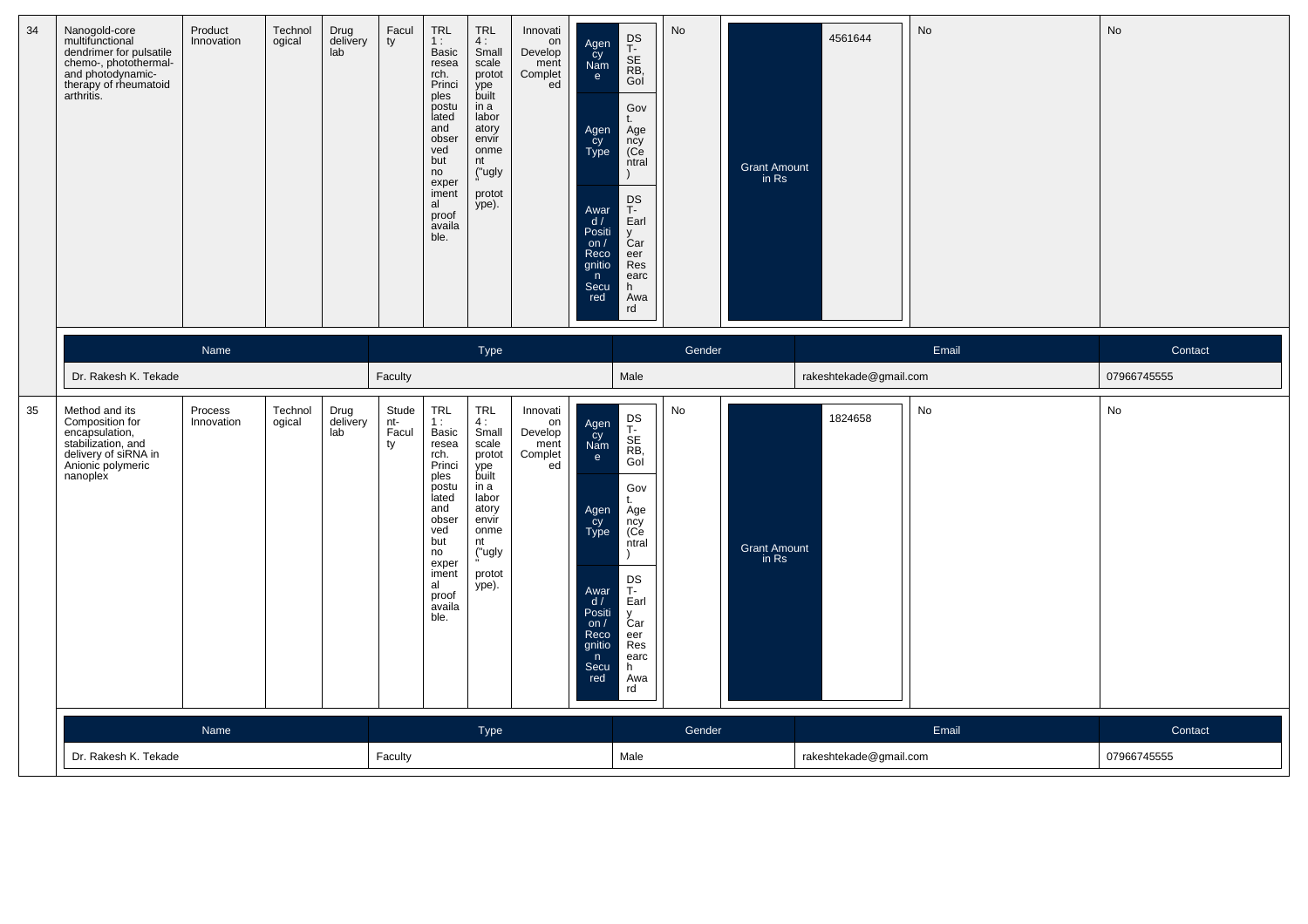| 36 | NanoGold-core<br>dendrimeric seeds for<br>combined chemo-,<br>photothermal-, and<br>photodynamic therapy<br>of cancer | Product<br>Innovation | Technol<br>ogical | Drug<br>delivery<br>lab | Stude<br>nt-<br>Facul<br>ty | TRL<br>1:<br><b>Basic</b><br>resea<br>rch.<br>Princi<br>ples<br>postu<br>lated<br>and<br>obser<br>ved<br>but<br>no<br>exper<br>iment<br>al<br>proof<br>availa<br>ble. | <b>TRL</b><br>4:<br>Small<br>scale<br>protot<br>ype<br>built<br>in a<br>labor<br>atory<br>envir<br>onme<br>nt<br>("ugly<br>protot<br>ype). | Innovati<br>on<br>Develop<br>ment<br>Complet<br>ed | Agen<br>Cy<br>Nam<br>e<br>Agen<br>Cy<br>Type<br>Awar<br>d /<br>Positi<br>on $/$<br>Reco<br>gnitio<br>n<br>Secu<br>red | DS<br>T-<br>SE<br>RB,<br>Gol<br>Gov<br>t.<br>Age<br>ncy<br>(Ce<br>ntral<br><b>DS</b><br>$T -$<br>Earl<br>V<br>Ćar<br>eer<br>Res<br>earc<br>h.<br>Awa<br>rd | No     | <b>Grant Amount</b><br>in Rs | 2736986                | No    | No          |
|----|-----------------------------------------------------------------------------------------------------------------------|-----------------------|-------------------|-------------------------|-----------------------------|-----------------------------------------------------------------------------------------------------------------------------------------------------------------------|--------------------------------------------------------------------------------------------------------------------------------------------|----------------------------------------------------|-----------------------------------------------------------------------------------------------------------------------|------------------------------------------------------------------------------------------------------------------------------------------------------------|--------|------------------------------|------------------------|-------|-------------|
|    |                                                                                                                       | Name                  |                   |                         |                             |                                                                                                                                                                       | Type                                                                                                                                       |                                                    |                                                                                                                       |                                                                                                                                                            | Gender |                              |                        | Email | Contact     |
|    | Dr. Rakesh K. Tekade                                                                                                  |                       |                   |                         | Faculty                     |                                                                                                                                                                       |                                                                                                                                            |                                                    |                                                                                                                       | Male                                                                                                                                                       |        |                              | rakeshtekade@gmail.com |       | 07966745555 |
| 37 | Kaempferol in<br>ameliorating diabetes-<br>induced fibrosis and<br>renal damage                                       | Process<br>Innovation | Technol<br>ogical | Drug<br>delivery<br>lab | Stude<br>nt-<br>Facul<br>ty | TRL<br>1:<br>Basic<br>resea<br>rch.<br>Princi<br>ples<br>postu<br>lated<br>and<br>obser<br>ved<br>but<br>no<br>exper<br>iment<br>al<br>proof<br>availa<br>ble.        | <b>TRL</b><br>4:<br>Small<br>scale<br>protot<br>.<br>built<br>in a<br>labor<br>atory<br>envir<br>onme<br>nt<br>("ugly<br>protot<br>ype).   | Innovati<br>on<br>Develop<br>ment<br>Complet<br>ed | Agen<br>Cy<br>Nam<br>e<br>Agen<br>Cy<br>Type<br>Awar<br>d/<br>Positi<br>on $/$<br>Reco<br>gnitio<br>n<br>Secu<br>red  | DS<br>T-<br>SE<br>RB,<br>Gol<br>Gov<br>t.<br>Age<br>ncy<br>(Ce<br>ntral<br>Earl<br>Ćar<br>eer<br>Res<br>earc<br>h.<br>Awa<br>rd                            | No     | <b>Grant Amount</b><br>in Rs | 2280822                | No    | No          |
|    |                                                                                                                       | Name                  |                   |                         |                             |                                                                                                                                                                       | <b>Type</b>                                                                                                                                |                                                    |                                                                                                                       |                                                                                                                                                            | Gender |                              |                        | Email | Contact     |
|    | Dr. Rakesh K. Tekade                                                                                                  |                       |                   |                         | Faculty                     |                                                                                                                                                                       |                                                                                                                                            |                                                    |                                                                                                                       | Male                                                                                                                                                       |        |                              | rakeshtekade@gmail.com |       | 07966745555 |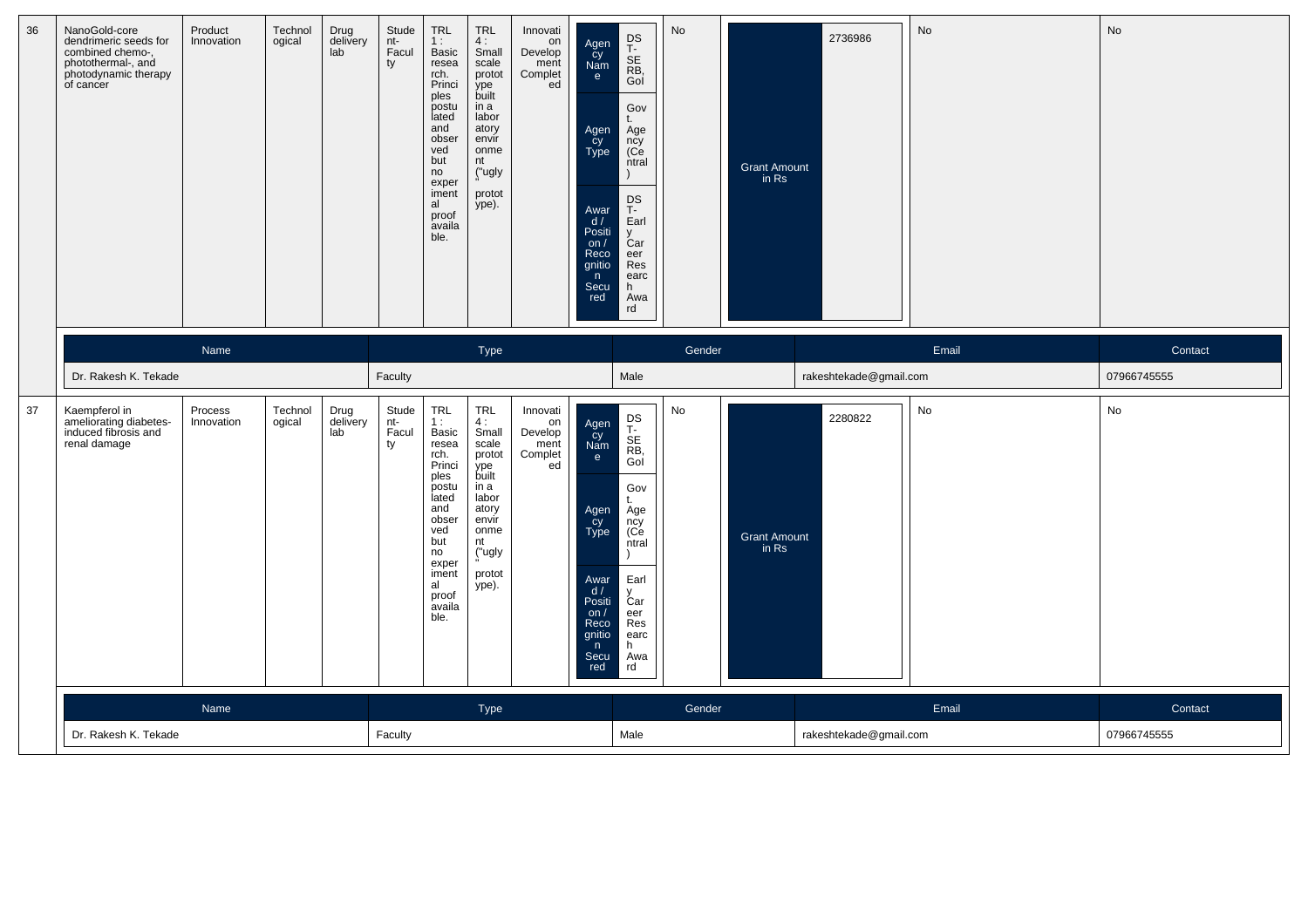| 38 | Cyclo-RGD truncated<br>Polymeric<br>Nanoconstruct with<br>Dendrimeric templates<br>for targeted HDAC4<br>Gene Silencing in a<br>Diabetic Nephropathy<br>Mouse Model | Product<br>Innovation, Pr<br>ocess<br>Innovation | Technol<br>ogical | Drug<br>delivery<br>lab | Stude<br>nt-<br>Facul<br>ty | <b>TRL</b><br>1:<br>Basic<br>resea<br>rch.<br>Princi<br>ples<br>postu<br>lated<br>and<br>obser<br>ved<br>but<br>no<br>exper<br>iment<br>al<br>proof<br>availa<br>ble. | <b>TRL</b><br>4:<br>Small<br>scale<br>protot<br>ype<br>built<br>in a<br>labor<br>atory<br>envír<br>onme<br>nt<br>("ugly<br>protot<br>ype). | Innovati<br>on<br>Develop<br>ment<br>Complet<br>ed | Agen<br>cy<br>Nam<br>e<br>Agen<br>cy<br>Type<br>Awar<br>d /<br>Positi<br>on $/$<br>Reco<br>gnitio<br>n<br>Secu<br>red | DS<br>T-<br>SE<br>RB,<br>Gol<br>Gov<br>Age<br>ncy<br>(Ce<br>ntral<br>$\lambda$<br>DS<br>T-<br>Earl<br>Car<br>eer<br>Res<br>earc<br>h.<br>Awa<br>rd | No     | <b>Grant Amount</b><br>in Rs | 1824658                | <b>No</b> | No          |
|----|---------------------------------------------------------------------------------------------------------------------------------------------------------------------|--------------------------------------------------|-------------------|-------------------------|-----------------------------|-----------------------------------------------------------------------------------------------------------------------------------------------------------------------|--------------------------------------------------------------------------------------------------------------------------------------------|----------------------------------------------------|-----------------------------------------------------------------------------------------------------------------------|----------------------------------------------------------------------------------------------------------------------------------------------------|--------|------------------------------|------------------------|-----------|-------------|
|    |                                                                                                                                                                     | Name                                             |                   |                         |                             |                                                                                                                                                                       | Type                                                                                                                                       |                                                    |                                                                                                                       |                                                                                                                                                    | Gender |                              |                        | Email     | Contact     |
|    | Dr. Rakesh K. Tekade                                                                                                                                                |                                                  |                   |                         | Faculty                     |                                                                                                                                                                       |                                                                                                                                            |                                                    |                                                                                                                       | Male                                                                                                                                               |        |                              | rakeshtekade@gmail.com |           | 07966745555 |
| 39 | Green graphene<br>nanoplates for<br>combined photo-<br>chemo-thermal<br>therapy of triple-<br>negative breast cancer                                                | Product<br>Innovation                            | Technol<br>ogical | Drug<br>delivery<br>lab | Stude<br>nt-<br>Facul<br>ty | <b>TRL</b><br>1:<br>Basic<br>resea<br>rch.<br>Princi<br>ples<br>postu<br>lated<br>and<br>obser<br>ved<br>but<br>no<br>exper<br>iment<br>al<br>proof<br>availa<br>ble. | <b>TRL</b><br>4:<br>Small<br>scale<br>protot<br>ype<br>built<br>in a<br>labor<br>atory<br>envir<br>onme<br>nt<br>("ugly<br>protot<br>ype). | Innovati<br>on<br>Develop<br>ment<br>Complet<br>ed | Agen<br>čy<br>Nam<br>e<br>Agen<br>Cy<br>Type<br>Awar<br>d /<br>Positi<br>on $/$<br>Reco<br>gnitio<br>n<br>Secu<br>red | DS<br>T-<br>SE<br>RB,<br>Gol<br>Gov<br>Age<br>ncy<br>(Ce<br>ntral<br>$\lambda$<br>DS<br>T-<br>Earl<br>Car<br>eer<br>Res<br>earc<br>h.<br>Awa<br>rd | No     | <b>Grant Amount</b><br>in Rs | 1824658                | No        | No          |
|    |                                                                                                                                                                     | Name                                             |                   |                         |                             |                                                                                                                                                                       | <b>Type</b>                                                                                                                                |                                                    |                                                                                                                       |                                                                                                                                                    | Gender |                              |                        | Email     | Contact     |
|    | Dr. Rakesh K. Tekade                                                                                                                                                |                                                  |                   |                         | Faculty                     |                                                                                                                                                                       |                                                                                                                                            |                                                    |                                                                                                                       | Male                                                                                                                                               |        |                              | rakeshtekade@gmail.com |           | 07966745555 |

## **Section 5 : List all the Ventures/Startups/SME Units Established with Support of Pre-incubation & Incubation facilities at the HEI**

**No Data Flled!**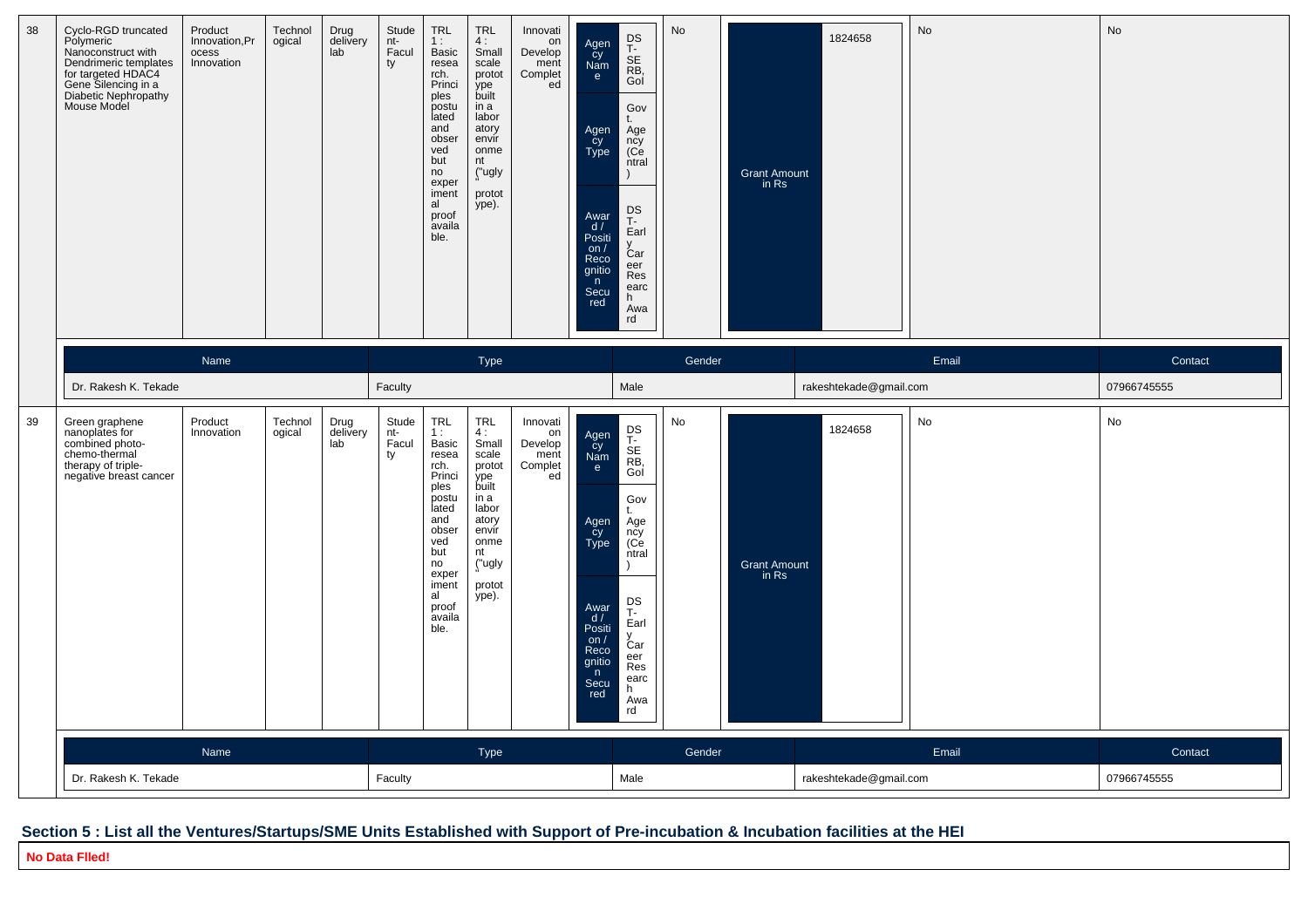#### **Section 7 > i : List all the Collaborations with External Agencies and Co-Creation of I&E Activities by the HEI**

| Srno | <b>Collaborated Agency Name</b>                                                                                           | <b>Collaborated Agency Type</b>  | Purpose of Collaboration                                                                        | Type of Support Offered   | No. of Student<br>Projects/Ideas /<br>Innovation / Startups<br>from the HEI get<br>benefitted through<br>this partnership | Date of MOU /<br><b>Agreement Signed</b><br>on a |
|------|---------------------------------------------------------------------------------------------------------------------------|----------------------------------|-------------------------------------------------------------------------------------------------|---------------------------|---------------------------------------------------------------------------------------------------------------------------|--------------------------------------------------|
|      | Uthesia Medicare Pvt. Ltd.                                                                                                | Corporate / Industry Association | Providing (or) Receiving Mentor and Handholding Support to<br>Support I&E Activities            | Pre-incubation, Mentoring | 02                                                                                                                        | 31-12-2020                                       |
|      | <b>INSERM, France Harvard Medical School,</b><br>USA Miller School of Medicine , USA<br>University of Copenhagen, Denmark | <b>International Agencies</b>    | Providing (or) Receiving Mentor and Handholding Support to<br>Support <b>1&amp;E</b> Activities | Mentoring                 | 03                                                                                                                        | 22-07-2019                                       |

## **Section 8 > ii : List the IPs Filed/Published/Granted (Copyright & Designs Only) by the HEI as an Applicant / Co-applicant / Co-owner**

#### **No Data Flled!**

### **Section 8 > iii : List the IP (Patents only) Filed by the HEI as Applicant / Co-applicant / Co-owner**

| Srno | Title/Name of Patent                                                                                              | <b>IP Registration Number</b> | Date of Filed/Published (Year, Month) | <b>Application Level</b> | Copy of receipt / application<br>screenshot [PDF or Image] |
|------|-------------------------------------------------------------------------------------------------------------------|-------------------------------|---------------------------------------|--------------------------|------------------------------------------------------------|
|      | I Method of loading and stabilization of siRNA<br>in negatively charged Polymer for cytosolic<br>delivery of same | 201921019898                  | National                              | $2019 - 05$              | Uploaded                                                   |

#### **Section 8 > v : List the IPs hold by the Innovation teams/Startups Incubated at the Pre-incubation/incubation Unit of the HEI**

#### **No Data Flled!**

### **Section 8 > vi : List the IP Commercialized/Transferred Published & Granted to HEI as Co-applicant/Co-owner**

#### **No Data Flled!**